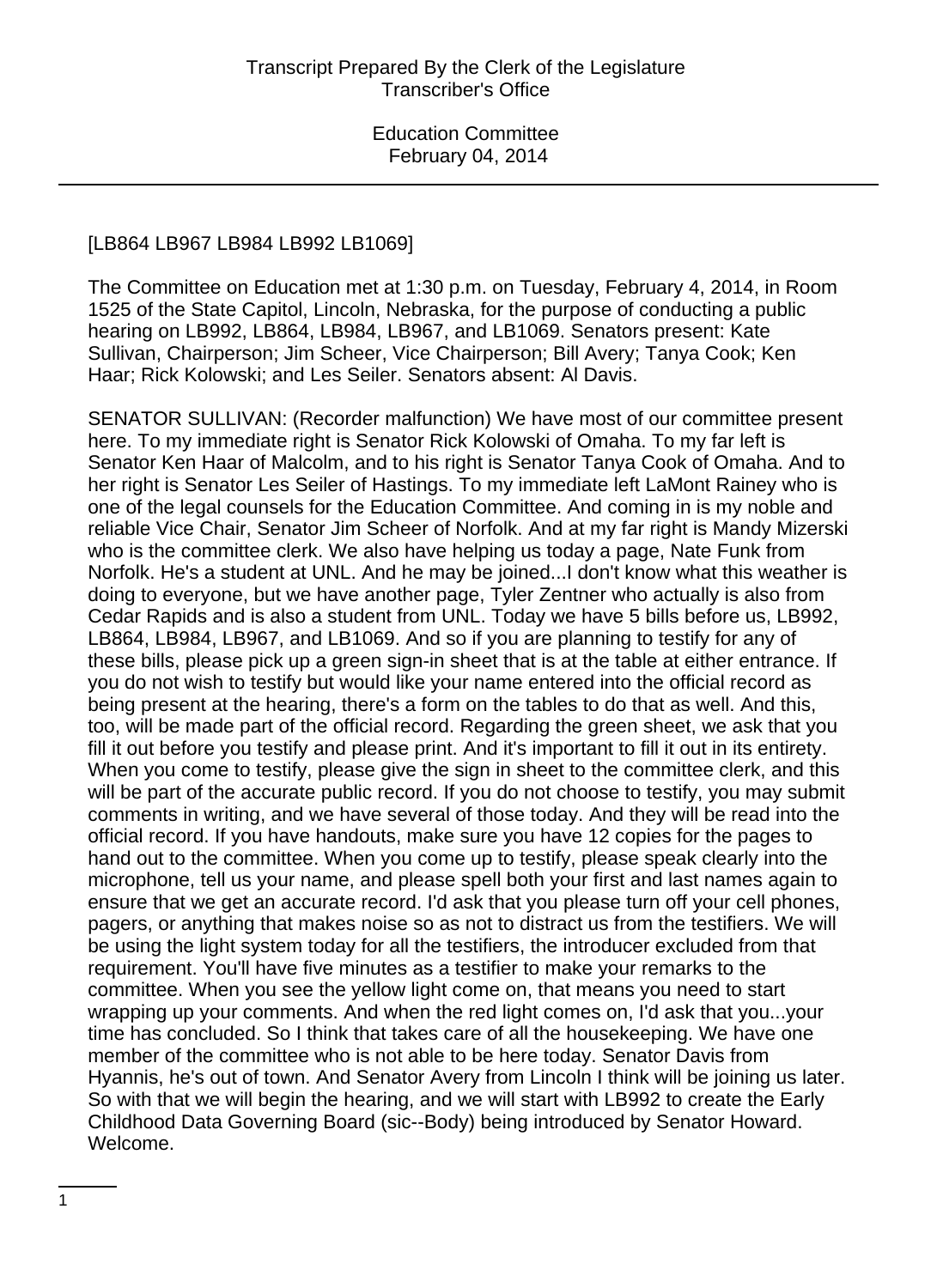SENATOR HOWARD: (Exhibit 1) Thank you for having me. It's my first time here. Okay, and I have an amendment for Nate to pass out. Good afternoon, Chairwoman Sullivan and members of the committee. For the record, I am Senator Sara Howard, H-o-w-a-r-d, and I represent District 9. Last year, the Legislature made tremendous strides in increasing access to quality early childhood care and education through the establishment of the Step Up to Quality Child Care Act and increased investment to the Early Education Endowment Fund. To leverage these investments and those made in the future, we must be able to transform early childhood data into actionable information. Action requires effective and efficient collection of early childhood data across departments and agencies. To that end, today I am introducing LB992 which seeks to create an Early Childhood Data Governing Body. The purpose of the governing body is to develop a plan to create and sustain a unified early childhood data system in Nebraska. The bill brings together a team of decision makers with authority over budgets and agency policies, stakeholders who understand data and how it is used, and information technology professionals. I have passed out an amendment to this section to add the executive director of the Foster Care Review Office or a designee. The FCRO has knowledge that will be critical in this effort, and I thank them for suggesting that they be a part of the governing body. There are also a few technical changes that will need to be made. You should have an e-mail from my office detailing those changes, and I believe they are already in your marked-up copies. All right, LaMont, look. [LB992]

LaMONT RAINEY: Yes. [LB992]

SENATOR HOWARD: All right, thank you. The Early Childhood Data Governing Body will propose a plan that will include fully integrated data from the State Department of Education and the Department of Health and Human Services to improve coordination and streamlining of services, guide resource allocation, and provide greater accountability for investment in early childhood services. The body shall report to the Health and Human Services Committee and the Education Committee on its activities January 1, 2015, and July 1, 2015, and complete the plan and provide a written report to the Governor and Legislature by July 1, 2016. This summer, Senator Nordquist held a meeting attended by senators and stakeholders on LR257. He asked attendees to prioritize issues and determine what would have the greatest impact on early childhood education in our state. The unified data system was a top priority of that group second only to work force development. It was also chosen by the Early Childhood Interagency Coordinating Council as a priority to improve early childhood education in Nebraska. Because of the weather, you should have received written testimony about these recommendations; one from Sarah Ann Kotchian--I have a hard time with her name--with the Holland Children's Movement, and Barbara Jackson from the Munroe-Meyer Institute. But I want to emphasize how important breaking down the silos between agencies and departments is to Nebraska's children and their futures. The ability to analyze data, to support policies and strategic public investment, to expand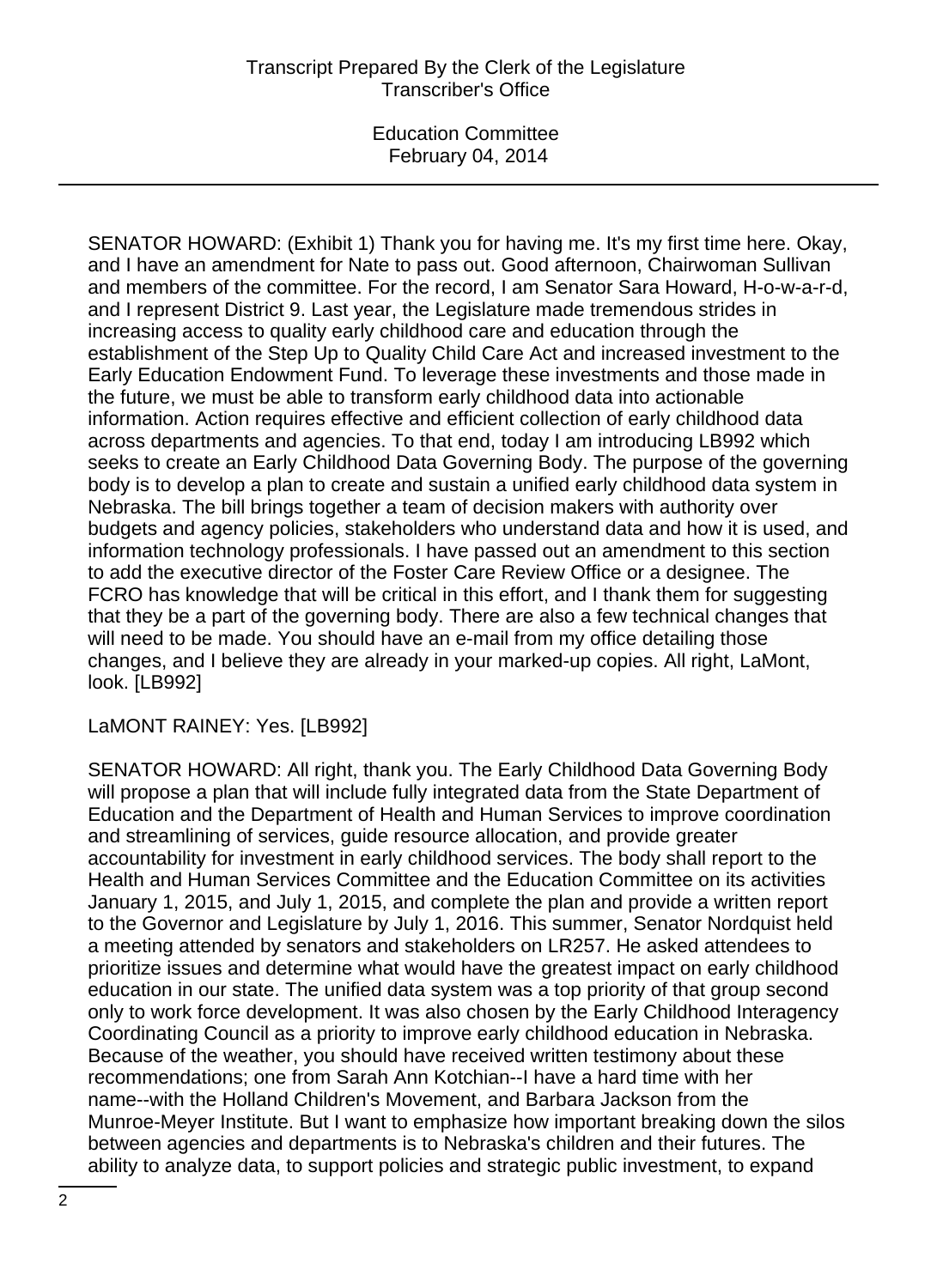## Transcript Prepared By the Clerk of the Legislature Transcriber's Office

Education Committee February 04, 2014

access to Nebraska's high-quality early childhood care and education services is critical to learning and development and to our state's economic future. I have no doubt that this committee is dedicated to early childhood education and to giving Nebraska's children the best start possible. Each year, Nebraska invests millions of dollars in young children through the Child Care and Development Fund, Head Start, early childhood care and education funding, TANF, Title I preschool programs, special education preschool grants, and early childhood mental health funding. Yet there remains skepticism among our colleagues of its efficacy. This is why comprehensive data is so important. It's not enough for experts to make pronouncements, and we can't always speak about the brain science. We have to be able to make the case to our colleagues and to the public that our policies and the millions we invest are guided by the critical impact they have on Nebraska's children. LB992 is essential to making that case. I thank you for your time and attention to this bill, and I would be happy to take any questions. [LB992]

SENATOR SULLIVAN: Thank you, Senator Howard. As I listen to you and read the bill, certainly you're seeking collection of data and collaboration among all the entities involved to improve outcomes. And it's a little hard to anticipate what they might be. But by the same token, what would you expect would be improvements in what we're currently doing that might come about from this effort? [LB992]

SENATOR HOWARD: I think by having an early childhood governing data--and that's an excellent question--data governing body, we would be able to monitor those outcomes to prove that we're doing a good job. Coming from a healthcare background, we have constant quality outcomes that we measure annually in order to see if we're doing a good job or if we need to change focus or do something differently. And I think being able to gather data across both Health and Human Services and the Education Department, we would really be able to guide our work so that our investments actually improve outcomes, so that we can see that our investment is improving outcomes. [LB992]

SENATOR SULLIVAN: Okay, thank you. Any other...Senator Scheer. [LB992]

SENATOR SCHEER: Thank you, Senator Sullivan. Good afternoon, Senator Howard. One thing, just a matter of record, you mentioned Mrs. Jackson's letter. And I just wanted to make sure, for the record, she was entering that as an individual, not on behalf of the institution. And for whatever reason I don't want her to have a problem via that. So I just wanted to make sure the record states it as she is...the letter is from herself according to what I've read. To your bill, I'm not a big fan of huge numbers, and this looks to me like huge numbers. I mean, I think 17 people. No way to pare this down to a number that...I mean, there's a lot of representation from not a lot of different entities, you know, a lot from Health and Human Services, a lot from the Department of Education. No way to consolidate those numbers down to a smaller group that might be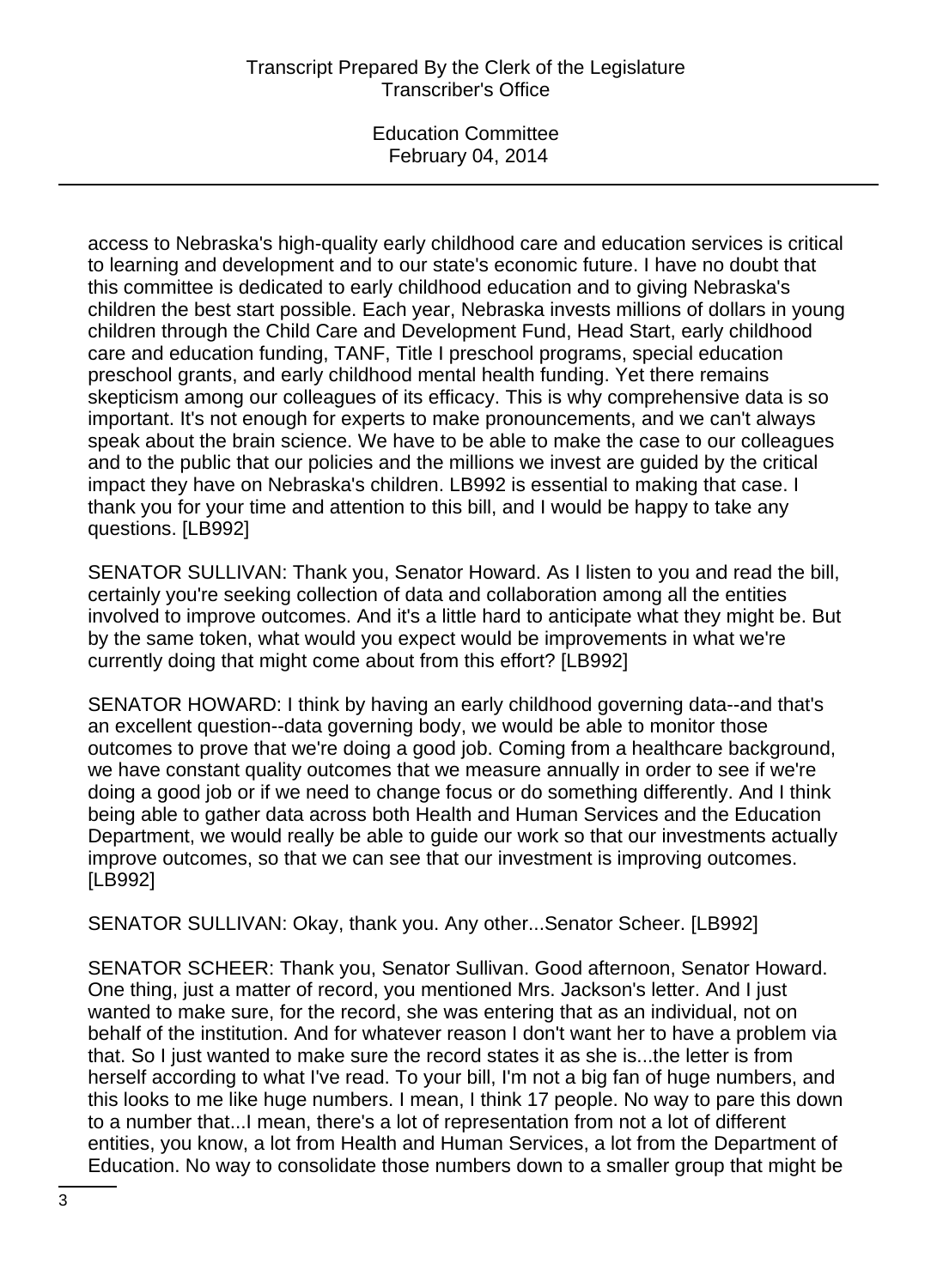able to function a little more pragmatically? [LB992]

SENATOR HOWARD: That's a good question, and I'd be happy to work with the advocates and with you to consider having smaller numbers. I think the goal was to make sure that we have the true decision makers at the table, and that because early childhood is impacted by a variety of different programs, that making sure that each program was represented so that we were able to gather quality outcomes from each of those diverse programs. But yes, that's something that I would definitely consider. [LB992]

SENATOR SCHEER: I just didn't know if there was a specific purpose for necessarily each one being on there or if it was just a list of everyone that's usually involved in those type of discussions. And certainly from looking at the Department of Education, I don't know that they would not trust one or two of those people to be on board rather than sixor seven-type deal. That may be true of the other entities that are on here. I just know from my experience the larger the number it gets, a lot of times the harder it is to reach a consensus and move forward. And that's the only reason I bring that. So thank you, Senator. [LB992]

SENATOR HOWARD: Thank you. [LB992]

SENATOR SCHEER: Thank you, Senator Sullivan. [LB992]

SENATOR SULLIVAN: Senator Haar. [LB992]

SENATOR HAAR: Yes, thank you. It wasn't entirely clear from this. Do you see this as an ongoing body or just an initial planning, maybe an ongoing? [LB992]

SENATOR HOWARD: You know, I see this as an ongoing body, and then with...I'm sorry, that is incorrect. I see it as just for the development of the plan. Although I do think that as we look at quality outcomes, it may be something that we convert into more of an outcomes monitoring group as opposed to, we're creating a plan where we learn how to share data with each other and learn how to manage the IT functions within sharing that data. [LB992]

SENATOR HAAR: And then you mention that this would be like from birth through eight years old or something like that. The other part then is interface this with the K-12 stuff, right? And that would be part of the goal as well. [LB992]

SENATOR HOWARD: I would hope so, yes. [LB992]

SENATOR HAAR: Okay, thanks. [LB992]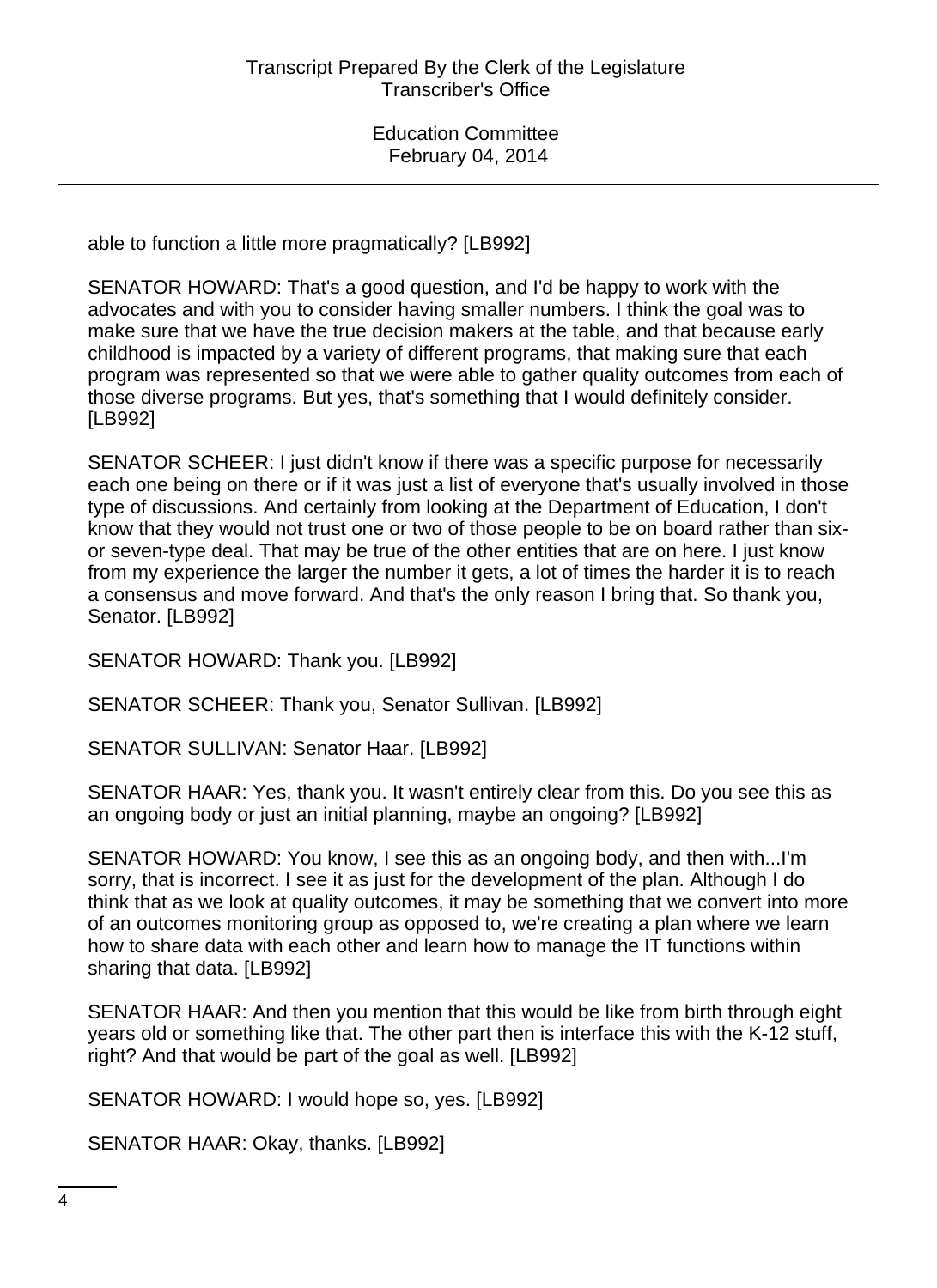SENATOR SULLIVAN: Senator Avery. [LB992]

SENATOR AVERY: Thank you, Madam Chair. Senator Howard, where would the administrative home for this body be? Where would you put it? [LB992]

SENATOR HOWARD: That is a good question, and that is something we'll need to work out because right now it doesn't have a home. One of the challenges is sort of working out the coordination between the two agencies. The expectation is that both agencies would proffer administrative support as necessary. But yes, it does need a home. Thank you for pointing that out, Senator Avery. [LB992]

SENATOR AVERY: Well, it just happened to me on a bill of mine this year. [LB992]

SENATOR SULLIVAN: That occurs to me then...do you know at this point in time how much of the coordination and conversation is taking place among the entities and particularly between Department of Education and Health and Human Services? [LB992]

SENATOR HOWARD: So that's a good question...that it's unfortunate that Sarah Ann wasn't able to make it today. There is some coordination and meetings already occurring around data. I think they needed a more formal structure and a deadline which is what is provided in the legislation. [LB992]

SENATOR SULLIVAN: Okay. Senator Kolowski. [LB992]

SENATOR KOLOWSKI: Thank you, Madam Chair. Senator Howard, with the plan to collect this data and fiscal and other information and all that's being put together here, you need to judge it against a standard or a set of standards about early childhood education. What are you using as that set of standards or will next speakers help clarify that for us? [LB992]

SENATOR HOWARD: Well, my hope was that I would be able to leave the outcome measurements to the experts on the panel. It's sort of a takeoff from my healthcare background in that generally physicians don't enjoy being told what their outcome measure should be because they're challenging and each patient is different and so if they are able to create their own outcome measures. But everybody on this committee, on this governing body does have a background in early childhood education or their piece of it and should be able to create qualitative measures around the work that they're doing. [LB992]

SENATOR KOLOWSKI: Okay, thank you. [LB992]

SENATOR SULLIVAN: Any other questions? Will you be here for closing? [LB992]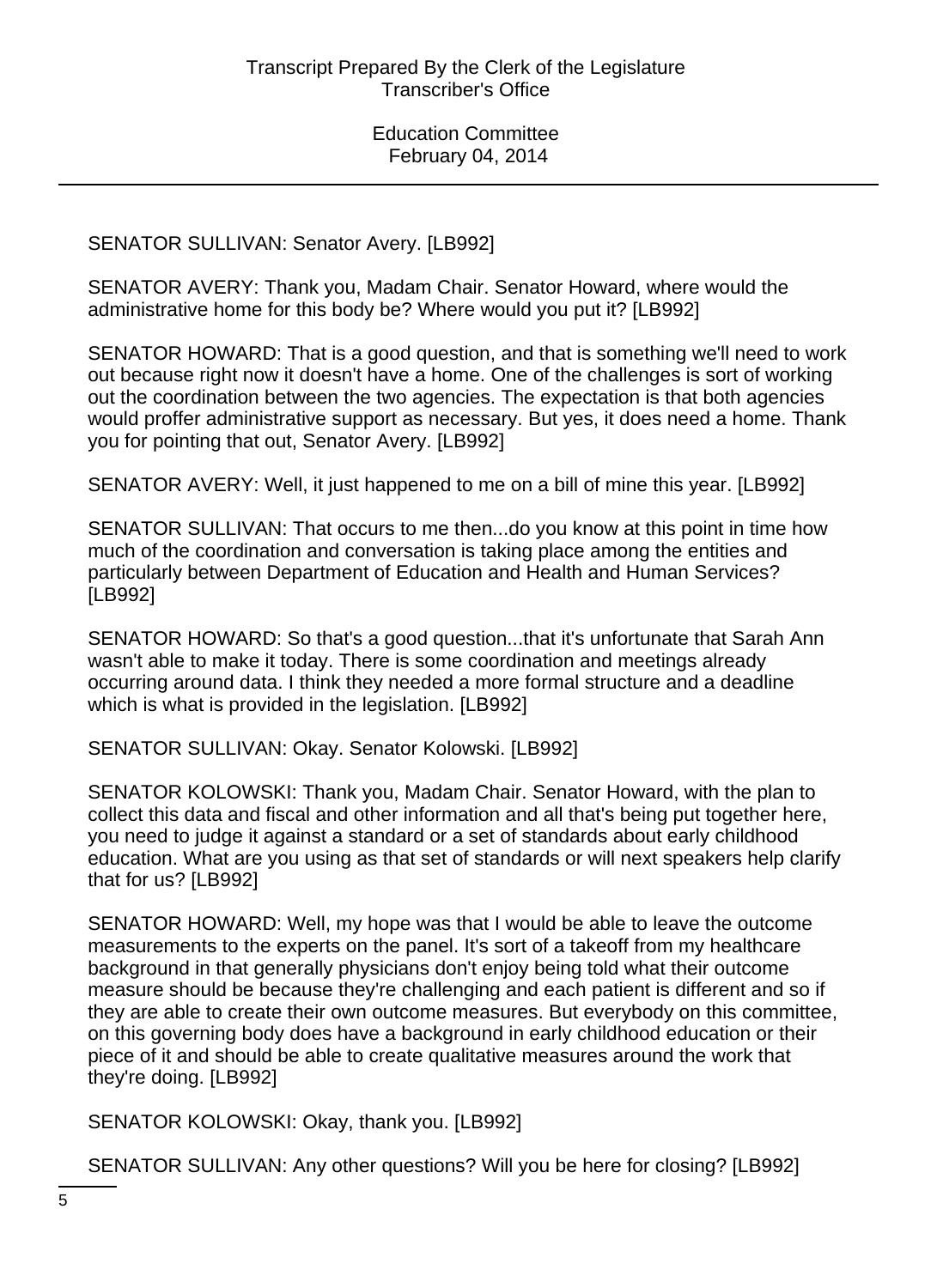SENATOR HOWARD: I have to waive closing. I have to go to...I have to speak, and then I'm going to Banking. But I do believe in this bill, and I really do appreciate your listening to my opening and for the testifiers who come behind me who made it through the weather which is wonderful. [LB992]

SENATOR SULLIVAN: All right. Thank you, Senator Howard. [LB992]

SENATOR HOWARD: Thank you. [LB992]

SENATOR SULLIVAN: Okay, we will now have proponent testimony on LB992. Welcome. [LB992]

JEN GOETTEMOELLER: Thank you. Good afternoon. Madam Chair, members of the Education Committee, my name is Jen Goettemoeller; that's G-o-e-t-t-e-m-o-e-l-l-e-r. I'm here on behalf of First Five Nebraska. Thank you for the opportunity to testify today. I also want to thank Senator Howard for her commitment to young children and to ensuring that we know what we have and that we use what we know. We certainly support the concept of using data wisely. Before I come to testify, one of the questions I always ask myself is, what data is the committee going want to know? I know hearings can be long and tedious, so I want to be sure that what I offer is worth the time it takes you to listen. And of course I want to bring information that is useful. I think that that's what this bill tries to do as well. When it comes to early childhood, we do already know what works. We know what children need, and in most cases we know how to make sure they get it. We have some data about how individual early childhood investments are performing, how effective they are at closing the achieving gap for children who are at risk of failing in school. But we rarely pool all the data together, and that can keep us from targeting our investments even more wisely. Developing a better data system is critical to evaluating the quality and effectiveness of early childhood investments. The governing body proposed in this bill would have a very lofty charge in front of it. But this is an important conversation to have because there are questions we should be able to answer right now that we can't answer because we don't integrate the data that does exist. So just wanted to ask you to consider utilizing LB992 as the first steps toward a unified early childhood data system. First Five Nebraska believes systems that serve parents of young children can yield the strongest outcomes when they are integrated, cost effective, and evaluated on the quality of their results. Thank you. [LB992]

SENATOR SULLIVAN: Thank you, Jen. Senator Cook. [LB992]

SENATOR COOK: Thank you, Madam Chair, and thank you, Jen, for coming today. As you were testifying I was thinking back to all of the hearings that you attended on behalf of the Planning Committee during this interim. How do you see this body interfacing, or the work of this body mixing and matching and coordinating with the work that is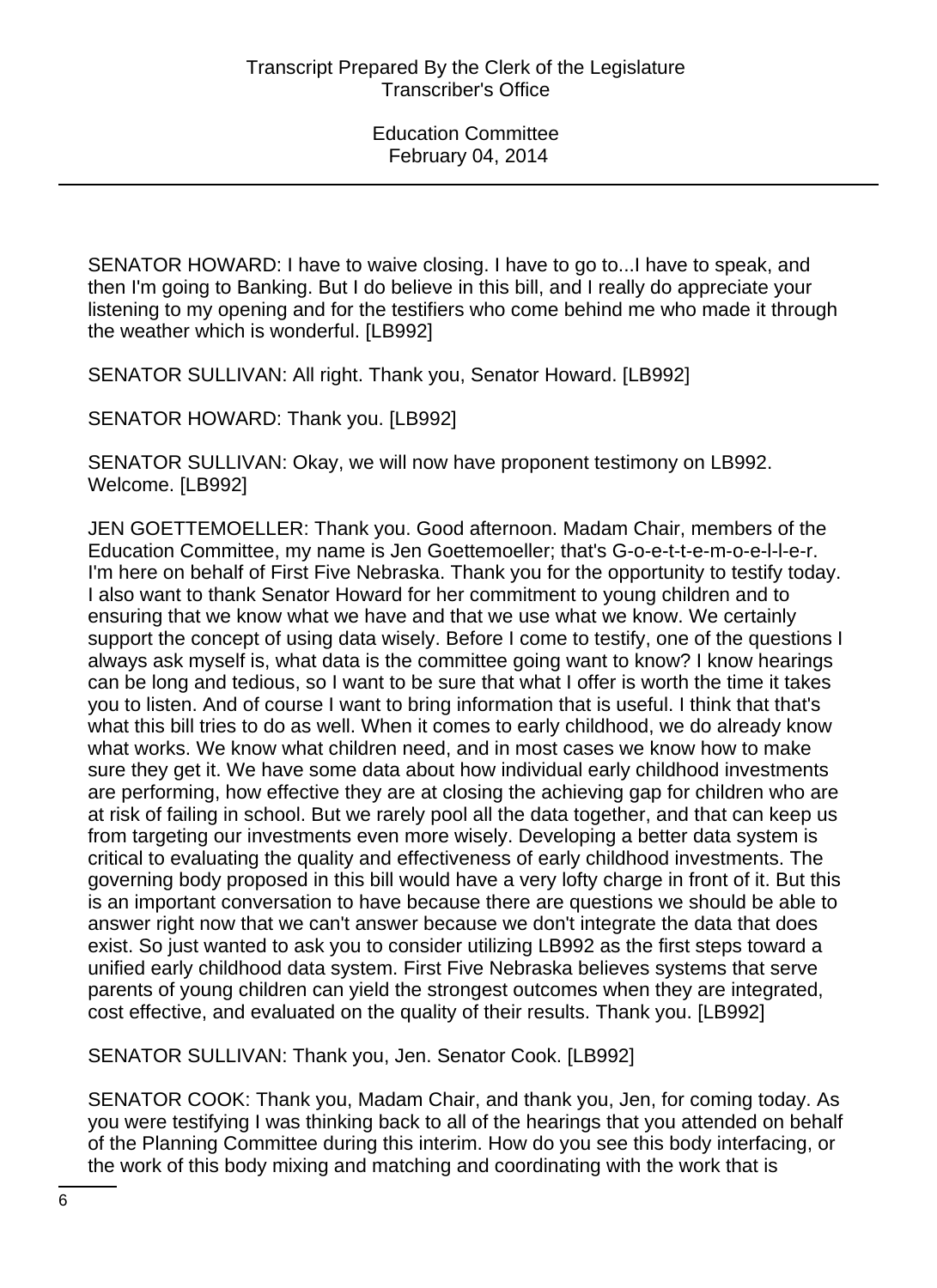done...the research that's done on behalf of the Planning Committee? Because as I'm looking at early childhood, I'm distinctly remembering conversations and data that was gathered in that area. [LB992]

JEN GOETTEMOELLER: Yeah, thank you for the question. I think that's an excellent point. I think this data governance body, and anytime we can use the data and use it very wisely that it will be a great resource for the Planning Committee and for others as well. I do recall a number of times that the Planning Committee had some very important questions about early childhood. They wanted to know sometimes, well, how many of the children who are in an NDE preschool grant program also utilize the child care subsidy and some of those things that we just can't answer right now, but we could if we integrated the data a little bit better. [LB992]

SENATOR COOK: All right. Thank you. [LB992]

SENATOR SULLIVAN: Any other questions? Thank you. [LB992]

JEN GOETTEMOELLER: Thank you. [LB992]

SENATOR SULLIVAN: Welcome. [LB992]

LINDA COX: (Exhibit 2) Thank you. Thank you for this opportunity to speak. My name is Linda Cox, L-i-n-d-a C-o-x. I am the data coordinator for the Foster Care Review Office, and I'm here to offer our support for LB992. The Foster Care Review Office is an independent state agency not under Health and Human Services or the courts. We are charged with tracking children in foster care, reviewing their cases, and reporting on their outcomes. The proposed early childhood data system would answer key questions about children age birth through eight. As of January 27 of this year, there were 1,580 children in that age group who were in foster care in Nebraska. The State Ward Statistical Snapshot of 2012 showed that children in the foster care system are vulnerable to poor academic outcomes. For example, nonwards had a graduation rate of 87.4 percent while state wards had a graduation rate of 43.7 percent, a very significant difference. Experts in child development and brain development confirm what common sense has told us for a long time. Early childhood education is critical to the educational outcomes for students. The question is raised as to why there's such a difference in the educational outcomes for students that have been in the foster care system. Some of this is due to their early childhood experiences which may have included chaotic living arrangements, frequent moves, frequent changes in child care providers, some of whom were not able to provide quality care, parents who were too busy dealing with their own issues to spend quality time with the children or to teach them the basic skills needed for school readiness, parental substance abuse, parental mental health issues, domestic violence in the home, needing special care due to disabilities, poverty-related issues, and the trauma associated with abuse or neglect.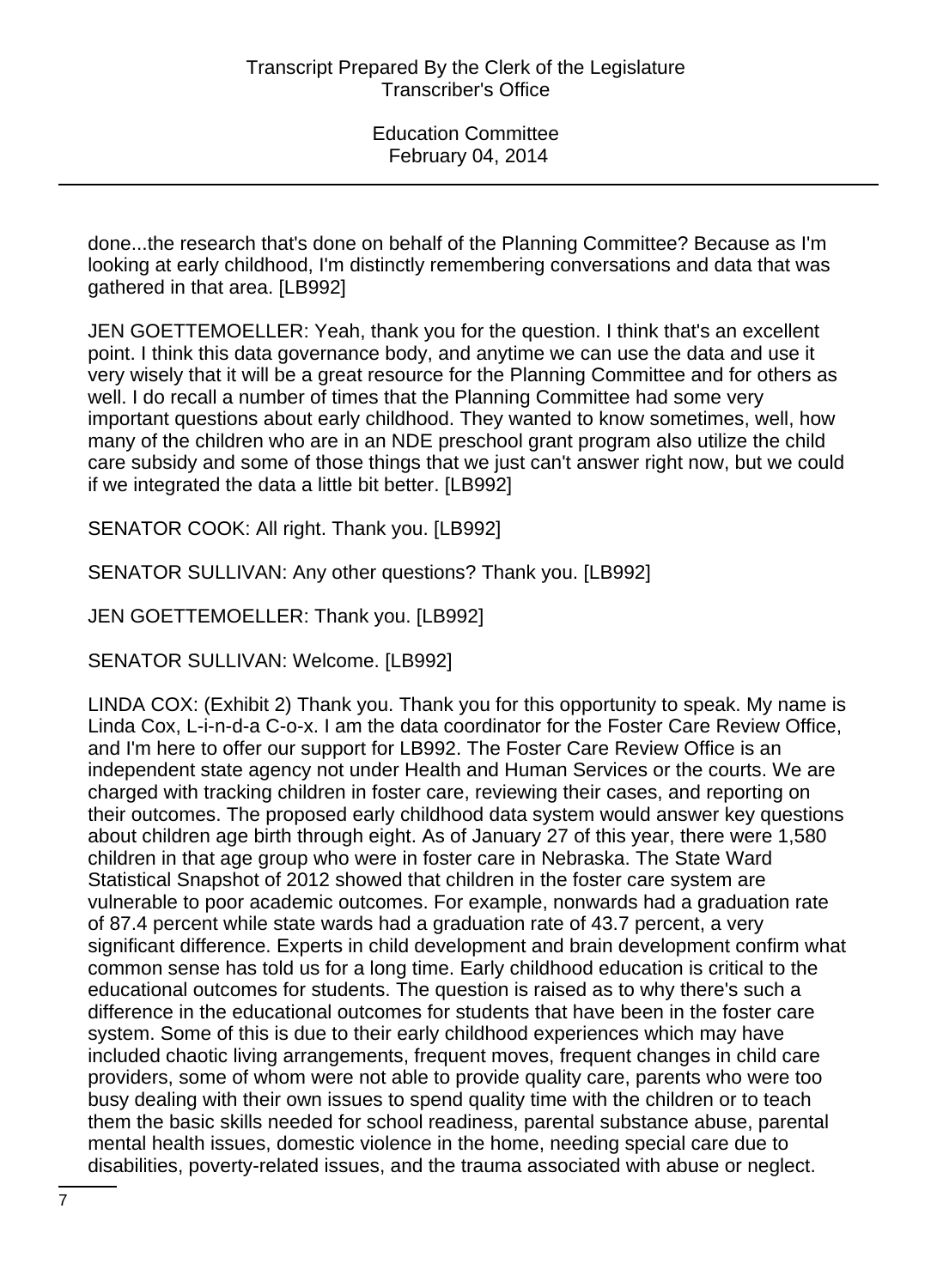The foster care system itself can create further issues for the children with the inherit instability of temporary foster care, changes of placements that can mean changes in school, and the trauma of separation from the parents. And there are many children who are not in the foster care system who share some of these risk factors. When we review the cases of children in foster care, we want to ensure that we are adequately addressing any educational issues for these children, as well as addressing the children's current and future safety and identifying and offering suggestions to remediate any barriers to the child achieving a timely and appropriate permanency. Participation in the Early Childhood Data Governing Body would enable us to better utilize existing data from the other participants and to share the unique data that we obtain from our independent reviews of the cases of children in foster care. And we would love to be able to share that more effectively with them. This would further the goal of answering key questions about publicly funded early childhood services. We urge the committee to adopt this bill, and we thank Senator Howard for including the Foster Care Review Office in this important process. I'd be happy to answer any questions. [LB992]

SENATOR SULLIVAN: Thank you, Mrs. Cox. How do you feel that knowing some of the information or gaining some of the information you might have through this participation in the governing body might impact the way you basically do business with the Foster Care Review Board? [LB992]

LINDA COX: There is a possibility that there are some other indicators that we need to be looking for during the course of our reviews. There may be the possibility that some of the information that we've already gathered about these children could be helpful is...you look at this very specialized population and how early childhood services could best help these children who so often come into the system with some real serious educational gaps and how we could help those children to achieve a better life for themselves through closing those gaps. [LB992]

SENATOR SULLIVAN: Okay, thank you. Senator Haar. [LB992]

SENATOR HAAR: Yes, thank you. You mentioned educational outcomes with a huge gap. Was this the outcomes when they graduate from high school or are you talking preschool or...? [LB992]

LINDA COX: We find that there are outcome differences that happen with graduation rates, that happen with being able to read at third grade, at every stage up. Some of these children enter school not being able to identify colors or count to ten. There are a lot of educational deficits that these children have had because of some of the trauma that they have experienced as young children. And I'm thinking that anything that we can do to help these children overcome that would certainly improve their outcomes over a lifetime. [LB992]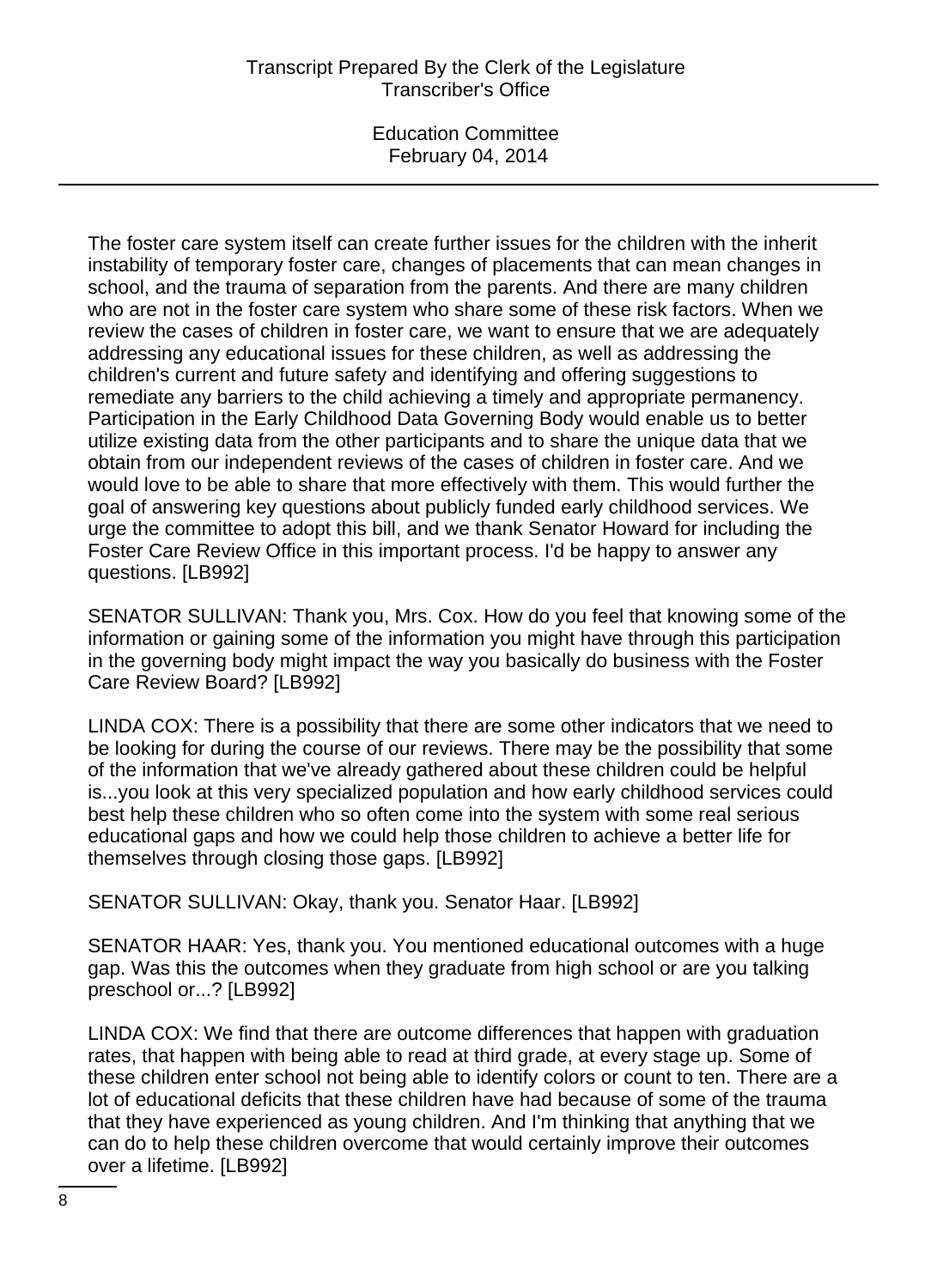SENATOR HAAR: Do you have the kind of data that you need when it comes to like K-12 in the public schools so that this is just the beginning of that? Or how do you see all that fitting together? [LB992]

LINDA COX: Right now there's not an integration of the data. Well, there is some discussions that have taken place in various venues talking about different subpopulations of foster care. But I would really like to see a way that we could better access some of that data so that we could utilize that as we are measuring some things that are needed to happen in order for those children to really have a good outcome. [LB992]

SENATOR HAAR: So do you think that's already possible with...once kids are in first grade up through 12, or would this improve that as well? [LB992]

LINDA COX: I think that some of that data may be already available. I also think that being able to focus on that population that is so vulnerable can help the system look at, how do we help those children, or how do we help the children who are at risk of becoming part of that population. [LB992]

SENATOR HAAR: Okay, thanks. [LB992]

SENATOR SULLIVAN: Senator Scheer. [LB992]

SENATOR SCHEER: Thank you, Senator. This may not have...I'm sure it has nothing to do with the bill, but I'm going to ask anyhow. When you find out that children in your program are needing specific services, do you believe that you have those services available for them throughout the state? [LB992]

LINDA COX: We are not a direct service provider. We serve an audit-type function. We do recommend those kind of services when we see a child who has a deficit. And because our program utilizes trained citizen volunteers from across the state, many of them who are current or former educators, a lot of times they can refer to programs that would be able to help these children. And we do refer that, and we discuss that with the Health and Human Services people that are in charge of that child's services. [LB992]

SENATOR SCHEER: Okay, that didn't answer my question though. And I'm not trying to put you on the hot seat here, believe me. What I'm trying to find out is, do you believe that you have adequate services? Are there adequate services for your clientele or the cases that you audit throughout the state? [LB992]

LINDA COX: I think there are very significant geographic differences as to what is available for the children and what is not. [LB992]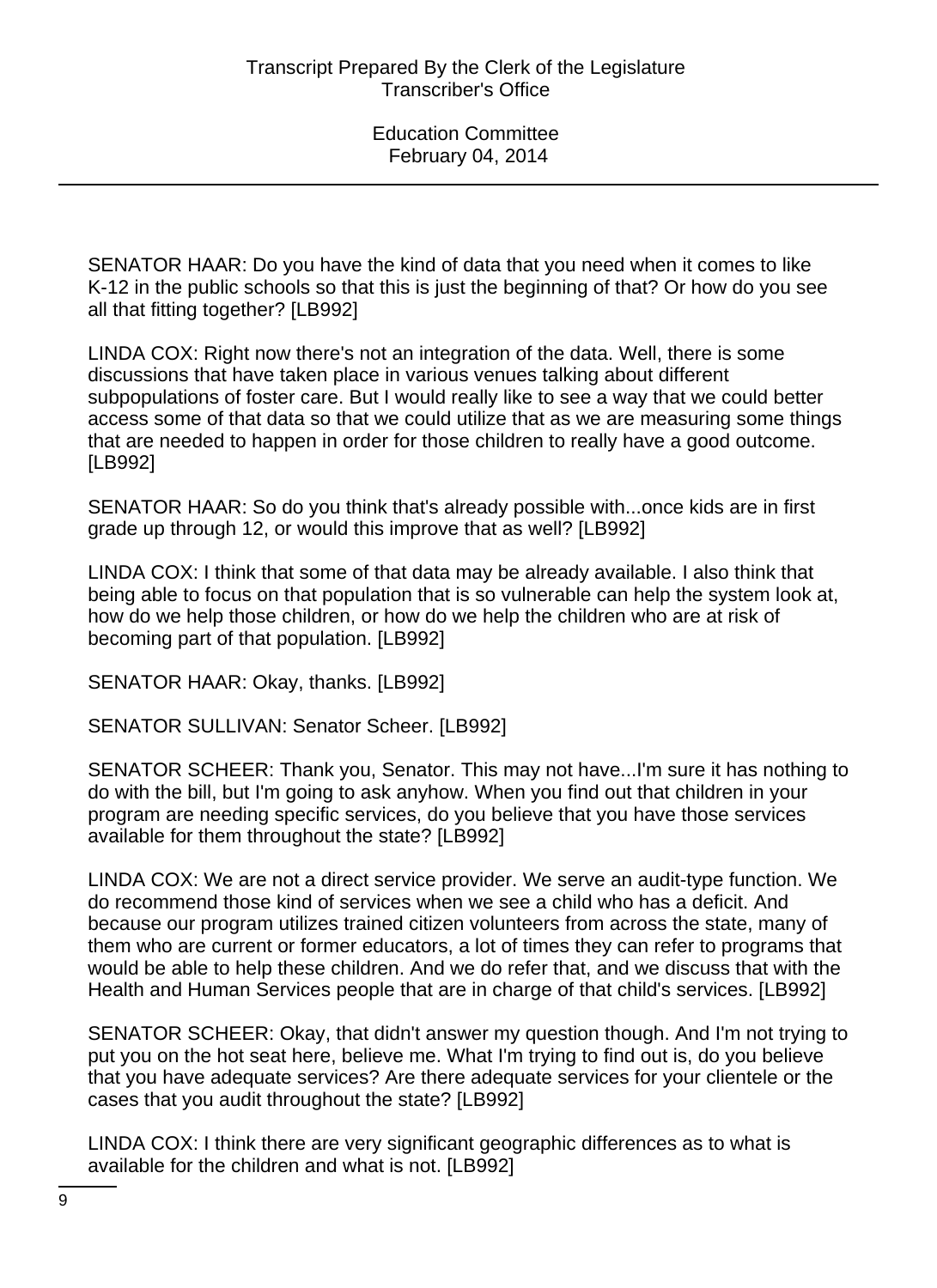# SENATOR SCHEER: Okay, thank you. [LB992]

SENATOR SULLIVAN: Any other questions? Thank you for your testimony, Mrs. Cox. Welcome. [LB992]

JAY SEARS: (Exhibit 3) Thank you. Good afternoon, Madam Chair, members of the Education Committee. For the record, I'm Jay Sears, J-a-y S-e-a-r-s, and I represent the Nebraska State Education Association. We're here today to testify in support of LB992, and we commend Senator Howard for her forward thinking on these important data issues. We support the concepts in the bill, but I'd suggest to you that there may be another entity that already exists that we might put all of this in together. And as you can see in my second paragraph, and I'll read it for the record. With a few additions to the membership of the current P-20 Governing Council and expanding the charge of the P-20 council, the same outcomes might be reached, and a whole new government bureaucracy might be avoided. The addition of early childhood education representatives and a broadening of the scope of the P-20 Governing Council will improve the flow of information among the appropriate agencies and avoid reinventing the wheel. What I'm suggesting to you is it's important that we gather the data that Senator Howard is talking about. We already have currently in statute and operating right now a P-20 Governing Council and a P-20 data group that's looking at how do we put all the data we have about young children from birth through, you know, 20, meaning through graduate school. And we shouldn't be duplicating and using up resources if we've got a program to deal with that. And I understand in reading the bill and in meeting with Senator Howard that it's important that we ask the right questions and collect the right data. And that might be a little more cumbersome going through the P-20 Council than it would be going through a planning process, but I wonder how many data governing councils do we need out there if they're all supposed to be talking to one another. And so I just leave that for you as an Education Committee to chew on. The more silos we have, the more difficult it is to talk. And so if we can do that in a manner that will get us the data we need and the planning we need and get everybody talking on the same page, that would be useful. But that would conclude my testimony, and I thank you for the opportunity on this snowy day. So... [LB992]

SENATOR SULLIVAN: Thank you, Mr. Sears. Do you think the P-20...okay, there's a P-20 Governing Council under which there's a P-20 data board? [LB992]

JAY SEARS: ...board and I think the department probably can answer better because I don't get involved in that one anymore, so I can't speak directly to it. [LB992]

SENATOR SULLIVAN: Okay, but to the best of your knowledge, do they venture into the area of early childhood in their data collection? [LB992]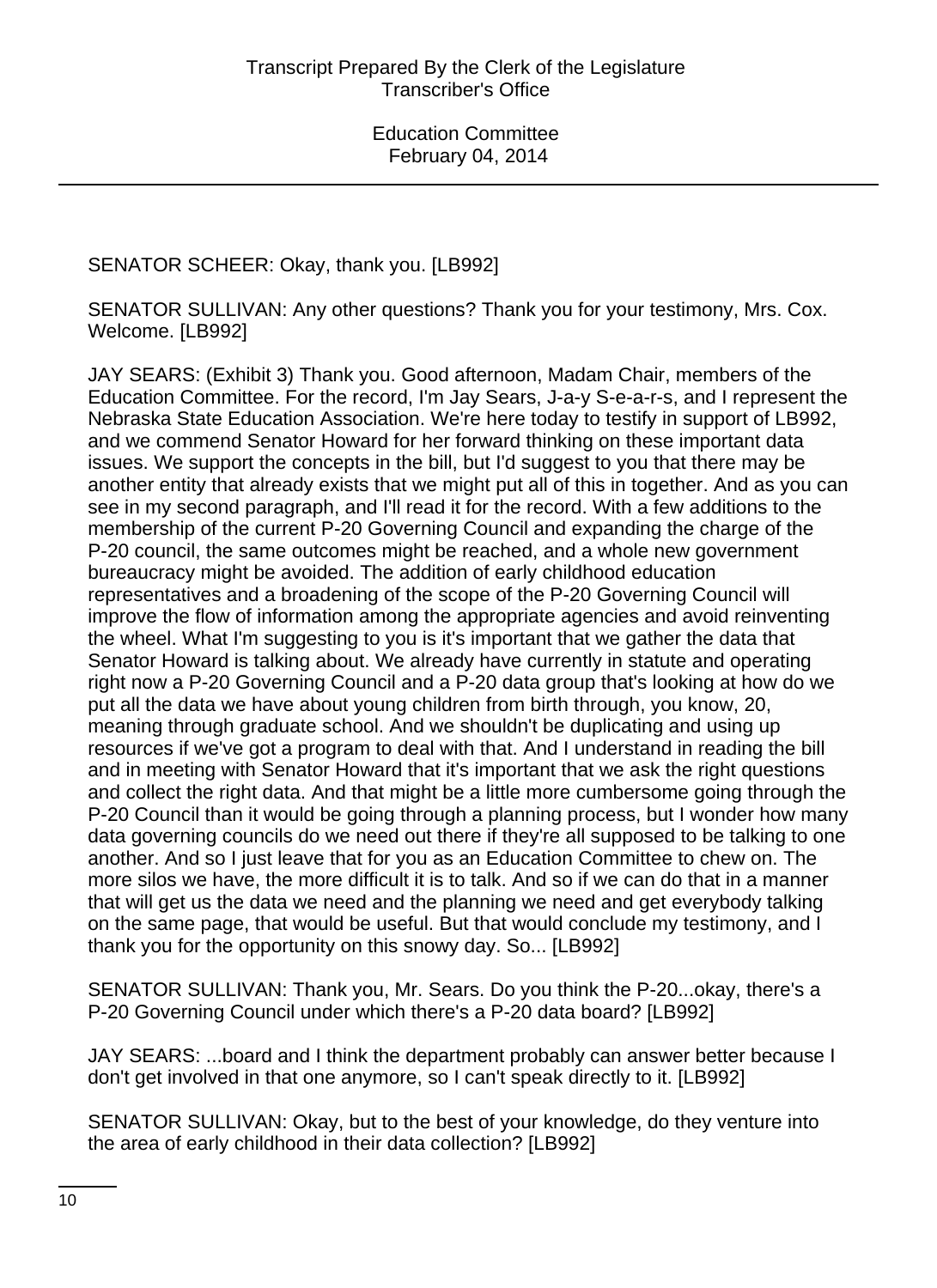JAY SEARS: I couldn't answer that question. [LB992]

SENATOR SULLIVAN: Okay, all right. Senator Scheer. [LB992]

SENATOR SCHEER: Thank you, Senator. That raises a good thought, Jay. And I'm wondering and understanding considering all of the specifics of those, but then are you sort of looking at perhaps like a subgroup of the P-20 that is more exclusively looking into the younger portion? Rather than redeveloping... [LB992]

JAY SEARS: Right. [LB992]

SENATOR SCHEER: ...the wheel, just utilize a subsect of that that would be more restricted to that specific area. Am I following that? [LB992]

JAY SEARS: Yeah, those are my thoughts is...with a little tweak of the direction and the charge to the P-20 council, we could start to focus on that piece. My major concern is, when we get more and more governing bodies of data they don't talk to one another. We don't talk well right now. And so how do we put that all together in a system that actually informs what we do policywise from birth to graduate school. And I think the lady in the amendment about the foster care piece definitely has some unique views and clientele to deal with that have particular issues that need to be put into that data piece also. Because when I look at what you all do as legislators, you want to make sure that we use our resources properly and that we're getting what we want out of the system. And so we need to put the system together so it speaks to one another. That's my thoughts about it. [LB992]

SENATOR SCHEER: Just to follow up and I like simpler than more complicated. The only thought I would have perhaps on this one, and I'm not articulate on that subset either, but it would appear that there might be a group that is not represented under the current P-20 that would have the expertise and the knowledge that we're trying to gain that's broadened from. And so that may be part of the reason not to follow your lead. I don't know. [LB992]

JAY SEARS: Yeah. Yeah, and I agree with you. It may be a particular instance that this group needs to work together before we bring it all together, so just thoughts on a snowy day. [LB992]

SENATOR SULLIVAN: Senator Kolowski. [LB992]

SENATOR KOLOWSKI: Thank you, Madam Chair. Jay, thank you for your comments, and I was wondering from the P-20 or P-16, all the different groups we've had in the state. I'm not sure how much we've really gotten done sometimes on those, and do you...is the P-20 under the Governor's office or State Department of Education? Where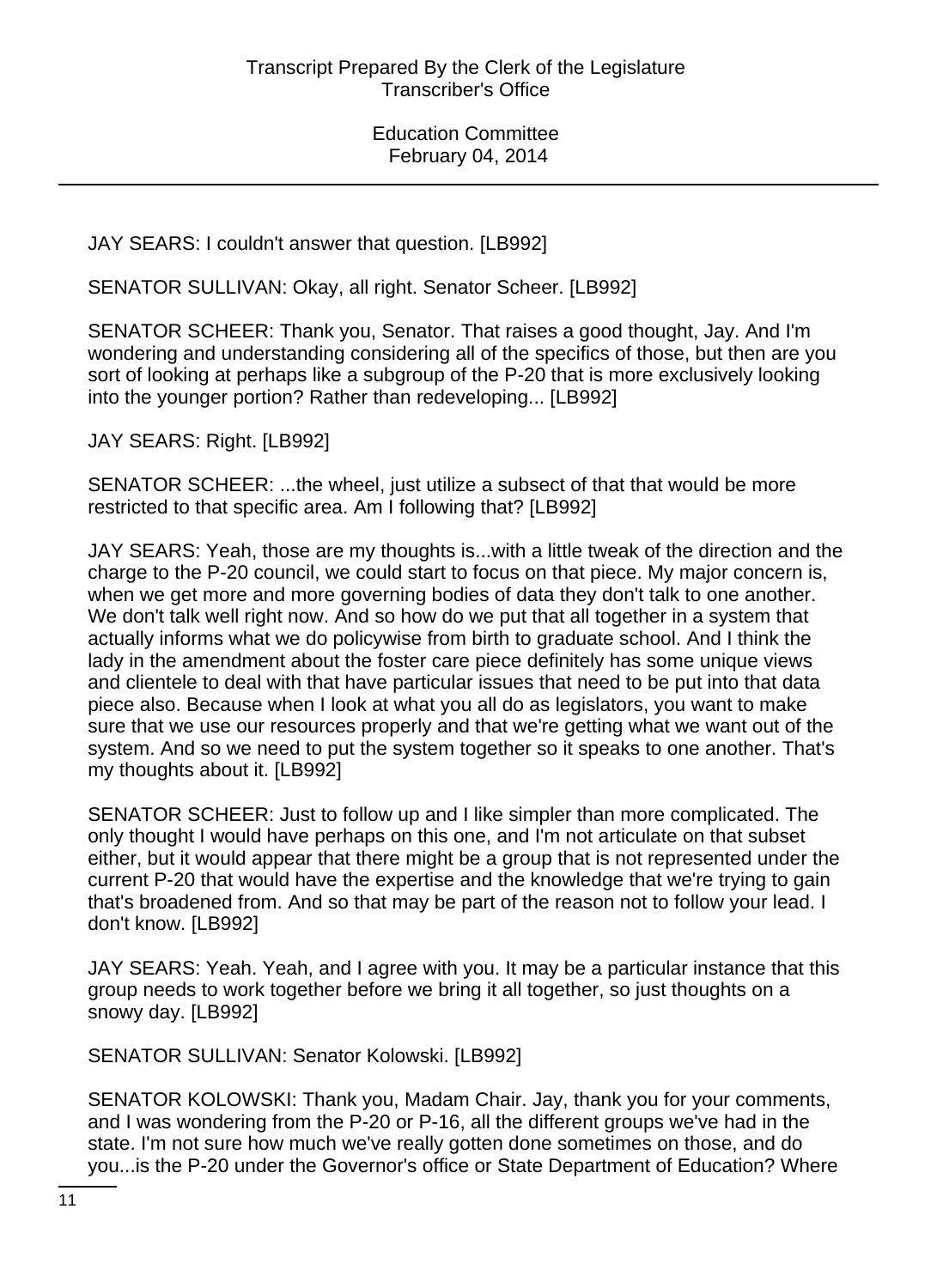do we have that out? [LB992]

JAY SEARS: It's a partnership. So the Governor is part of it and the Department of Education and the university system. And so there are representatives at the executive level, the branch that's above my pay grade, that are doing the planning and the pieces. And I think as you look at Senator Howard's legislation, that would include those people at that level also who have the knowledge and whatever. But we need to dig down deeper into the data piece of it where we have the expertise as previous people have testified. [LB992]

SENATOR KOLOWSKI: My concern would be, I hope it's not a black hole of inactivity... [LB992]

JAY SEARS: Yes, definitely because... [LB992]

SENATOR KOLOWSKI: ...that it falls into and then we lose the emphasis of what we're trying to get down to. [LB992]

JAY SEARS: Right, and I understand why Senator Howard would bring this one is it's an important piece. If it has its own legislation and its own body, it's going to do its work. And it...the more we branch in one. But my concern is, let's get it all back together in a system so it talks to one another. [LB992]

SENATOR KOLOWSKI: Thank you. [LB992]

SENATOR SULLIVAN: Thank you for your testimony. [LB992]

JAY SEARS: Thank you. [LB992]

SENATOR SULLIVAN: (Exhibits 4, 5, and 6) Any further proponent testimony on LB992? I would like to read into the record that we do have letters of support from Aubrey Mancuso for Voices for Children in Nebraska; also from Sarah Kotchian, Holland Children's Movement; and a personal letter from Barbara Jackson who is speaking as herself, but she is with the Munroe-Meyer Institute at the Nebraska Medical Center. Now we'll have any opponent testimony on LB992. And anyone wishing to speak in a neutral capacity. Welcome. [LB992]

ELEANOR SHIRLEY-KIRKLAND: (Exhibits 7 and 8) Thank you. Good afternoon. My name is Eleanor Shirley-Kirkland. Madam Chair and Education Committee members, thank you for the opportunity to speak with you today about an early childhood unified data system. I've been an employee of the Nebraska Department of Education in the Office of Early Childhood since... [LB992]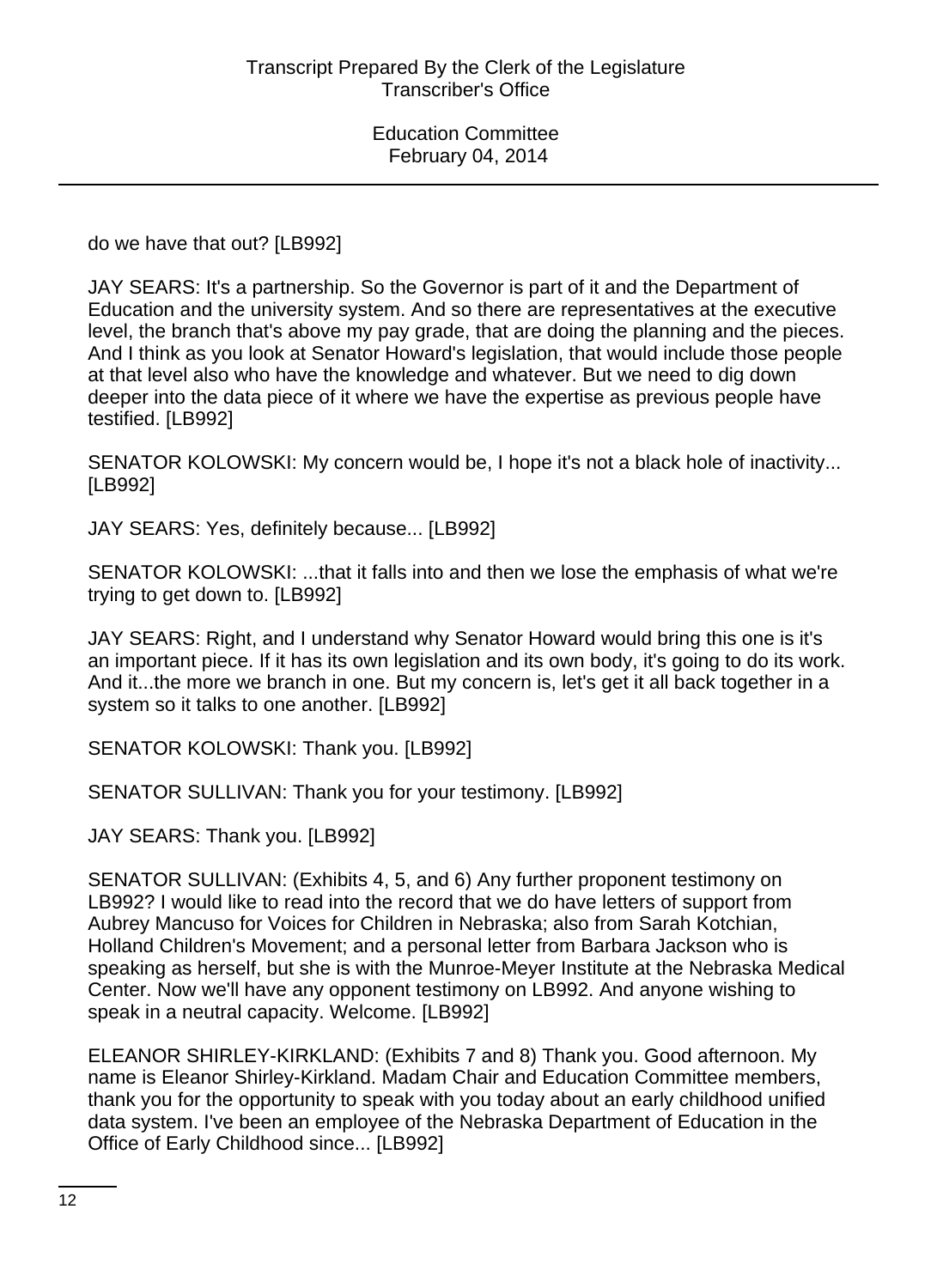SENATOR SULLIVAN: Excuse me, ma'am. Could you spell your name, please? [LB992]

ELEANOR SHIRLEY-KIRKLAND: Oh, I'm sorry. Eleanor, E-l-e-a-n-o-r; the last name is Shirley, S-h-i-r-l-e-y-K-i-r-k-l-a-n-d. [LB992]

SENATOR SULLIVAN: Thank you. [LB992]

ELEANOR SHIRLEY-KIRKLAND: Certainly. I've been an employee of the Nebraska Department of Education, Office of Early Childhood since December of 1997, and I've worked with various work groups and committees in both Nebraska Department of Education and in collaborative efforts with the Department of Health and Human Services, specifically public health, to explore issues surrounding early childhood data in Nebraska. I'd like to provide a brief summary about work that more recently precedes the introduction of LB992 which proposes to create and provide duties for the Early Childhood Data Governing Body. And one of the requirements in this bill is for the data governing body to propose a plan to develop a statewide early childhood unified data system and so on. Since September of 2010, the Head Start State Collaboration Office, in the office of Early Childhood at the Nebraska Department of Education, was charged with coordinating a grant from the American Recovery and Reinvestment Act, ARRA funds for special initiatives and development of our Early Childhood State Advisory Council. And Senator Howard in her introductory remarks mentioned the Early Childhood Interagency Coordinating Council which we call ECICC. The ARRA funds were made available for the project period of September 1, 2010, through August 31, 2013, and my role at that time was to coordinate the grant activities as designated by the Governor's office. The council selected a unified early childhood data system as one of its priority areas for the grant, and as advised by the Governor's policy research office, we were asked to develop recommendations for a unified early childhood data system to inform the state regarding early childhood program effectiveness and children's success in school and in life, as we were not in a position as of September 2010 to actually create a unified early childhood data system. So a committee was designated to develop those recommendations through a collaborative process with stakeholder input, primarily through two early childhood data summits. The first one was in 2011, and the second in 2013. And participants included data specialists in state agencies, local community program administrators and data managers, researchers, and private partners. And that is the copy of the final recommendations report that was distributed to you. I'd like to just highlight the three primary recommendations from the report related to early childhood programs and services, and this report also describes functions of a unified early childhood data system. The first recommendation is to establish or appoint an early childhood data governance body. That would also set policies and protocols for data sets needed to answer questions about early childhood while also adhering to privacy, security, integrity, transparency, and data quality. Data policies would include things such as what data to include in the systems, who will have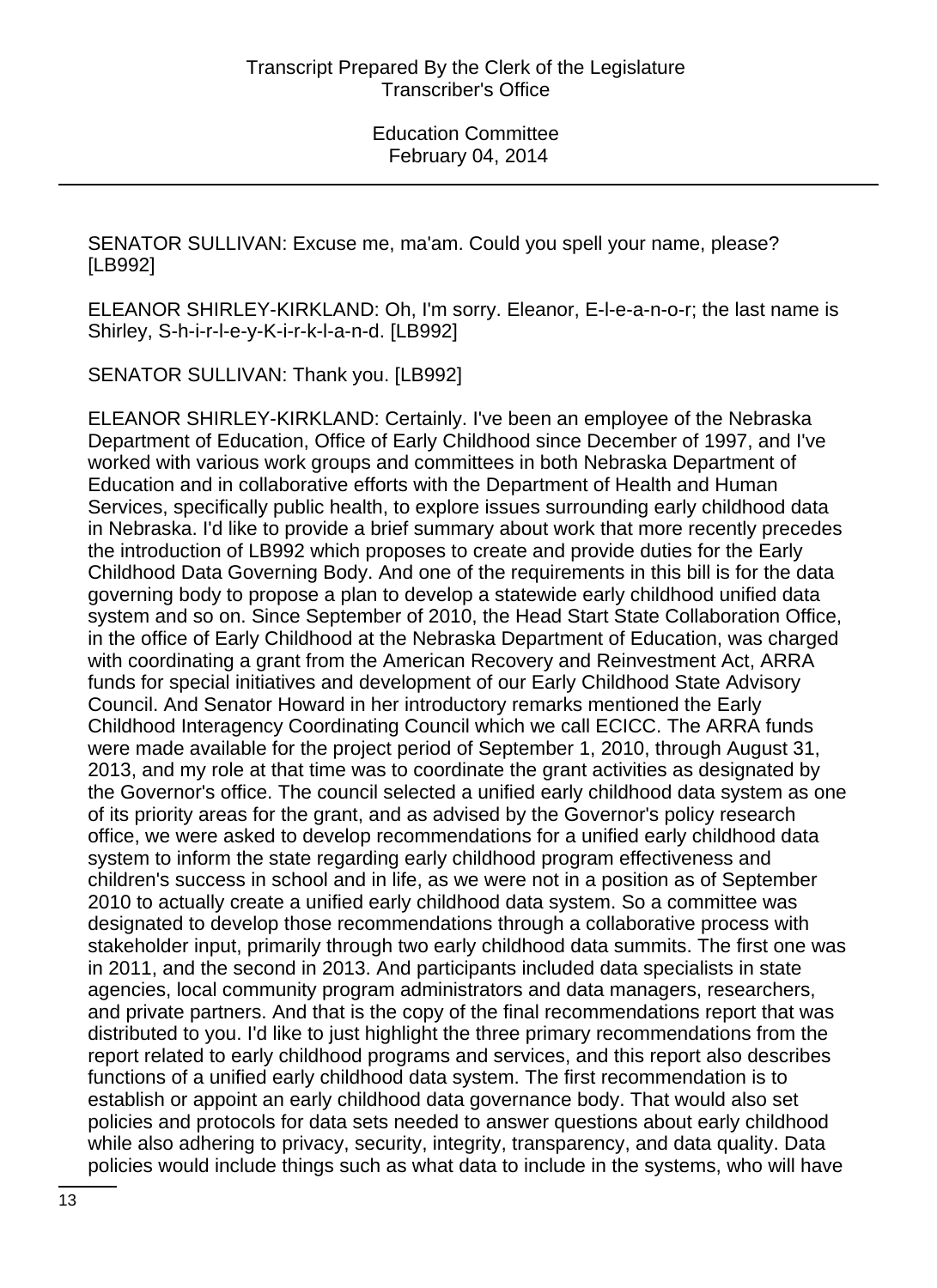access to what data, who is responsible for hosting an early childhood data reporting system, and how the data should be analyzed and reported. The second recommendation is to create unduplicated state identifier or ID for each child birth to kindergarten entrance age, parent or caregiver of young children, and staff in early childhood programs, and others in the early childhood work force. Currently, Nebraska does not require one single ID for children served with public funds regardless of which state agency administers and manages those funds. We do know we have many data sets that speak to early childhood programs and services and that many children's data are in various data sets in both Health and Human Services and in the Department of Education. Some services are also offered to children through their parents or caregivers. Parents and caregivers may also have a number of IDs to receive these services from various programs. Similarly, early childhood programs across Nebraska may have identifying information entered into multiple data systems. They may also operate in multiple sites and locations, and their employees could have many IDs as well. Without a single ID for programs, sites, and professionals, it prevents us from better understanding where programs are and what services are offered. Lastly, the third recommendation proposes that all publicly funded early childhood care and education programs participate in the unified data system by collecting data elements determined by the governance body, and encourage participation from privately funded programs. I see the light is on, so I'll just summarize. Without systematic requirements for reporting across the programs, the data are not useful for informing quality or helping us confidently or clearly understand our work in relationship to child outcomes. The recommendations indicate formal data sharing agreements and systematic data linking strategies could address redundancies and lead to streamlined efforts that translate to potential cost and time savings in the long term. And then on the last page of my written comments, the recommendations also identify some potential barriers and strategies to address those barriers through some operational changes. Thank you. I'd be happy to answer any questions. [LB992]

SENATOR SULLIVAN: Thank you, Eleanor. Any questions? Are we getting the cart before the horse? I mean, are we...and you've already outlined some things that would make coordination and work being done in early childhood even better, but that's not necessarily what the governing board would do. [LB992]

ELEANOR SHIRLEY-KIRKLAND: You know, I don't know personally what the data governing board, all of their functions and requirements might be. But the cart before the horse comment...we do have the recommendations report that was generated with broad base stakeholder input. So I would anticipate perhaps that a data governing body, if that was so selected, would use this report as a way to frame their discussion. [LB992]

SENATOR SULLIVAN: Do you have any opinions on...Senator Avery had made the comment earlier, where will the source be in terms of, where will the governing board emanate from. Do you have any opinions on where that should start based on your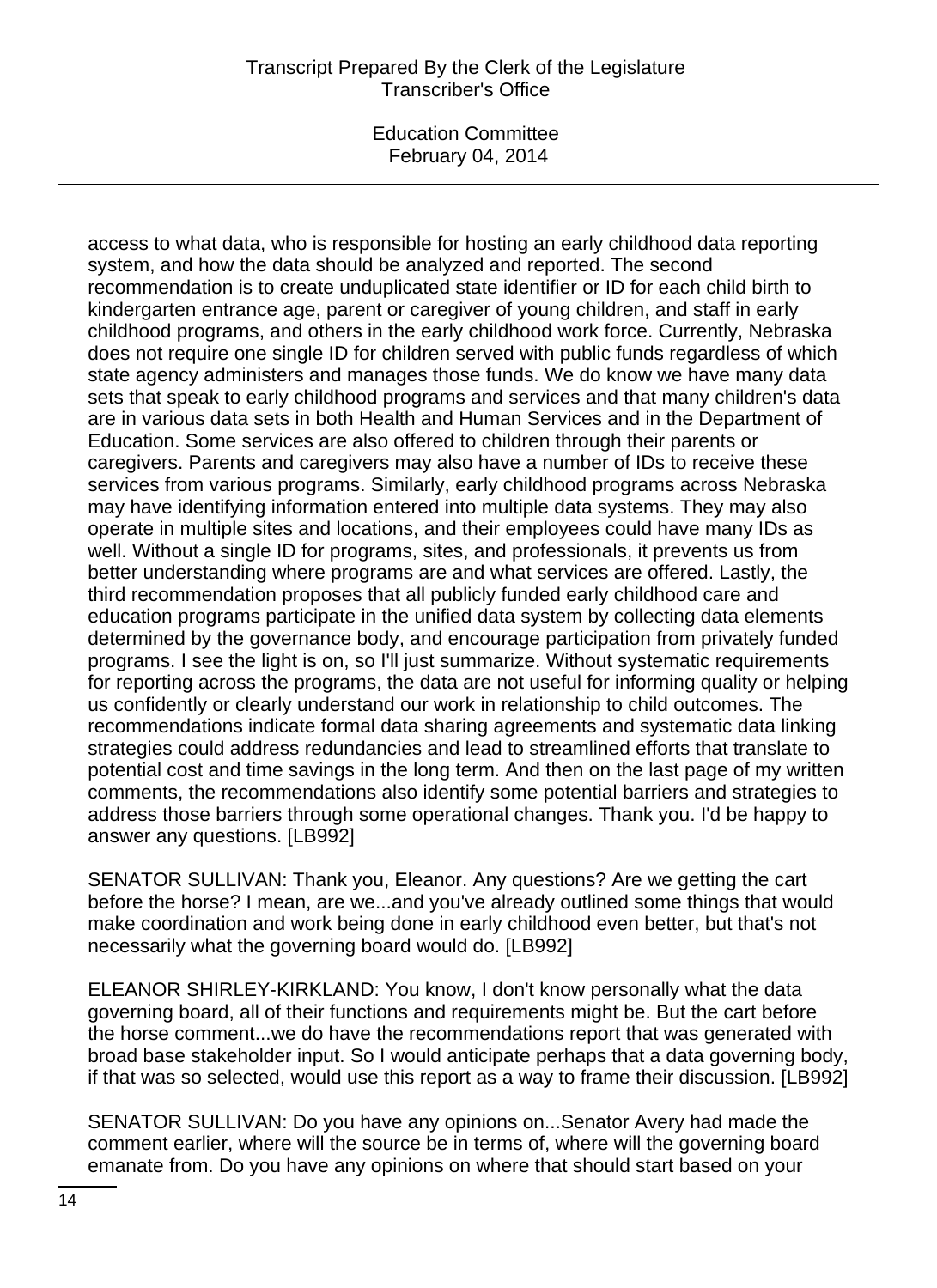knowledge and experience? [LB992]

ELEANOR SHIRLEY-KIRKLAND: I do not. I know that the Nebraska Department of Education would be happy to host or be the home for coordinating anything of this nature. [LB992]

SENATOR SULLIVAN: I haven't gone to the point in the report where it talks about some of the challenges, but I would imagine perhaps...would you anticipate some resistance to instigating a state ID for all the children involved? [LB992]

ELEANOR SHIRLEY-KIRKLAND: Well, that was part of our discovery, if you will, through developing these recommendations. People are very concerned, and they should be, about confidentiality, privacy, and we must adhere to federal and state regulations around HIPAA, FERPA those kinds of things. So definitely would be considerations and I think that is some of the concern maybe across the state. There haven't been that many comments about it, it's just that people say, if you do anything around unified data or data sharing, please be mindful of people's unique information and of the laws and statutes that are in place. [LB992]

SENATOR SULLIVAN: Okay, thank you. Any other questions? Senator Scheer. [LB992]

SENATOR SCHEER: Well, thanks for coming, Eleanor. [LB992]

ELEANOR SHIRLEY-KIRKLAND: Sure. [LB992]

SENATOR SCHEER: A couple questions, one, this data system then is just under the process of being developed? [LB992]

ELEANOR SHIRLEY-KIRKLAND: We have not started any development of a data system. As I mentioned, we don't have any authority to actually create that... [LB992]

SENATOR SCHEER: Okay. [LB992]

ELEANOR SHIRLEY-KIRKLAND: ...but we did have the advice from the Governor's office to develop these recommendations. [LB992]

SENATOR SCHEER: Okay, and do you have any knowledge of what the proposed amount might be to develop this? [LB992]

ELEANOR SHIRLEY-KIRKLAND: In terms of... [LB992]

SENATOR SCHEER: Dollars. [LB992]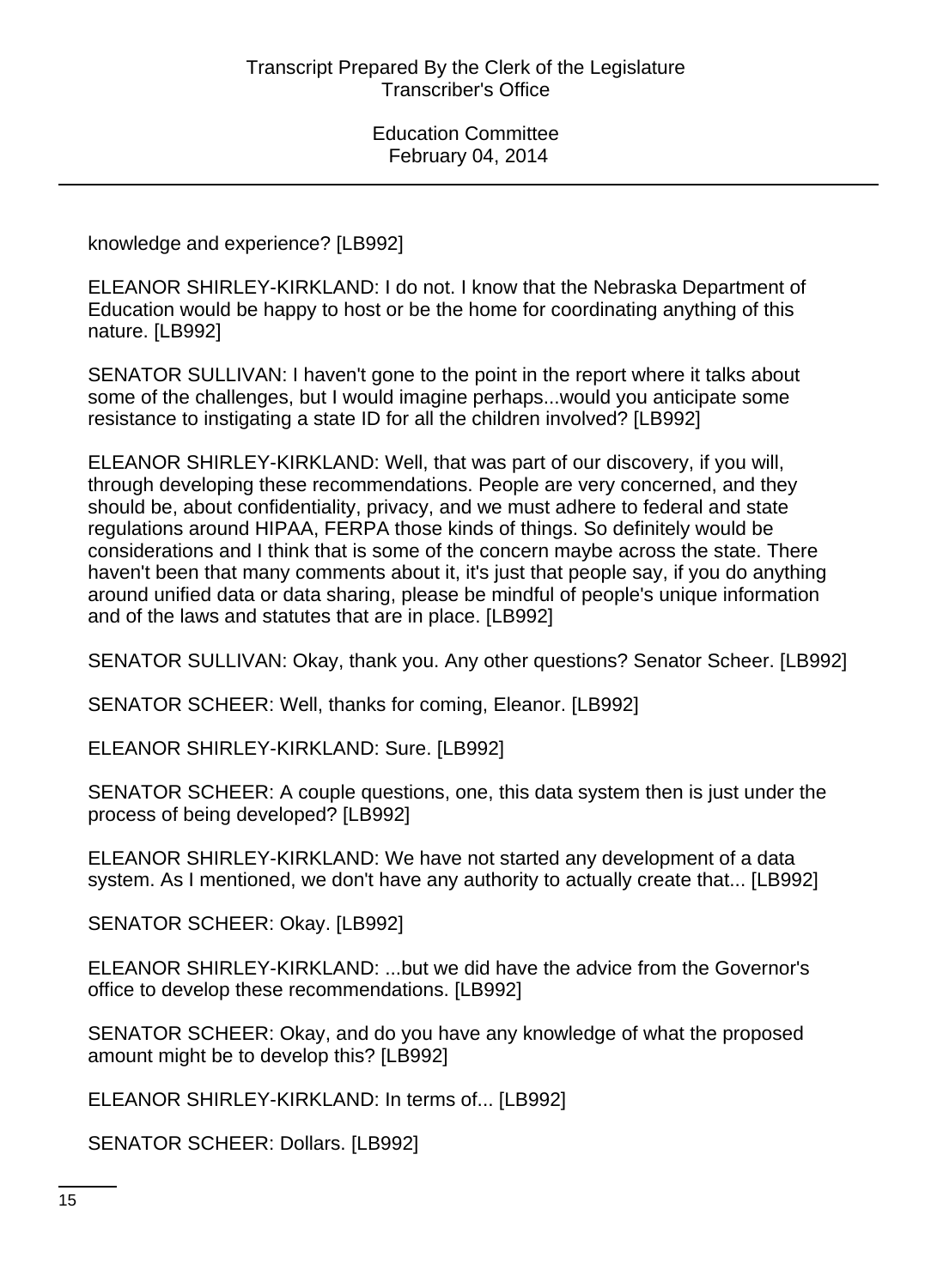ELEANOR SHIRLEY-KIRKLAND: Dollars? No, I do not. [LB992]

SENATOR SCHEER: Okay, and... [LB992]

ELEANOR SHIRLEY-KIRKLAND: I would have a guess, but it would be a wrong guess. [LB992]

SENATOR SCHEER: Okay, well, I don't want to do that. The other thing, you know, you've talked about the noncommon ID. So I want to make sure I'm understanding you, that a child that is two may receive a state nondescript ID but when they enter kindergarten in the school system, they would receive a different nondescript ID number, so there's right now really no way to follow that child with any certainty across the educational gamut and through their...at least through their high school career or college career if we don't have some type of consistent way to make sure that Student A is Student A regardless when they were at two years old, in second grade, or a freshman in a university or a community college or whatever it might be. Would that be safe to say? [LB992]

ELEANOR SHIRLEY-KIRKLAND: That is accurate, yes. And we find that children that are served by public schools...we have more capacity right now to look at outcomes data, but we don't have a unique ID for each child to help follow their progress and development throughout their formal educational years. [LB992]

SENATOR SCHEER: Okay, thank you very much. [LB992]

ELEANOR SHIRLEY-KIRKLAND: Sure. [LB992]

SENATOR SCHEER: Thank you, Senator. [LB992]

SENATOR SULLIVAN: Senator Kolowski. [LB992]

SENATOR KOLOWSKI: Thank you, ma'am. I wanted to thank you for your comments and for the material that you shared with us. Are you connected with and working with the Buffett Early Childhood Institute at the university? Are you assisting with any of that direction and process (inaudible)? [LB992]

ELEANOR SHIRLEY-KIRKLAND: I have participated. I was appointed by the then president Milliken to serve on the search committee for the executive director of the Buffett Early Childhood Institute, and then I was asked to participate in the institute's strategic planning commission, of which I did do that. [LB992]

SENATOR KOLOWSKI: And so your work at the state department is connected with and impacting and in conjunction with things at the institute, would that be correct, part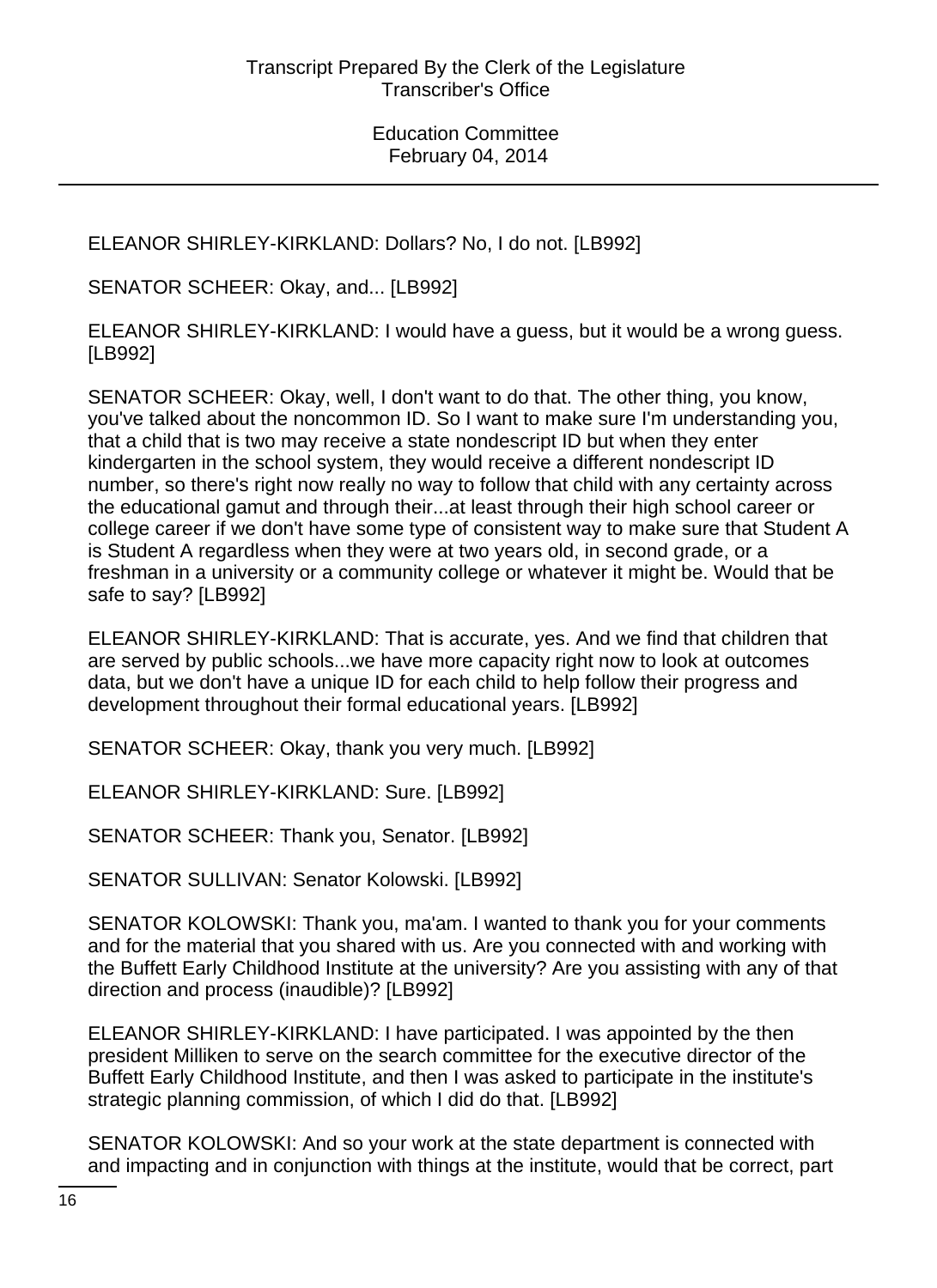of them? [LB992]

ELEANOR SHIRLEY-KIRKLAND: There is a connection, but in terms of a full partnership or designated functions on my part related to the Buffett Early Childhood Institute, it's more in a partnering and a collaborative capacity to help inform what we hope the institute will be about. So I have a partnership, but I am not directly linked in terms of function or operations of that institute. [LB992]

SENATOR KOLOWSKI: Okay, do... [LB992]

ELEANOR SHIRLEY-KIRKLAND: I hope that makes sense. [LB992]

SENATOR KOLOWSKI: Well, I would hope we would have a united front... [LB992]

ELEANOR SHIRLEY-KIRKLAND: Yes, absolutely. [LB992]

SENATOR KOLOWSKI: ...for early childhood education. That's the important piece. And back to my earlier question about judging according to what standard of acceptance of what we want early childhood programs to look like. And back to that circle, I guess. [LB992]

ELEANOR SHIRLEY-KIRKLAND: Right. [LB992]

SENATOR KOLOWSKI: And I would also concur with Senator Scheer. The early days and stages of the Learning Community, we had great difficulty with 11 districts getting student information that he was talking about and having concise, year-by-year, comparable student data on the individual student because of...well, we had a variety of reasons why people were not cooperating at that early time. It's much better now. We're getting a lot of information that...they are getting a lot of information that we couldn't touch at the time. I hope we can break down those barriers because it's a real impediment to following a child when you have one out of three or one out of four or one out of five families moving every year. They can be in different districts in different situations all over the country. [LB992]

ELEANOR SHIRLEY-KIRKLAND: And I guess my response to that, too, is it would...these recommendations incorporate not only the educational data, but also any kind of other publicly funded programs or services. Even Mrs. Cox that testified earlier about foster care children, that would be a way to incorporate children in specific populations, maybe have a better understanding of their unique situations and the services and resources that they might access in terms of mental health, physical health and development, and things of that nature. [LB992]

SENATOR KOLOWSKI: Thank you. [LB992]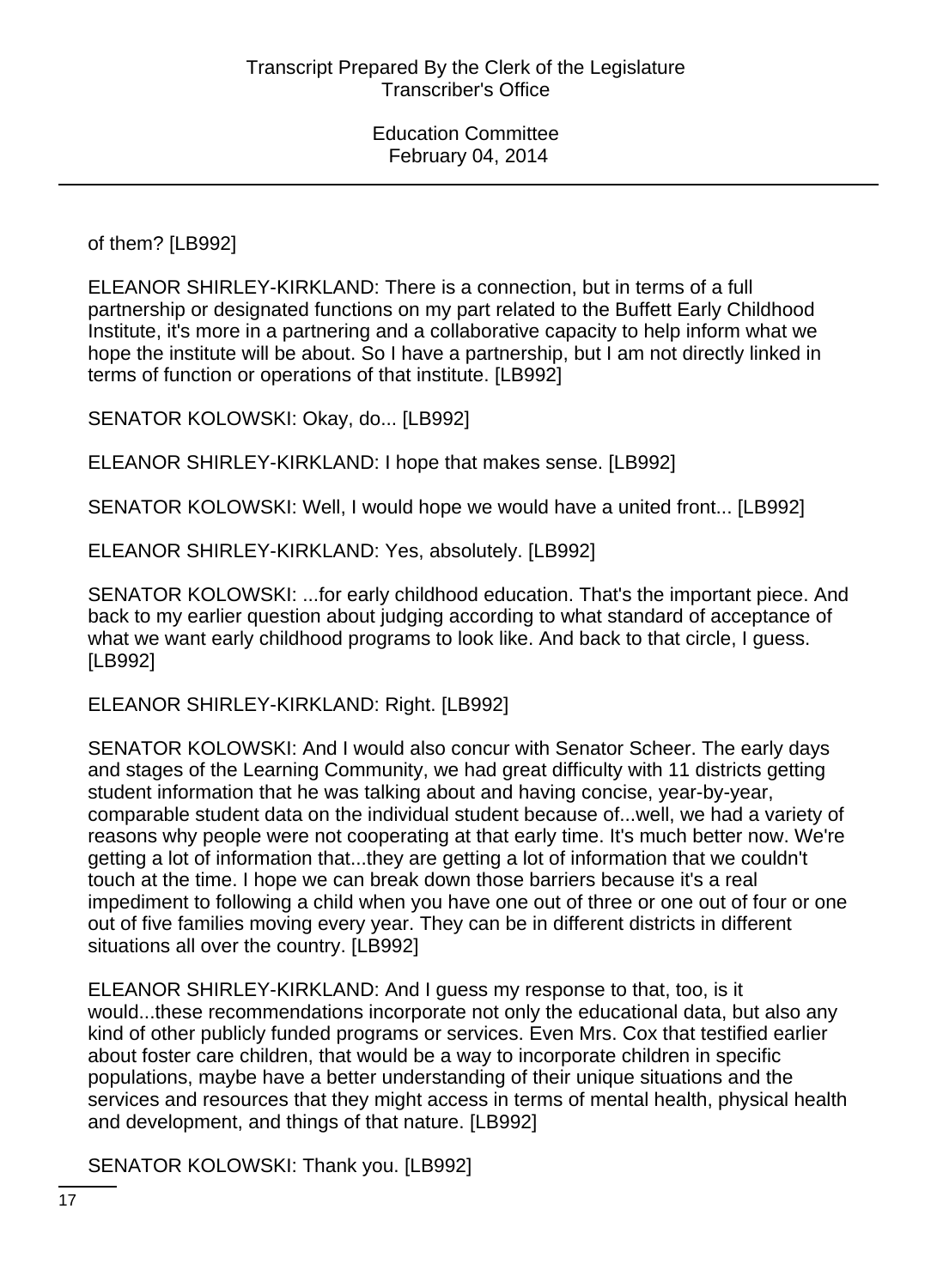SENATOR SULLIVAN: Any other questions? Thank you for your testimony. [LB992]

ELEANOR SHIRLEY-KIRKLAND: Thank you very much. And my contact information by the way is on there, so you can call me if you have any questions. [LB992]

SENATOR SULLIVAN: Any other testimony in a neutral capacity? If not, this closes the hearing on LB992. We will now move on to LB864, allocating funds to the Early Childhood Education Grant Program, being introduced by Senator Mello. But in his absence as a new father... [LB864]

TREVOR FITZGERALD: Alas, I am not Senator Mello. [LB864]

SENATOR SULLIVAN: Welcome. [LB864]

TREVOR FITZGERALD: (Exhibits 1 and 6) Thank you. Good afternoon, Chairwoman Sullivan and members of the Education Committee. For the record, my name is Trevor Fitzgerald, T-r-e-v-o-r F-i-t-z-g-e-r-a-l-d. I'm the legislative aide for Senator Heath Mello. Senator Mello represents the 5th Legislative District in south Omaha and is unable to join us today, as the Mello family welcomed their first child over the weekend. Last session, as Senator Howard mentioned on the previous bill, the Appropriations Committee's biennial budget included an additional \$4 million each year for the Early Childhood Endowment and an additional \$1.9 million each year for the Early Childhood Grant Program. While these numbers represented a significant additional investment in early childhood education over past budget years, several senators on the committee expressed a desire to do more in future years if budgetary conditions allowed. Given the large number of bills on the subject being heard today in the Education Committee, it is clear that early childhood education is a priority for a number of members of the Legislature. As originally introduced, LB864 would have allocated an additional \$500,000 in each of the next two fiscal years from the Education Innovation Fund to the Early Childhood Grant Program. After introducing the bill, Senator Mello visited with Senator Sullivan to discuss possible additional funding for early childhood education through the Education Innovation Fund and also signed on as a cosponsor to Senator Sullivan's LB984, which would also appropriate Education Innovation Fund dollars to the Early Childhood Grant Program. The committee is just receiving a copy of AM1758, a white copy amendment which would replace the provisions of LB864 with a new concept which would also be funded through the Education Innovation Fund. Under the amendment, \$200,000 would be allocated each of the next two fiscal years to the Buffett Early Childhood Institute at the University of Nebraska to pay for studying of issues and the implementation of programs related to improving both the quantity and quality of Nebraska's early childhood work force. In consultation with the State Department of Education, the institute would propose a set of recommendations to (1) address the shortage of qualified early childhood teachers, (2) improve professional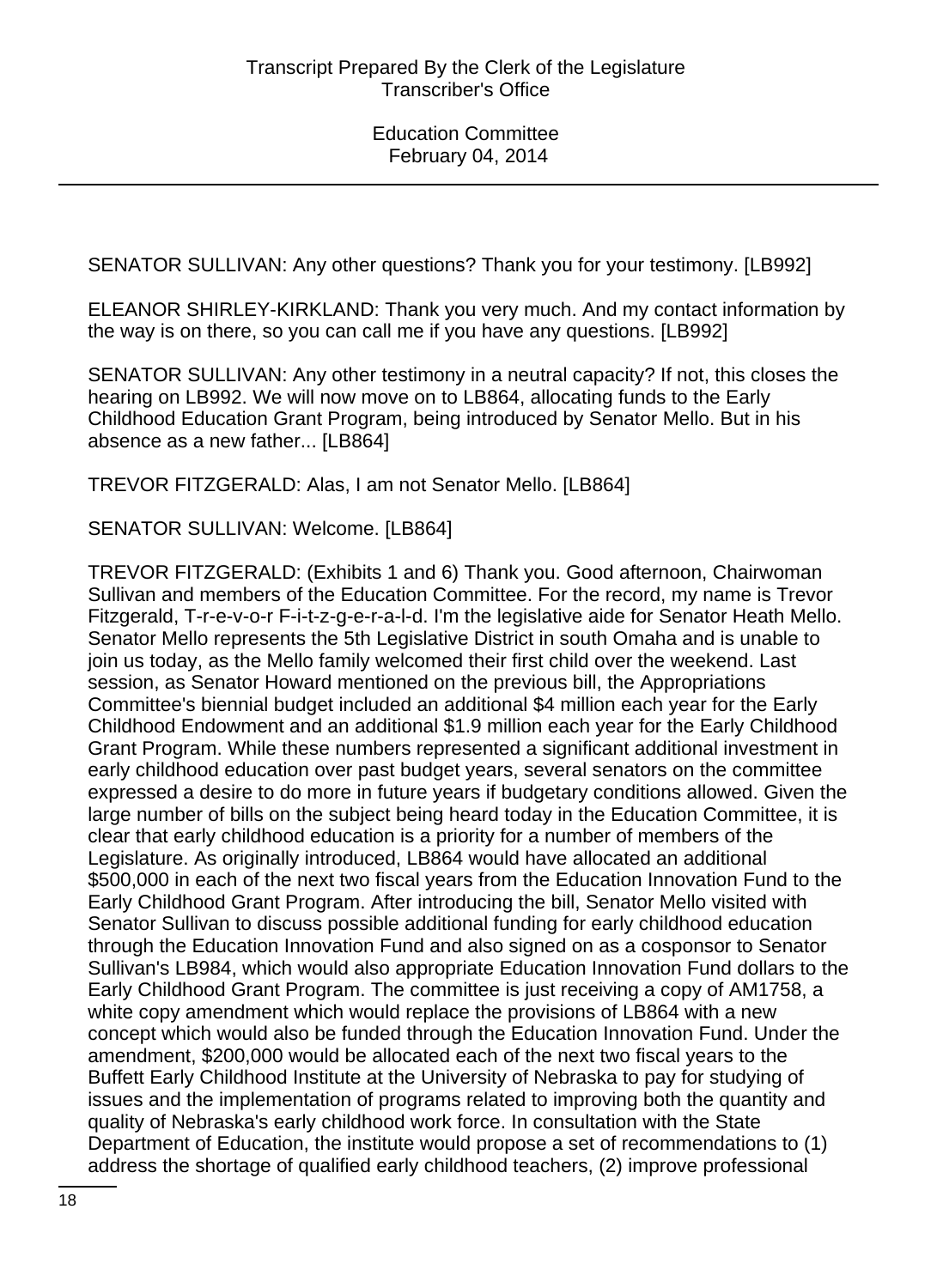development and coordinate certification training and preparation programs for early childhood educators in Nebraska's two-year and four-year colleges and universities, (3) develop induction and mentoring programs for new and existing teachers, and (4) ensure that the early childhood work force is developing the capacity to support and sustain Nebraska's goals for improving early learning and developmental outcomes for young children. A number of early childhood advocates had originally intended to join us for the hearing but, as we have noted already, the storm may have scared a few off. The committee should have received a letter in support of LB864 and AM1758 from the Holland Children's Movement, and our office will forward any additional letters of support that we receive to the committee. Thank you for your time and I would be happy to answer any questions. [LB864]

SENATOR SULLIVAN: Thank you, Trevor. Have you and Senator Mello discussed...and I guess my question is, is it unique or are you setting a precedent by indicating that these funds would go to a specific institution of higher education? Has this been done before or do you know? [LB864]

TREVOR FITZGERALD: I don't think it's necessarily unique. I would have to double-check because I seem to recall some similar allocations that have been done in this manner. But, I mean, given that it's geared for a specific purpose, it's not an open-ended appropriation by any means, but would be happy to look into that just to confirm. [LB864]

SENATOR SULLIVAN: Okay. All right, very good. Any other questions for Trevor? Will you be here for closing? [LB864]

TREVOR FITZGERALD: I will. Hopefully, I won't be needed. [LB864]

SENATOR SULLIVAN: Okay. All right, very good. We will now entertain proponent testimony on LB864. Welcome. [LB864]

SAM MEISELS: (Exhibit 2) Thank you. Good afternoon. Madam Chair and honorable members of the Education Committee, my name is Samuel Meisels, S-a-m-u-e-l M-e-i-s-e-l-s. I am the founding executive director of the Buffett Early Childhood Institute at the University of Nebraska. It is my privilege to appear before you today to speak on behalf of Nebraska's youngest, most vulnerable citizens. In these remarks I wish to reinforce the significance of your commitment to young children and their families, and share my perspective on the urgency and benefits to Nebraska of devoting energy and resources to the early years of life. I want to begin by applauding the Education Committee's continuing interest in early childhood and your efforts, and those of your colleagues in the Legislature, to understand and strengthen the early childhood agenda and ensure that Nebraska is investing in vital programs, services, and supports for children birth to age 8 and their families. Of course, much work remains to be done and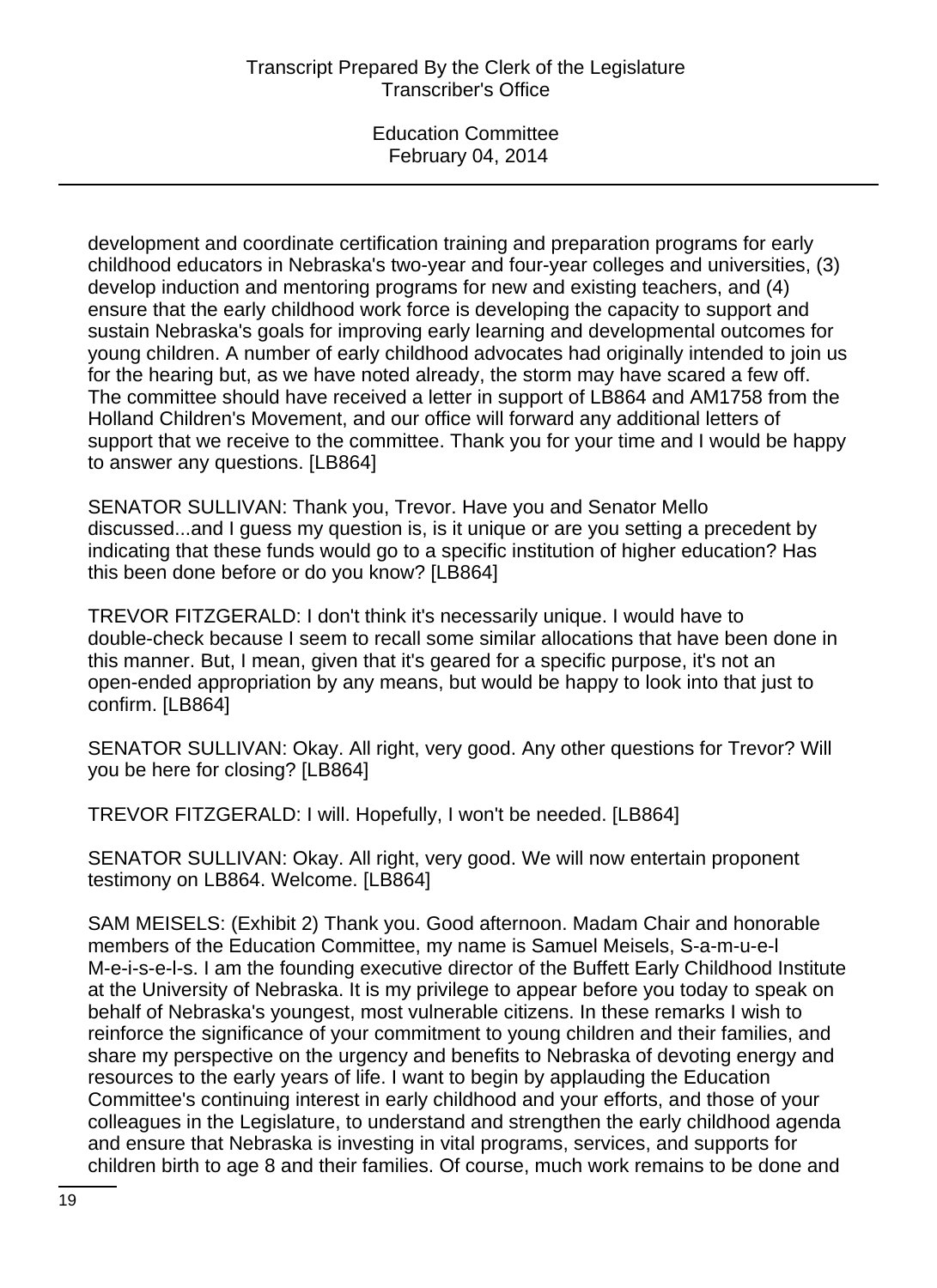#### Transcript Prepared By the Clerk of the Legislature Transcriber's Office

Education Committee February 04, 2014

that's why we're here today. As I believe most you know, the Buffett Early Childhood Institute is a four-campus, universitywide, research, training, outreach, and policy institute at the University of Nebraska. Our job is to improve the learning and developmental outcomes of children from birth to age 8, with a laser-like focus on those children who are most at risk, including those living in poverty, children growing up under conditions of high stress and significant familial challenge, and those at risk for or identified with developmental delays. Like many of the children I'm referring to, we are in our infancy, a mere nine months old, working hard to understand the needs of Nebraska's children and families. We look forward to working with you and your colleagues in the days and months ahead to build on the many good efforts underway in Nebraska, and to sharpen our state's focus on how to best support the nearly 60,000 children between the ages of 0 to 5 who are most at risk and the additional approximately 40,000 at-risk students in kindergarten through 3rd grade. I come to you today not as someone whose domain is politics or the political process, but as an educator and researcher whose entire adult life has been dedicated to understanding and supporting young children and what they need to grow, learn, develop, and thrive in order to become successful, contributing members of our society. What we know is clear. First, the science. Neuroscientists teach us that 85 percent of neuroconnections are formed in the first five years of life. Brains, skills, and health are built over time but starting early is what counts. More than 150 high-quality scientific studies confirm that early intervention can have a major short- and long-term effect on cognition and on social-emotional development. Second, return on investment. Evidence show us that intervention in the lives of young children, particularly those living in poverty and those at risk, pays off. For every dollar we invest in early care and education, we as a society stand to gain at least \$7 in return. The long-term benefits of high-quality early childhood programs are seen in reduced arrests and increased high school graduation rates, more employment post-high school and more college enrollment, fewer teenage pregnancies, and lower medical expenses. Third, social capital--the impact of all of these efforts on society. The social capital argument for early childhood education is deeply persuasive. Enrollment in quality pre-K costs around \$8,000 per year. Incarceration in juvenile detention costs around \$90,000. Do the math. We have choices. But let's not forget that pre-K is not magic nor are its benefits automatic. We can offer universal pre-K but we can't guarantee universal results. As one commentator said recently, early childhood education is not an inoculation. It is an investment. And like any investment, it needs to be entered into with thought and consideration. It's of great importance that our investments in early childhood be in high-quality programs. Nebraska took a major step in this direction by passing the Step Up to Quality early childhood rating and improvement system last June. Beyond this, we must encourage programs to teach more than cognitive skills, as important as these are. In addition, we must help children learn to enhance their self-control, curiosity, intentionality, and many other social-emotional skills. But if we're truly to achieve high-quality early childhood programming in this state, and if we're going to be successful in developing the dispositions fundamental to productive citizenship, we must address the shortage of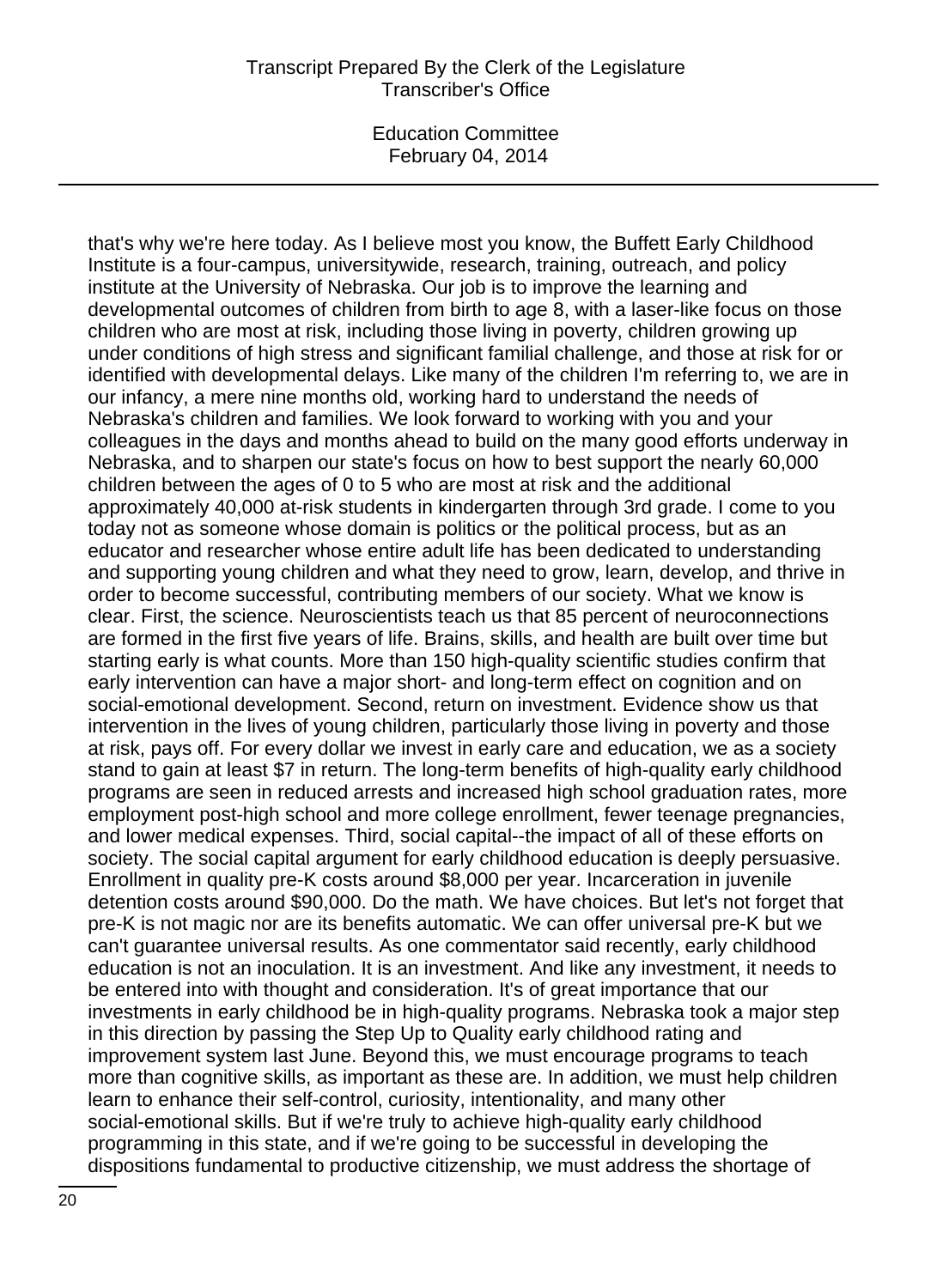qualified early childhood teachers, caregivers, and administrators in Nebraska. What's needed is improved professional development; coordinated certification, training, and preparation programs across all of the state's two- and four-year colleges; high-quality mentoring programs for new teachers; and assurance that the state's early childhood work force has the capacity to support children's cognitive and social-emotional development. When all is said and done, we know that programs targeted toward the earliest years outstrip those focused on older students many times over. It's time to make a commitment upstream where children are youngest, most vulnerable, and most responsive. Early interventions can make a difference that can last a lifetime. I thank you for your attention to these details. I look forward to working with you and am happy to take any questions you may have. [LB864]

SENATOR SULLIVAN: Thank you, Dr. Meisels. I know you're new still to this position and assessing what's going on in Nebraska, but do you have any early indications of what our shortages are with respect to work force and early childhood? [LB864]

SAM MEISELS: I do have some indication of that. I have not yet done a study of that; that's what we're..in part, what we're here to talk about. And I think it's very, very important that we have an empirical base to move from. But certainly in talking to people and going around and visiting, talking with those in the Educare network where we have the highest quality, what I see is the greatest need, the greatest shortage, is in the birth to 3 area--the area of birth to 3 caregivers. That's where we have the fewest trained personnel. That's where we have the least amount of preparation in higher education throughout the state. That seems to be a very significant set of issues. But as far as I can tell, we have issues that extend throughout the early childhood continuum of birth through the end of 3rd grade, and there is a great deal, I think, that has to be done on all counts in that area. [LB864]

SENATOR SULLIVAN: So if our biggest weakness is in the area of birth to 3, what sort of...well, we look at early childhood preschool programs as being a certified teacher in early childhood development. Is that the kind of individual that would fill that slot in working with birth to 3, or what kind of training are we looking at? [LB864]

SAM MEISELS: It depends, of course, on the kind of service being delivered. A lot of services in birth to 3 are delivered in home-based settings, and some of those services are actually delivered by MSWs and people with certifications of one kind or another. It's not necessary that that be the only way to do it. It can also be done through paraprofessional help. But it is very important that there be supervision that comes from someone with a strong background in child development and someone who can look both directions as it were, to the youngest point and to the older end of the spectrum. So we need someone who has perspective, who has studied child development, and who I think is a degree...has received a degree in early education. [LB864]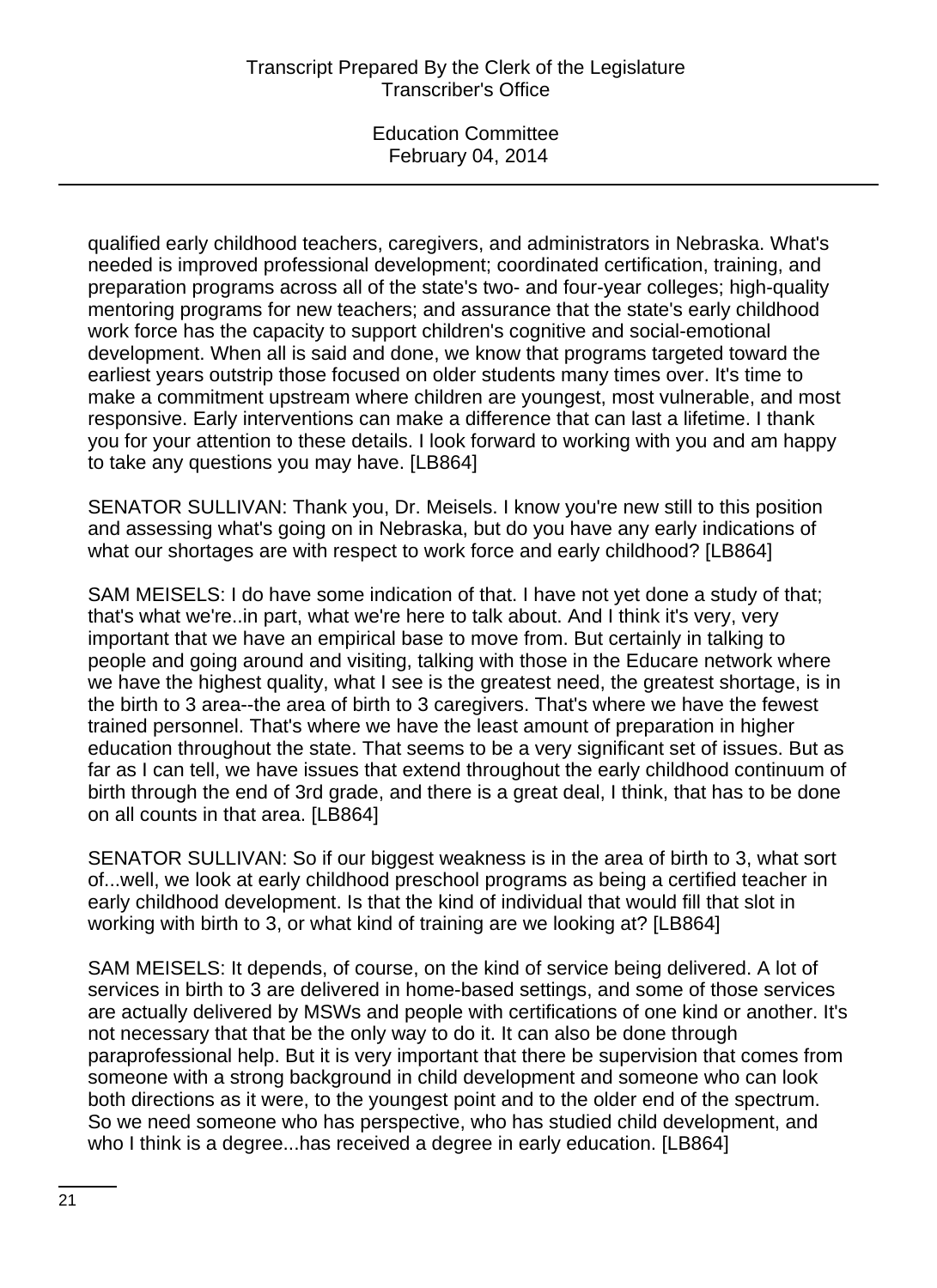SENATOR SULLIVAN: Thank you. Any other questions for Dr. Meisels? All right, thank you for your testimony. [LB864]

SAM MEISELS: Thank you. [LB864]

SENATOR SULLIVAN: Welcome. [LB864]

TED STILWILL: (Exhibit 3) Thank you. Madam Chairman, members of the committee, I'm Ted Stilwill, T-e-d S-t-i-l-w-i-l-l. I'm the CEO of the Learning Community of Douglas and Sarpy Counties. I appreciate this opportunity to address the committee on this bill; and, if you don't mind, I'll report our Coordinating Council's position on the other two bills, because they're the same. Strongly support each of those bills. Because I think we've come to a realization and the members of the council have come to a realization, as Dr. Meisels has very eloquently just demonstrated, that early childhood education is such a critical answer to the major issues facing education in Nebraska today. And that major issue, in our mind, is poverty and the need to help students from poverty at the earliest possible time. At the risk of oversimplifying a complex situation, I've tried to put before you in my testimony just three sets of information. The first I would guess you are very familiar with, that when we look at 11th-graders across the state of Nebraska and we look at those whose families are eligible for free and reduced-price lunch, we see that only 52 percent of them, at 11th grade, demonstrate that they can read at a proficient level. That's roughly half. That means roughly half are not able to read at a proficient level, may not be able to seek good, entry-level employment, probably are not going to be successful in postsecondary education. Obviously some individuals will do very well but as a group we know that these young people will struggle. That's not good for these students and it's certainly not good for our economy to deliver that major part of the work force, year after year, with that deficit of skills. We also know that poverty is increasing, so this probably isn't going to away. Increasingly, when we look at solutions to this problem, where we cannot stop with remedial programs at the secondary level, when we're at the middle school or elementary level, we know very clearly from the research that's readily available now that this problem begins before these students enter kindergarten, when the members and subcouncil of two of the learning communities studied this problem, intensely in north Omaha, the research that they studied was so conclusive that many poor children, particularly African-American poor children, started kindergarten a year or two behind and never caught up as a group. Now certainly individuals did, but as a group with those certain characteristics, their fate seemed already defined. When we look at Educare--and the folks on the subcouncil, the folks on the Coordinating Council, looked close at Educare and looked at the results they were getting--at the two Omaha sites, have been in existence about ten years, and so now they can follow those students into 3rd through 7th grade; and they find that as a group, and it's small in size, but they're reading above the state average. These are kids from 100 percent poverty that in 3rd through 7th grade are reading above the state average. They'll keep evaluating and keep following up, but those results are truly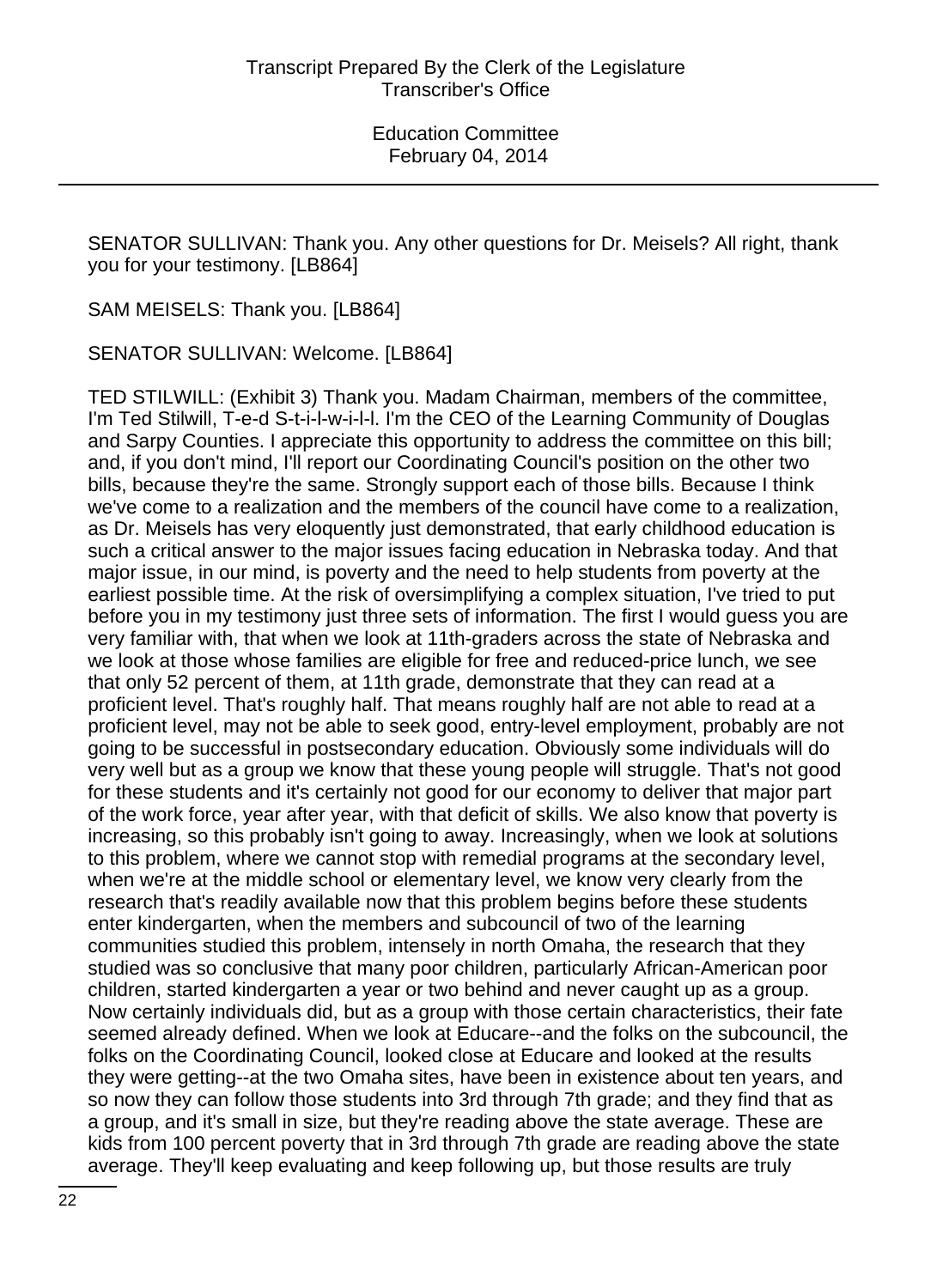remarkable. They beat whatever else we've done by a considerable fashion. So we've tried to incorporate those things in the work we're doing in north Omaha. I can talk more about that if you like. But finally, one point of information which is less commonly talked about in the early childhood conversation, and I think it's a critical point, it kind of makes sense but it isn't broadly discussed. So if you look at families in the most intense poverty, they need stronger intervention. But that intervention, while it might cost more, has a much higher return on investment. So Tim Bartik, for example, you've heard quotations for economists talking about return on investment for early childhood, he's really looking at targeting those, the poorest families and those students, and seeing in terms of earnings, a \$96 return on investment for every \$1 spent. We're excited about the work we're doing in north Omaha. We appreciate the Education Committee's support for our partners, the school districts, and other agencies that are providing early childhood education. I would be happy to answer any questions you might have. [LB864]

SENATOR SULLIVAN: Thank you, Dr. Stilwill. Senator Cook. [LB864]

SENATOR COOK: Thank you, Madam Chair, and thank you, Dr. Stilwill, for coming today. [LB864]

TED STILWILL: I'm not really a doctor, but that's okay. Thanks. [LB864]

SENATOR COOK: Okay. Thank you, Mr. Stilwill. Thank you, Ted. [LB864]

TED STILWILL: I've sometimes played one on TV, but that's okay. No, I'm sorry. [LB864]

SENATOR COOK: Thank you, you, for coming today. [LB864]

TED STILWILL: Thank you. [LB864]

SENATOR COOK: And I would like to hear more about the status of the project on the north side and what you're...the kinds of programming you're anticipating focusing on in that location as it might differ from the location of the Learning Community on the south side of Omaha. [LB864]

TED STILWILL: Thank you, Senator. They started out being pretty different endeavors. South Omaha, actually with help from Senator Howard, identified a strategy to help the parents of...mostly it's, you know, children in kindergarten or 1st grade, parents to learn English and to learn parenting skills and to learn school engagement skills. That's going very, very well. We're up to between 180 and 200 families now, and we hope to keep expanding that with our partners there. The program in north Omaha is...started out being decidedly different, working with partners on early childhood education, because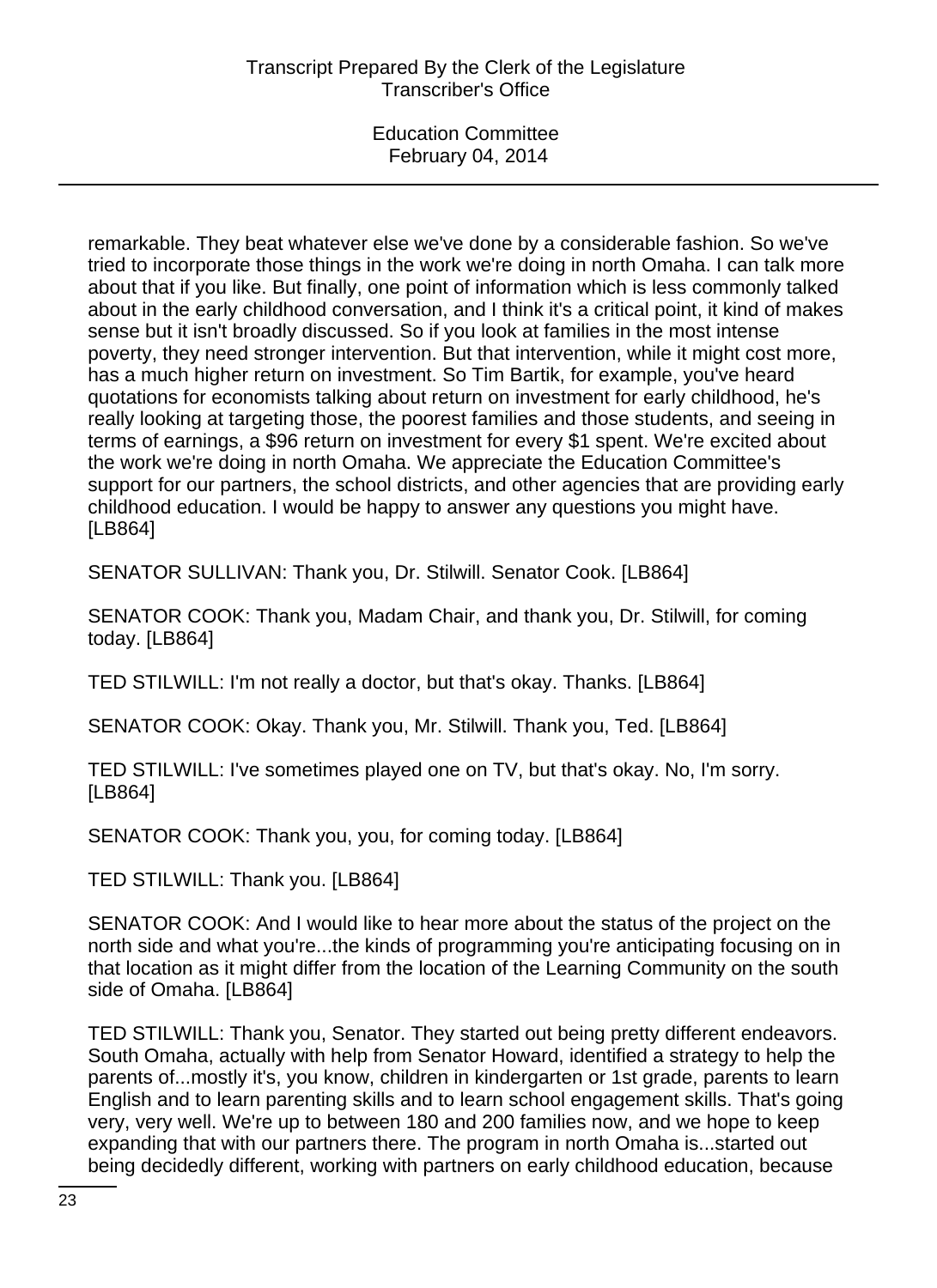the folks in Subcouncil 2 wanted to focus more narrowly on a smaller geographic area, because they didn't have resources for all of north Omaha. They wanted to focus on early childhood for the reasons that I've explained, and they wanted to work with partners that had resources to bring to the equation, because the needs were so overwhelming. And so this last...this current year, we partnered with the Omaha Public Schools. We're offering eight early...they're offering eight early childhood classrooms for 3- and 4-year-old students, four at Kellom Elementary, four at Conestoga Elementary. We are adding the components with Learning Community funding that Educare would normally provide. That's very intensive instructional improvement in terms of a full-time coach for every four instructional teams; that's one full-time coach at each school. Additional professional development days, 15 days of professional development. These are the kinds of things you typically wouldn't see in K-12 education. We are providing additional support for the families in terms of people to work with the family's engagement, and quite a bit more. The more unusual part of it is working with Metro Community College. Metro is using those classrooms as a clinical site; so they concentrate their folks that are getting two-year degrees or childcare associate certificates, and they can...their faculty comes with them when they student teach. They go into the classroom with them. They have classes there. We're going to open a Learning Community center of north Omaha that's really going to be a parent community center. It's well on its way to being...it's being built now; it will be open this fall. And that will house support for not only these educators in the 3- and 4-year-old classrooms, the instructional teams; but we're also starting this spring with early childhood services to reach out to childcare providers in those neighborhoods to provide additional training and support for them, and that will get us to another 300-500 children. And then the third piece of the equation, it'll be based in the new center, is reaching out directly to parents, parents of very young children who may not be even in childcare yet, but parents of those who may be in childcare or parents who may be in the center-based programs, and that will be the third outreach kind of work that comes from the center. We're working with...Creighton has now come on board. They are acquiring an early childhood faculty personnel, have an early childhood program. The same kind of clinical setting where the teachers being trained there will be trained in these classrooms at that center. They'll hold classes. Their faculty will be placed at the center in north Omaha. So we're excited about it. It's a...sorry, for a lengthy discussion, but it's actually for me pretty brief. So I'd be happy to answer any other questions you might have. [LB864]

SENATOR COOK: Thank you. [LB864]

SENATOR SULLIVAN: Senator Kolowski. [LB864]

SENATOR KOLOWSKI: Thank you, Madam. Mr. Stilwill, thank you very much for your testimony and for your comments. You mentioned Metro and Creighton. Could you fill us in on UNO and what's happening in that area? [LB864]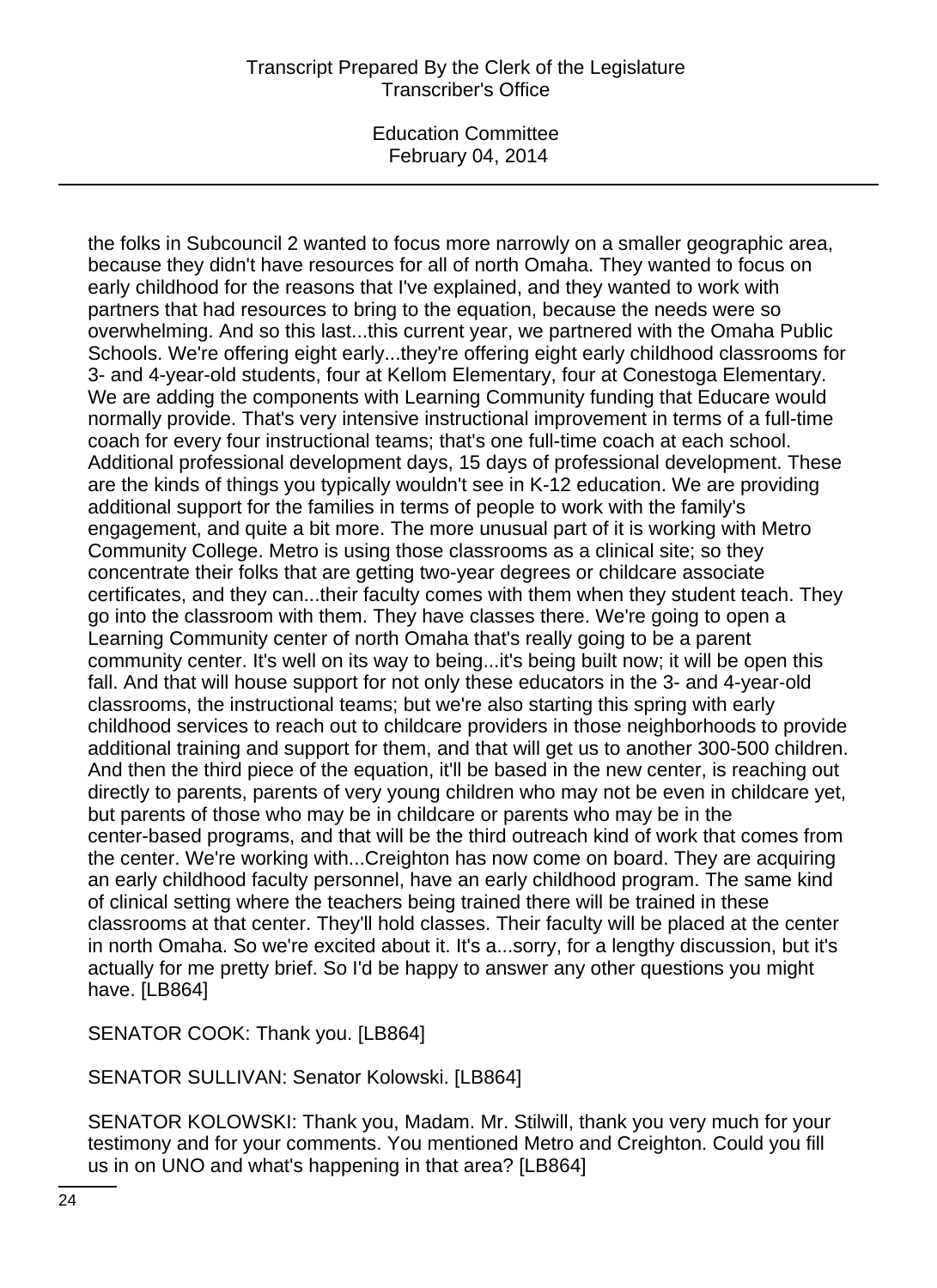TED STILWILL: Sure. We started with, a couple of years ago, talking with potential partners, and we've talked with the University of Nebraska at Omaha, we've talked with other private schools in the area that...all of whom are suppliers for particularly the Omaha Public Schools and the need to...the school district told us there was a need to have folks trained in more of an urban setting, to have their clinical experience in classrooms such as those that are up in north Omaha. And I'm confident that, while Creighton is going to...is our first partner, there will be other private and public schools. And frankly, I think that this kind of preparation that includes this kind of clinical experience is so critical that there won't be room for all the people who want to place student teachers or the institutions at just these eight classrooms or even the additional Educare classrooms that we're working with. But this same thing can be replicated, but the idea is not to spread your student teachers all out over, you know, ten different districts. If you can concentrate them, bring the faculty with them so they can go with them into the classroom while they're trying out projects, trying out experience, and then have other student teachers with them; then they can come back down the hall and talk about what's happened and debrief, much as you see in a medical school with folks making rounds and coming back and having seminars and talking about what happened. That's a luxury that doesn't happen in traditional teacher preparation programs. So I'm confident we'll accumulate more. But we had to start somewhere. Creighton was able to strike an agreement with Metropolitan Community College so that the credits earned in the childcare program at Metro, it looks like all of them are going to transfer directly into Creighton's program, not as elective credits but as actual credits. So that's a pretty remarkable kind of partnership. And I think we'll see more and more of that as time goes on. But you have to start somewhere. And frankly, it's been our philosophy that it's a little better to start small and learn how to do it and get it right, and then expand it. [LB864]

SENATOR KOLOWSKI: Your connection with Educare is vital, of course, and that's been extremely important. [LB864]

TED STILWILL: I can't tell you how vital the intellectual property that comes along with working with Jessie Rasmussen and Gladys Haynes and Jane Happe and others. They could not have been a stronger partner and more supportive in helping us try and extract what they're continuing to learn and continuing to improve in their program. And they've been an essential partner. And, in fact, in the new center in north Omaha, this fall, they will operate entirely at their cost two infant-toddler programs that will be part of that clinical setting, and there's more that I can talk about, but. [LB864]

SENATOR KOLOWSKI: You're into your fifth year of operation as a Learning Community, and your emphasis, as you described it, about the whole child and whole family has really been crucial in making the significant gains and differences you're talking about. You have not elaborated upon, but there certainly seems to have been a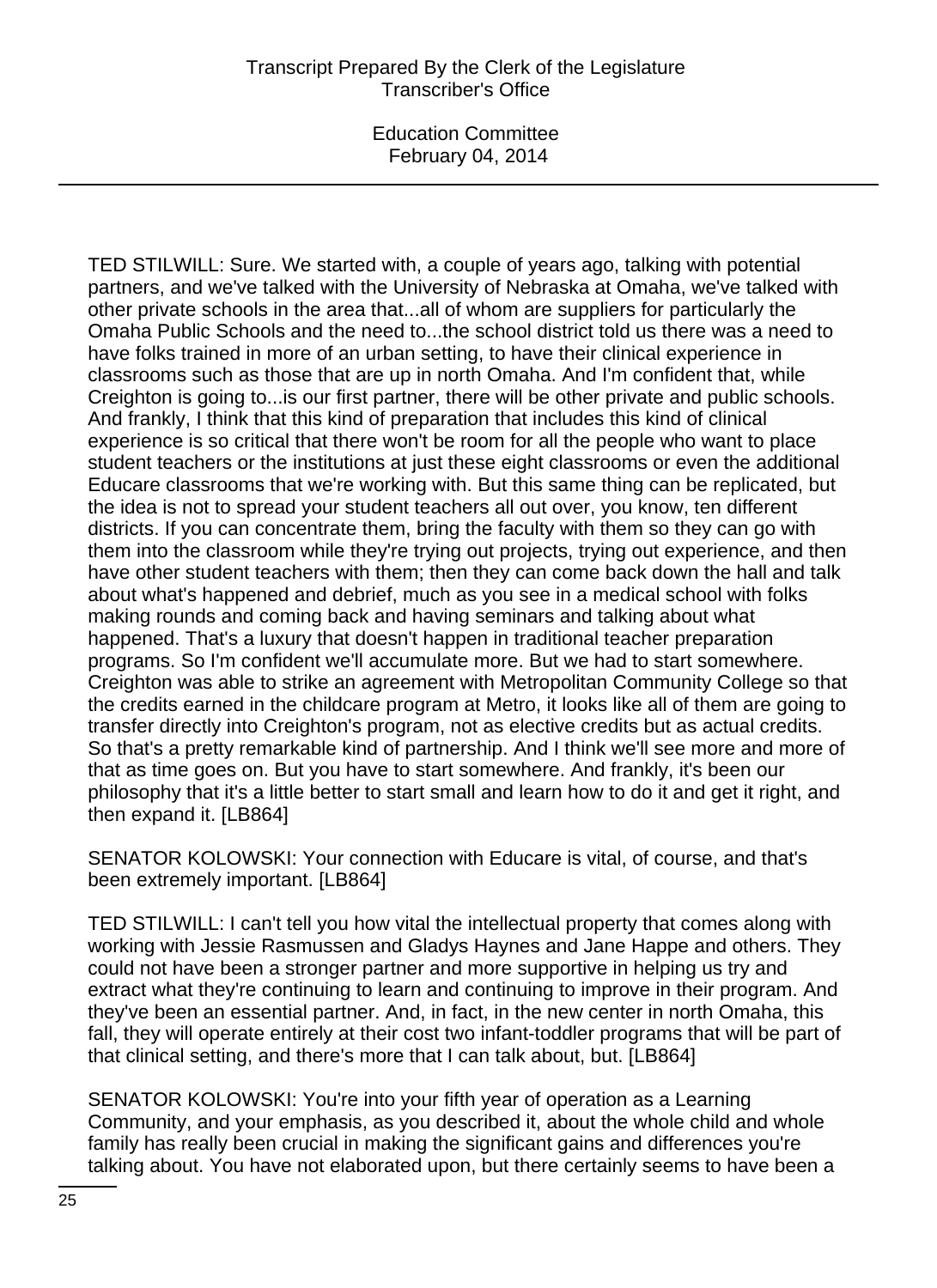very positive, open working relationship with the Omaha Public Schools. And to go on record with that, would you explain a little bit more so we have that? [LB864]

TED STILWILL: Yes. When we first...I first talked to the former board of education at the Omaha Public Schools about this project that I've just described, the superintendent at that time said, this was truly a historic partnership. And honestly, I wasn't quite sure what he meant. But the fact of the matter is, we have such a close working relationship. Last week, we had another one of our Wednesday 3:00 meetings which we were doing every week or every other week; now we're doing them once a month to get this program aligned, meeting with the assistant superintendent, the director of elementary education, four or five others depending on what we were talking about, that kind of critical commitment of upper echelon leadership in the district as well as the principals at Kellom and Conestoga, the support of the personnel department, it simply could not have been any better or any more collaborative. We were involved in jointly hiring the person who is the coordinator for the program. They couldn't have been more supportive. [LB864]

SENATOR KOLOWSKI: Thank you. Thank you for your counsel, as well. Thank you. [LB864]

SENATOR SULLIVAN: Senator Scheer. [LB864]

SENATOR SCHEER: Thank you, Senator Sullivan. I'm not going to waste a lot of time here because this legislation isn't about you, and you're doing some fascinating things and I appreciate your time. Just a couple comments that I'm hoping that as we move forward, you know, we're looking at the lowest 20 percent, you know, if my kid was at the 21 percent I'd feel terrible he wasn't getting that. And I just hate to see any child left behind and I'm...it isn't a commercial, but I mean, everyone that doesn't get service we are looking at the statistic up above where 48 percent of the kids in 11th grade don't read at a proficiency. And that's a terrible waste, it really is. And the fact of the matter is that, you know, poverty is not an isolated instance in any community, and my last point would be I'm hoping that at some point in time you are able to start sharing your best practices with other communities throughout the state, that they might be able to start getting some of the similar and same results that we're starting to see in some cases in yours. So thank you. [LB864]

TED STILWILL: Thank you, Senator. I have the same hope. And actually Dr. Bartik who wrote this book where I got the statistic agrees with you wholeheartedly that best public policy is not to have just a targeting strategy, he calls it; but also to have a universal strategy at the same time for the very reasons that you have stated. So thank you. [LB864]

SENATOR SULLIVAN: But following up on that in our emphasis and continued attention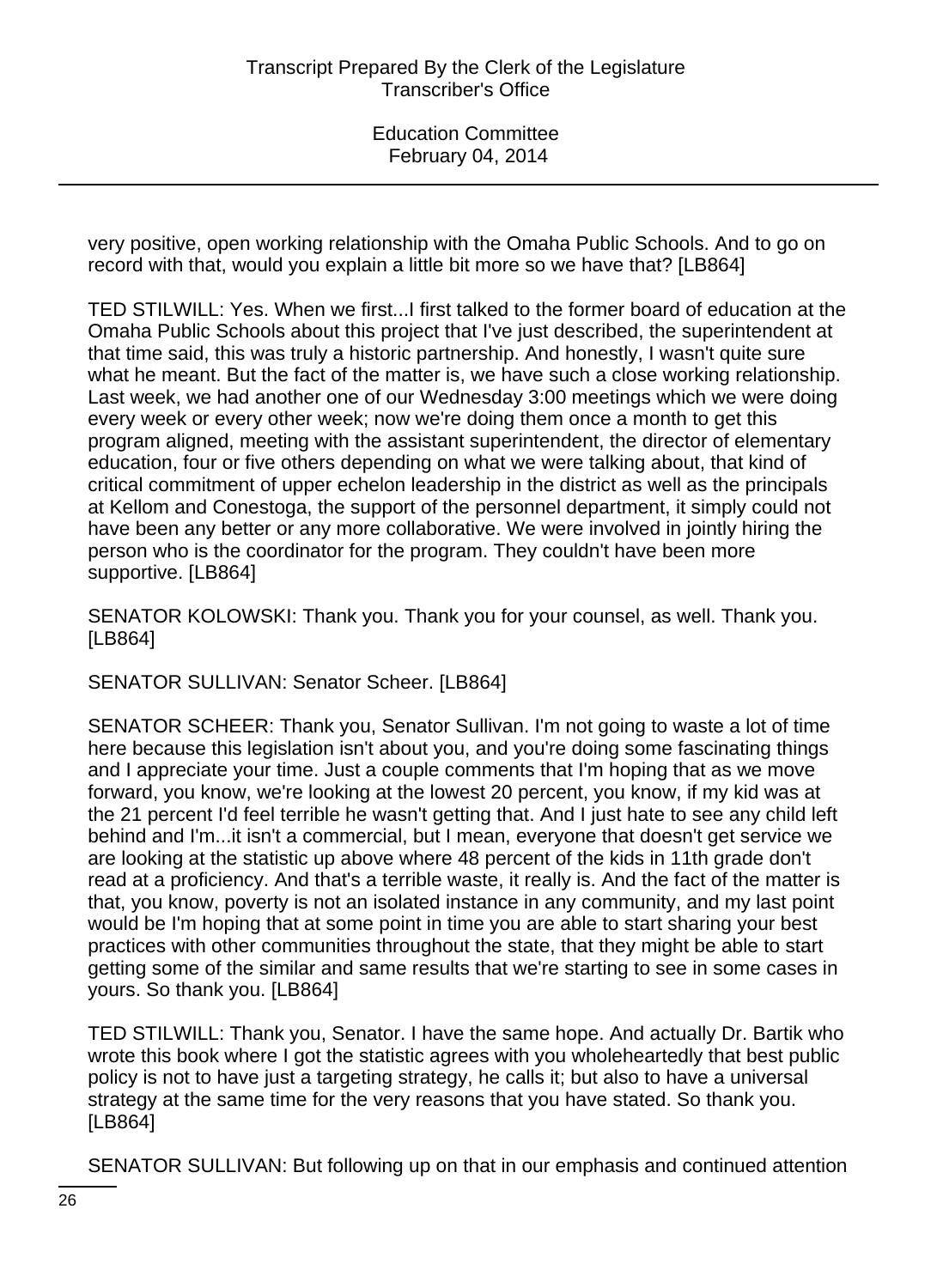to early childhood, we talk early childhood education. But what you just said is it needs to be, in some cases, more targeted. Is that a fair assessment? [LB864]

TED STILWILL: I think the point I'd like to make is that as with any kind of services, medical services, for example, if two of us entered a hospital with very different conditions, I might have the flu and somebody else might have a much more dire condition, we would expect that the intensity of services that we received would be appropriate for our condition. And so while universal early childhood education is a huge step forward into something that we would strongly support, it's also important to acknowledge that some families who have so many adverse conditions surrounding those, you know, 1- or 2-year-old kids, that it's going to take more support. If...you know, as I was talking to somebody who works with these families this morning, and she said, you know, if you're visiting a home and you notice a blanket in the bathtub because people sleep in the bathtub to be safe from bullets, that's a different circumstance than people who are just struggling to pay the rent. Pretty graphic example, maybe a little over the top, but when...there's lots of research that when these adverse conditions pile up on a family and affect those young people, that it's going to take stronger intervention at the earliest possible time, possibly even prenatal but definitely in the first year or two of life, if you're going to turn that around. However, turning it around, while it will cost more, is going to yield the greatest results because if you follow that child, as I think we're now able to do, you can see the results in terms of reduced earnings, the other kinds of things Dr. Meisels mentioned. Those costs are going to be greater. It's different depending on the individual circumstance. So to get back to Senator Scheer's point, I think just to acknowledge that a broad early childhood strategy is critically important but it's also important to acknowledge that within that there may need to be services...the kind of thing that I'm talking about in north Omaha where we will be working directly with parents of very young children or helping to train childcare providers, if that happened there would not be necessary in the area that I lived in the western part of Omaha, it wouldn't make any sense. There isn't any need for it. But there is probably need for stronger early childhood, although most of the parents in my neighborhood have their kids in early childhood programs and they're doing great. But there certainly are those in that district, as well as in other parts of the state that would benefit from universal access, whether it's paid by the parents or paid by somewhere else on some kind of a sliding scale. But just to acknowledge that in some cases the intensity of the outreach may need to be different if we're going to reach these families with the children with the very most critical needs. [LB864]

SENATOR SULLIVAN: Thank you. Senator Kolowski. [LB864]

SENATOR KOLOWSKI: Thanks, Madam Chair. Mr. Stilwill, one of the things you've addressed is the limitation you have on the money that you're using and the number of students that you're reaching in a small geographical area of OPS. As that spreads, hopefully, over time, the base will expand and as the students are moving up grade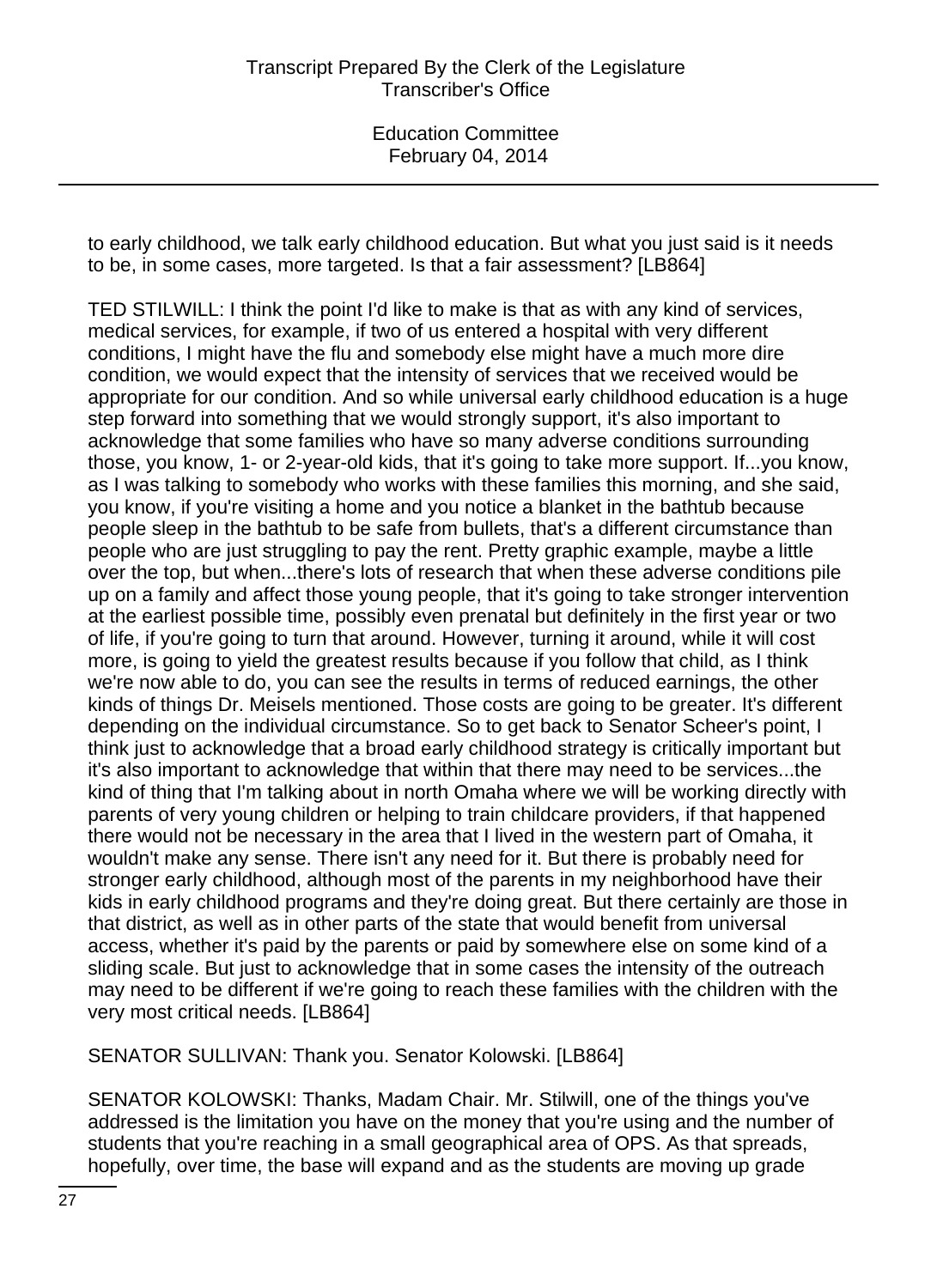levels and aging as they're going along, your work with Superintendent Evans and OPS and the entire Learning Community, a set of superintendents and districts, the changes in teaching behavior and styles of teacher behavior will have to grow in each of those years, because those students are no longer as they used to be, and the differences I think you're going to have to look at and the potentials with each of those colleges and university connections will have tremendous impact upon the urban area as we get better and better at what we're trying to do now. It's not just early childhood then. It's the entire K-12 spectrum. [LB864]

TED STILWILL: It at least becomes K-8 fairly immediately, where the next phase for next year in our contract with the Omaha Public Schools...well, I mentioned the very intense coaching that we're providing in the 3- and 4-year-old programs, we're going to start moving to some degree more intense coaching up to kindergarten, 1st and 2nd grade teachers... [LB864]

SENATOR KOLOWSKI: Right. [LB864]

TED STILWILL: ...so they can get some of the benefits. We can't expect that you'd have a really intense program when, you know, when kids are 3 and 4 and then all of sudden when they're 5 the parents...or the teachers are just, well, how come all these other people are getting all this support? Our whole theory of action here is the intensity of the support for the adults working with these kids. If it's greater, it will make a much greater difference. And I think we'll be able to get to that proof of concept. It won't happen next year but it will happen I hope shortly thereafter, and be able to realize the opportunity to share some of what we've been doing as others have shared with us. [LB864]

SENATOR KOLOWSKI: Thank you. [LB864]

SENATOR SULLIVAN: Thank you for your testimony. [LB864]

TED STILWILL: Thank you, Senator. [LB864]

SENATOR SULLIVAN: Welcome back. [LB864]

JEN GOETTEMOELLER: (Exhibit 4) Good afternoon, Madam Chair, members of the committee. My name is Jen Goettemoeller, J-e-n G-o-e-t-t-e-m-o-e-l-l-e-r. I'm here on behalf of First Five Nebraska to ask you to advance LB864 with AM1758. I appreciate Senator Mello's commitment to early childhood and I just want to recognize that for years this committee has understood the importance of and invested in early childhood. Even during the most difficult of budget times you all have gone to great lengths to ensure our public investments are maintained and also of the level of quality that reduced the achievement gap. When it comes to young children, we do know what works. Our public-private Sixpence programs, for example, are having enormous impact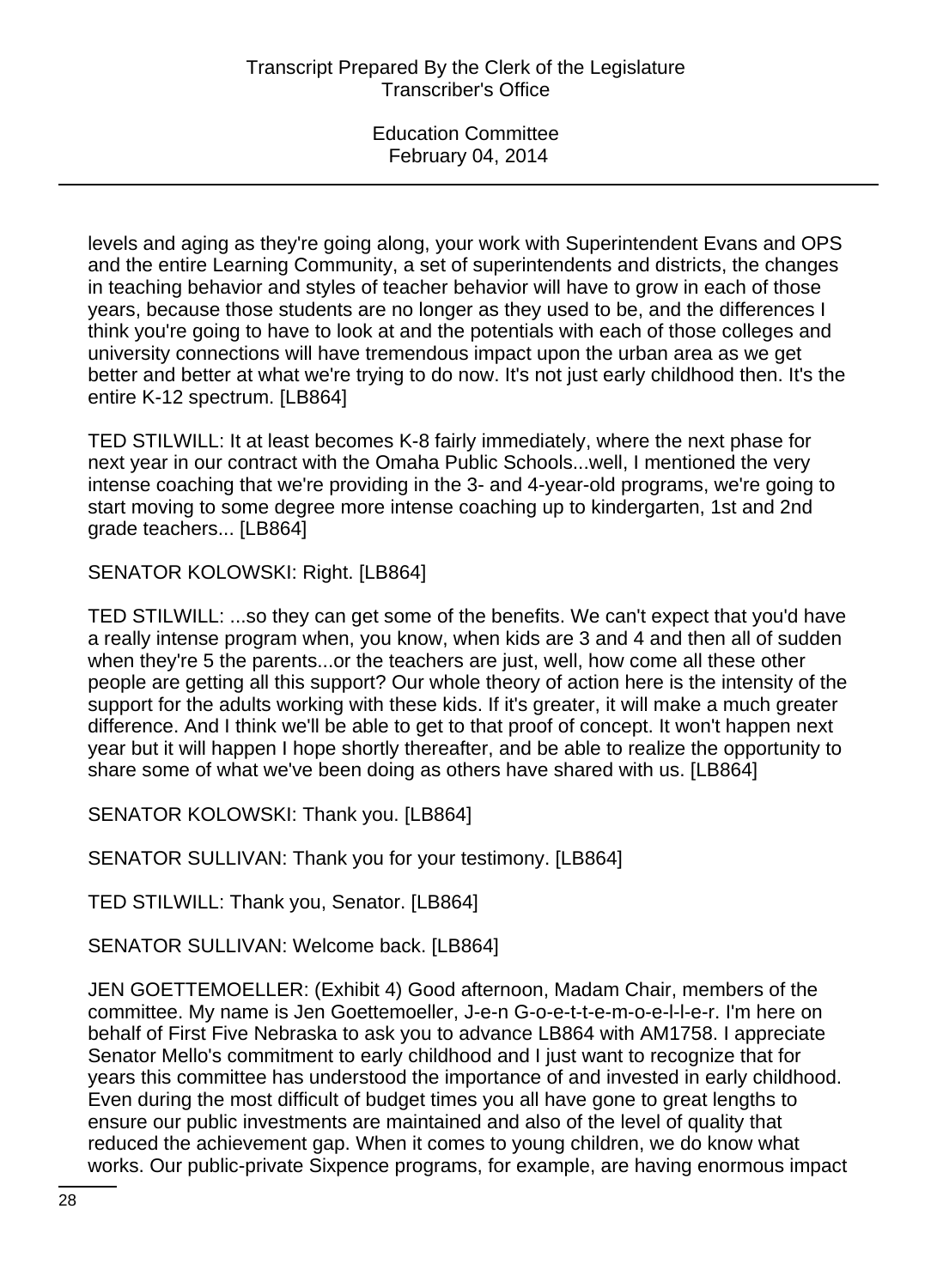statewide, and are actually closing the achievement gap for children birth to 3, as well as helping parents create more stimulating environments at home. The outcomes I would suggest are among the best in the country. But you have heard that our early childhood work force hasn't been able to keep up with the demand. We do have a tremendous asset, though, now in the Buffett Early Childhood Institute at the university. Like other successful public-private ventures in early childhood, the Buffett Institute will, I believe, make our public investments more successful than they could be on their own. Working in collaboration with the Department of Ed to address shortages of qualified early childhood professionals statewide will particularly benefit rural Nebraska where resources are more limited. You'll also be getting I think more out of this than the \$400,000 you invest with Senator Mello's amendment. The private investments in early childhood work force development, specifically through the Buffett Institute, will complement the public investments. Nebraska is fortunate to have the opportunity to collaborate with the private sector on this emerging work force issue, and I would ask that you advance LB864 with the amendment. [LB864]

SENATOR SULLIVAN: Thank you, Jen. Any questions for her? Thank you for your testimony. [LB864]

JEN GOETTEMOELLER: Thank you. [LB864]

SENATOR SULLIVAN: Welcome back. [LB864]

JAY SEARS: (Exhibit 5) Thank you. Madam Chair, members of the Education Committee, for the record I am Jay Sears, J-a-y S-e-a-r-s, representing the Nebraska State Education Association. Initially NSEA supported the legislation that Senator Mello has introduced and we also want to add to that written testimony that we do support the amendment that Senator Mello has brought forward. We think focusing on what are the needs for our early childhood education and using \$400,000 out of the Education Innovation Fund is a good use of the dollars to really get us a baseline of what's out there, what do we need, and what do we need to produce. To add to that, I'm fortunate enough to be on an advisory committee, along with 17 of my teacher colleagues and then 16 of the educator preparation institutions and also 17 of the administrators and school board representatives along with a community college representative and an ESU representative on what's called the Nebraska Council on Teacher Education. It's an advisory body to the State Board of Education. And we work with revising the endorsements, the subject area pieces where we train people in educator preparation institutions to provide the instruction for our young people. We've just gone through a process of revising our early childhood education endorsements so that we can focus on what you've heard about. The knowledge and skills and research that we've gained in the past few years, just about birth to 3, requires an education and a training for people just in that small time frame. And then we also have to focus on the 3- and 4-year-olds that we call preschool in programs there. And it takes a special skill and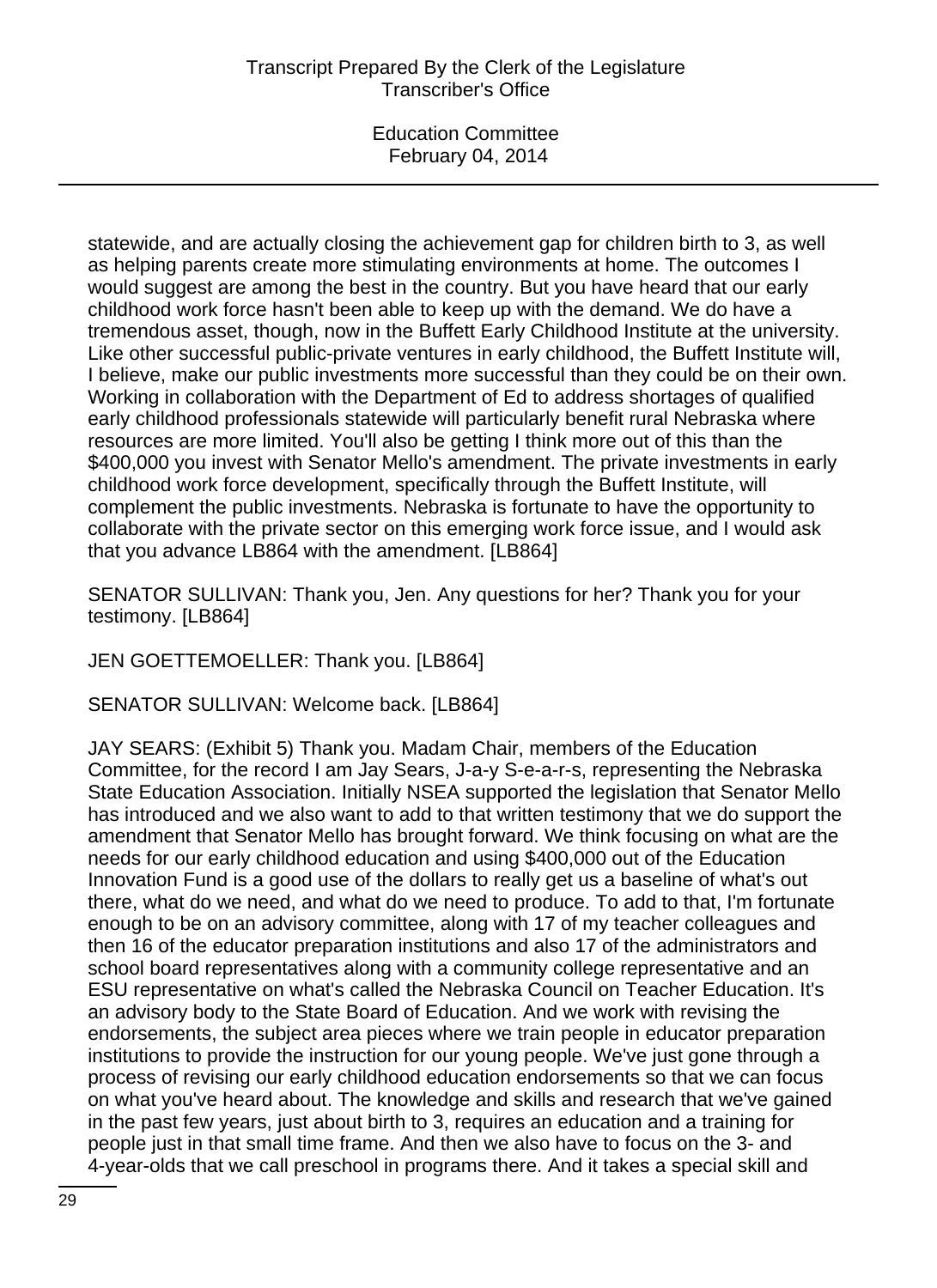knowledge to work with those. And then we've divided into a third area and focus of kindergarten through 3rd grade. That takes another whole skill set to deal with. And so we're prepared in getting the higher education institutions prepared to prepare the workers that are going to be needed in early childhood education. So again, seeing public and private and whatever dollars we can put together in the state of Nebraska to work on the front end of education is very important to us. So we'll be testifying on your bill also and supporting that process, and reminding people that part of that Education Innovation Fund goes to help loans for teachers who are trying to get those endorsements also. And so we're very strong and we're very...hold on very tight to that part of the Education Innovation Fund that helps subsidize and provide loans for educators who are getting those new endorsements so that we have the trained people to work with our young people. So thank you very much for the opportunity to testify. [LB864]

SENATOR SULLIVAN: Thank you, Mr. Sears. Any questions for him? Thank you. Any further proponent testimony on LB864? Anyone wishing to speak in opposition; or in a neutral capacity for LB864? Trevor to close. [LB864]

TREVOR FITZGERALD: Very briefly, Senator Sullivan. Thank you. Senator Mello wanted me to note that in 2010 the Legislature did appropriate \$10 million to the university from the Education Innovation Fund. So I'll check with the Legislative Fiscal Office on the details on that because the authorizing language on that I think has since been repealed from that statute. But I'll check on that and get more information to the committee, so. [LB864]

SENATOR SULLIVAN: Thank you very much. [LB864]

TREVOR FITZGERALD: Thank you, Senator Sullivan. [LB864]

SENATOR SULLIVAN: (Exhibits 6 and 7) And I failed to indicate that we had two letters of support for LB864: one from the Holland Children's Movement and also one from the Nebraska State Board of Education. [LB864]

SENATOR SCHEER: We will now open the hearing for LB984. Senator Sullivan. [LB984]

SENATOR SULLIVAN: Thank you, Senator Scheer, and thank you, Education Committee. My name is Kate Sullivan, K-a-t-e S-u-l-l-i-v-a-n, of Cedar Rapids representing the 41st Legislative District and here to introduce LB984. But first to I guess remind all of us and underscore that as you've heard in testimony thus far but also know full well, that the Legislature has recognized the importance of early childhood education. And we have continued to support it, and with this legislation and some additional ones as well, we are continuing that support. And as a committee, as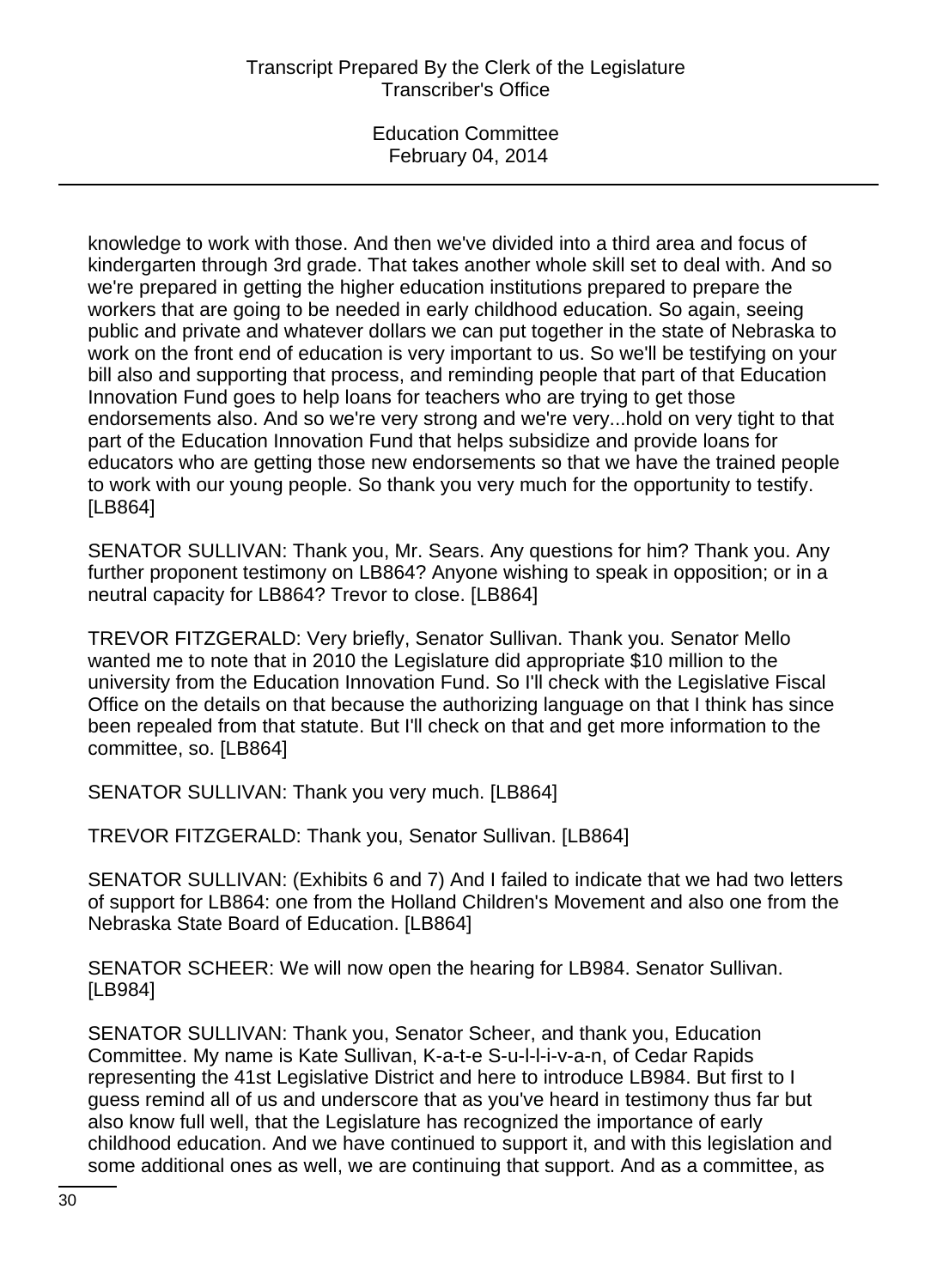an Education Committee I think you have come out very strong and with collective support for this and indicating that we have a goal of 100 percent access to early childhood education for all Nebraska children in the year prior to kindergarten. And to be more specific, LB984 indicates that any additional monies available in lottery funds be directed to early childhood grant programs administered by the Department of Education, and furthermore with LB984 to add the intent to appropriate an additional \$4.6 million for 2014-15 for this grant program. Now I think this bears a little bit of explanation because first of all, the \$4.6 million is not actually a request for new General Fund monies. Rather, it represents an additional allocation beyond the current TEEOSA request in LB725, which by the way you're going to be hearing tomorrow morning on the floor. To translate this into actual dollars, the current appropriation for TEEOSA for 2014-15 is \$940 million. Current law says \$899 million for TEEOSA. Under LB725 in which we recommend lowering the local effort rate, it puts more money into the TEEOSA formula, it moves it to \$935 million. So if you do the math, \$935 million versus what's already appropriated for TEEOSA, \$940 million, that's where I come up with the approximate \$4.6 million that I want allocated specifically to early childhood grant program. I think it's also...gives me an opportunity to talk a little bit more about the Education Innovation Fund from which we fund these early childhood grants. First of all, the money comes into the Education Innovation Fund through sales of lottery tickets. It brings in approximately \$7 million annually. Right off the top, \$500,000 has to go to the Compulsive Gamblers Assistance Fund. After that, of course then dollars are paid out for operating expenses and then certainly payment for prizes, for people who have a winning lottery ticket. Of the money remaining in that fund, 44.5 percent is designated and via statute shall be used for education as the Legislature may direct. And that's where we come in. Of the 44.5 percent, 19.75 percent goes into this Education Innovation Fund which we're talking about in the early childhood grant programs, but then 24.75 percent is distributed via the Nebraska Opportunity Grant Fund which helps needy students going onto postsecondary education. Now the other important thing to remember is that all of these funds that I just mentioned and delineated under statute end on June 30, 2016. So we as an Education Committee will have the responsibility via a lottery fund study this next year to decide how we want to continue distributing the funds through the Education Improvement Fund. Just to give you an idea of the current allocations, \$1 million--and I think Mr. Sears mentioned this--\$1 million each year goes for the Excellence in Teaching Cash Fund for forgivable loans for teachers. It also funds bridge programs, also assistance for military students, and then grants that we've been talking about. The grants for the early childhood grants in programming for both birth to three and to the preschool; also, for differentiated curriculum like gifted programs, and also distance education equipment and incentives. So to end with how I began though, LB984 adds \$4.6 million to the Early Childhood Preschool Grant Program: three-year grants awarded to school districts. It requires districts to match the grant dollars with local buy-in and commitment, and then after the three years of the grant program, the pre-K students are included in the TEEOSA formula. So in conclusion, we continue our support with LB984 in recognition of the value of early childhood education. I know that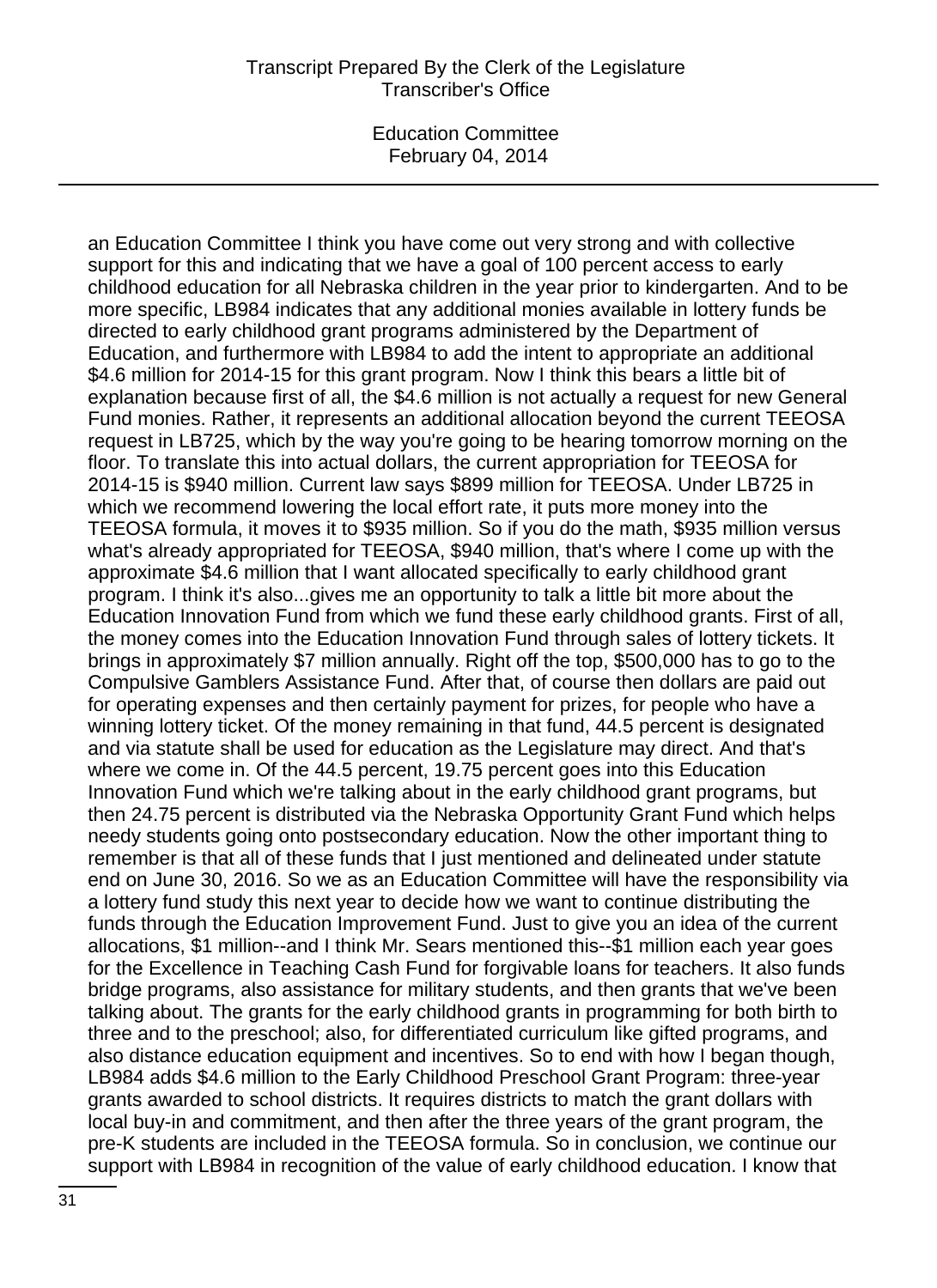there will be some hopefully that will follow me that will give testament to the importance and the research that supports this investment. But again, I ask for your support and would be willing to answer any questions. Thank you. [LB984]

SENATOR SCHEER: Thank you, Senator Sullivan. Any questions on the opening? Seeing none, we will now open testimony for those proponents, please. [LB984]

JOHN BONAIUTO: Senator Scheer, members of the committee, John Bonaiuto, J-o-h-n B-o-n-a-i-u-t-o, representing Nebraska Council of School Administrators and Nebraska Association of School Boards supporting Senator Sullivan's efforts in LB984. I would say that Senator Sullivan is focusing on a very critical area that we just heard a lot of testimony in the previous bills on. I wanted to really highlight the fact that in this bill that I appreciate Senator Sullivan trying to capture dollars that have been budgeted for education, and from past history, when these dollars have, if you will, been left on the table...and we saw this happen in the last legislative session, that they are redirected to the General Fund for A bills in other areas. And so I really applaud Senator Sullivan's efforts to keep the money in education and focus on the early childhood dollars with the \$4.6 million. I also think that having this committee study future lottery allocations and targeting those dollars...because those dollars are so important to funding various areas that need some targeted resources that do not come from the General Funds. With that I will conclude my testimony and answer any questions. [LB984]

SENATOR SCHEER: Any questions from any of the committee members? Thank you, John. [LB984]

JOHN BONAIUTO: Thank you. [LB984]

SENATOR SCHEER: Welcome, Jon, again. [LB984]

JON HABBEN: Thank you, Senator Scheer, members of the committee. My comments are very brief. [LB984]

SENATOR SCHEER: Your name, please. [LB984]

JON HABBEN: Oh, J-o-n H-a-b-b-e-n. I need to write that on my paper. I do want to let you know that we concur with everything Dr. Bonaiuto said. We are also highly concerned with appropriated dollars, the formula comes up with less, what happens to the remainder? We want to keep those in education at every opportunity. Early childhood is a terrific location for those funds at this time. The discussion on the Education Innovation Fund, very timely, you've heard that it is going to sunset in its allocations. There are other interests for those dollars just like those that are getting those dollars right now remain interested in keeping them. It's an excellent discussion to have, an important discussion to have. We're talking about an awful lot of money and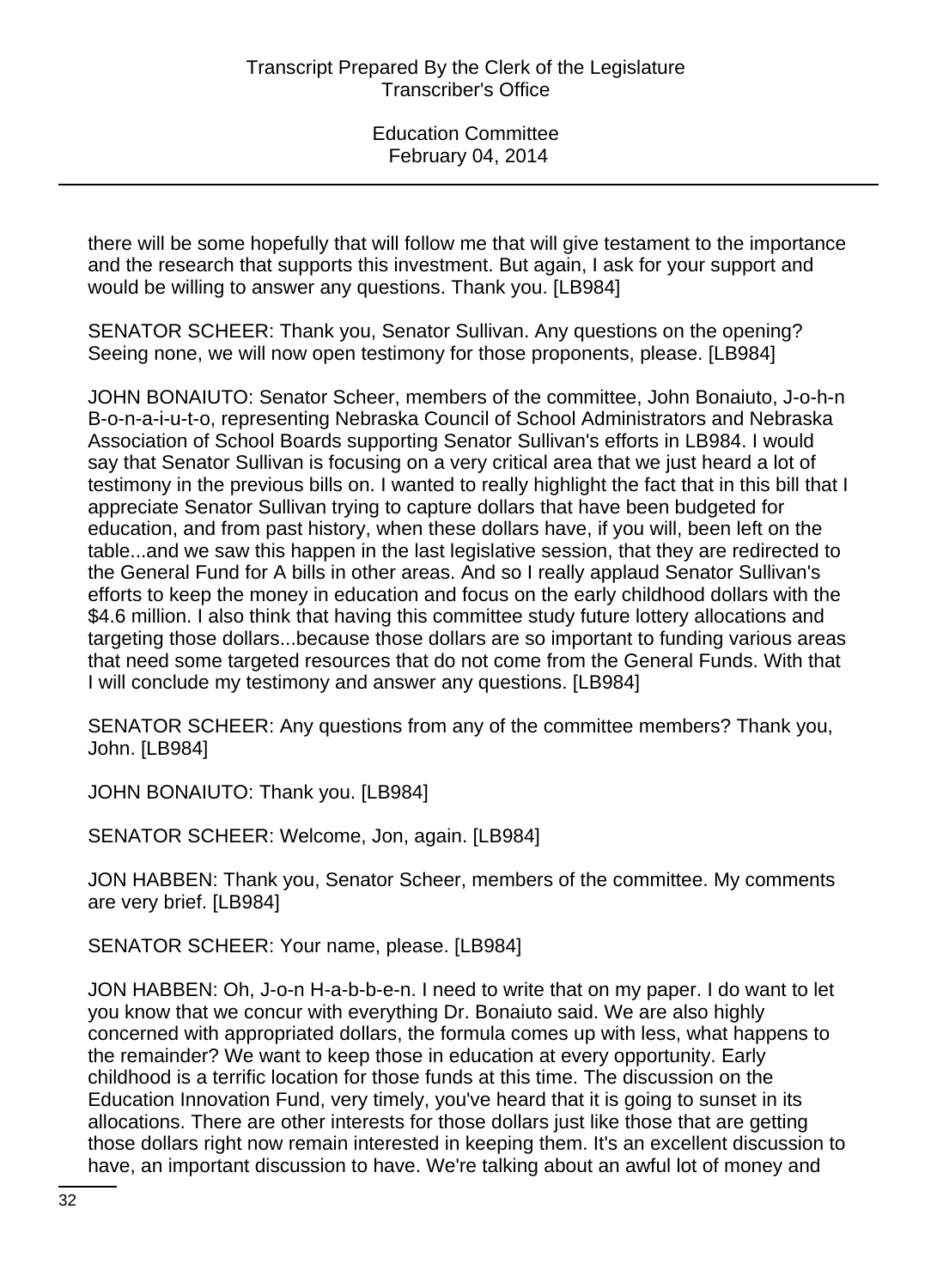certainly focused on education by statute. That's all I have to say. Thank you. [LB984]

SENATOR SCHEER: Any questions for Jon? Seeing none, thank you very much. Next proponent. Welcome back again. [LB984]

JEN GOETTEMOELLER: (Exhibits 1 and 7) Good afternoon again. My name is Jen Goettemoeller, G-o-e-t-t-e-m-o-e-l-l-e-r. I'm here on behalf of First Five Nebraska to urge your support of LB984. I also have brought with me today a letter of support from Jim Krieger who is the CFO at Gallup and the chairman of Nebraska's Early Childhood Business Roundtable who was not able to be here today. Just want to thank you for your continued recognition of the importance of early childhood. The additional appropriation, the \$4.6 million appropriation to the preschool program included in this bill will go to the existing preschool program operated by the Department of Education. It has quality standards that are built into it that help schools continue to provide the kind of early childhood experiences that do close the achievement gap for children who are at risk of failing in school. In addition to quality standards, the preschool program is successful because it encourages parent engagement. The best high-quality early childhood programs involve parents from the beginning not only, as you know, is a parent a child's first and most important teacher, but setting the standard of parent involvement in the early years means a better chance that parents will continue to be involved once their children enter the K-12 system. I distributed a map for you here that looks similar to one that you may have seen before. It shows that over 62,000 children in Nebraska ages birth to five are at risk of failing in school. That's 41 percent of all children who have yet to enter kindergarten. About six weeks ago, the Census Bureau released these new numbers that show the situation, especially in rural Nebraska needs serious attention. That trend has been growing in the wrong direction for at least 14 years. And this bill will directly address that problem. The vast majority of the department's preschool grant funds go to programs in rural Nebraska. In addition, we support allowing lottery allocations for early childhood to remain in place after June of 2016. Stable funding for early childhood will allow school districts to provide robust, high-quality opportunities that do close the achievement gap for young children who would otherwise struggle and need increased resources in the K-12 system. LB984 is sound and responsible public policy. And frankly, you're not going to get a better return on investment than investing in high-quality early childhood programs. Please advance it from committee. [LB984]

SENATOR SCHEER: Thanks, Jen. Any questions? I guess not. Thank you. [LB984]

JEN GOETTEMOELLER: Thank you. [LB984]

SENATOR SCHEER: Go ahead. [LB984]

JOHN SKRETTA: (Exhibits 2 and 3) Good afternoon, Senators. My name is John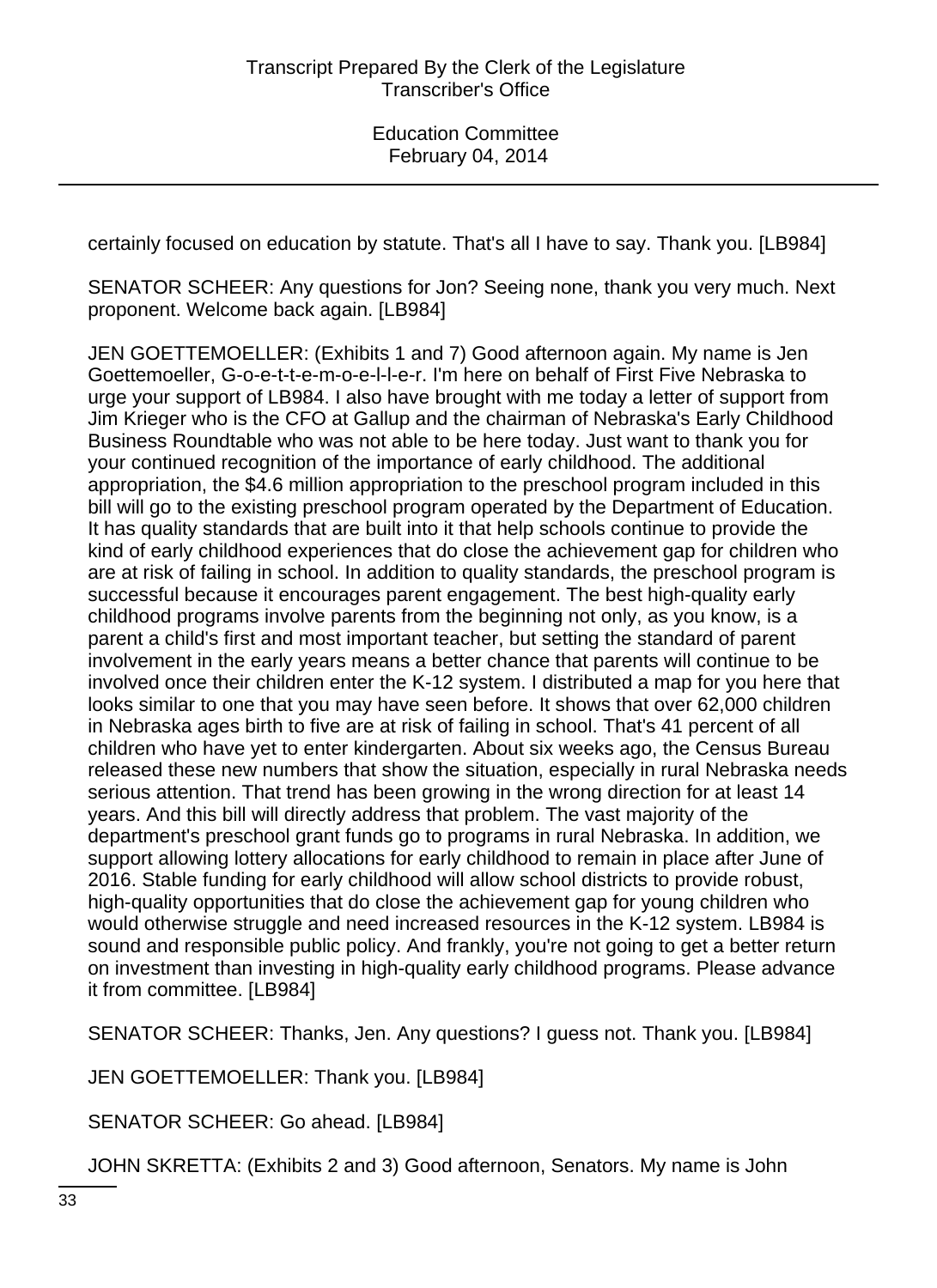Skretta, J-o-h-n S-k-r-e-t-t-a. I am the superintendent of the Norris School District, and I'm providing proponent testimony on behalf of both the Norris district and STANCE. STANCE is Schools Taking Action for Nebraska Children's Education, a coalition of midsize school districts promoting best practices. Want to share with you...you've got a couple handouts coming around. One of them is our collaborative proponent testimony, and essentially what we want to do is just make sure that we share the love here. And I can ditto on the preceding testimony and thank you for your support of early childhood education. And just to reiterate that those dollars are a great investment in helping to close the achievement gap. And the notion of making a commitment to universal access for early childhood programming for all Nebraska children in the year prior to kindergarten makes all kinds of sense. The hand out that you've got that's got some slides, color slides on it, is a curriculum program report from the Norris preschool program. We've got four classrooms of preschool. We run 2 in the a.m., 2 in the p.m. serving 63 children now this year. And that gives you kind of a summary in a way that's probably more compelling than me droning on about the research basis on closing the achieving gap and how we remediate skills deficits with those youngest children because there's some cool pictures of cute kids doing great stuff in there. And so I wanted to share that with you and just wanted to speak just a little bit more specifically...when we talk about achievement gap, sometimes we don't have a real clear notion of what that means. And when we're serving kids who need the skill sets the most for kindergarten readiness, preschool programming that's high quality, from highly qualified educators, can really make a big difference in some things like preliteracy skills that are really fundamental to kindergarten success and that put a kid on a trajectory to some of the other issues that you've thought a lot about and deliberated a lot about already this session, like 3rd-graders reading at grade level and how college entrance exam pilot programs can help put kids on a path to postsecondary success. And the earlier that we can provide effective interventions with some things that start just like print orientation, knowing that a page of print is left to right and top to bottom, and helping a preschooler understand how to hold a book and what a book looks like and where the cover is and acquiring a more functional vocabulary before kindergarten, those are great things to be able to do. And so we just wanted to emphasize our support for LB984. Thank you. [LB984]

SENATOR SCHEER: Thank you, John. Any questions? Seeing none, thank you very much. [LB984]

JOHN SKRETTA: Thank you. [LB984]

KAY STILWELL BERGQUIST: (Exhibit 4) Good afternoon. I'm standing in for Renee Fry this afternoon...chair...she couldn't make it. So my name is Kay Stilwell Bergquist, and that's K-a-y S-t-i-l-w-e-l-l B-e-r-g-q-u-i-s-t, and I am the education policy analyst at OpenSky Policy Institute. OpenSky is a data-driven, statewide, nonpartisan Nebraska organization focused on budget and tax policy. We're here today to testify in support of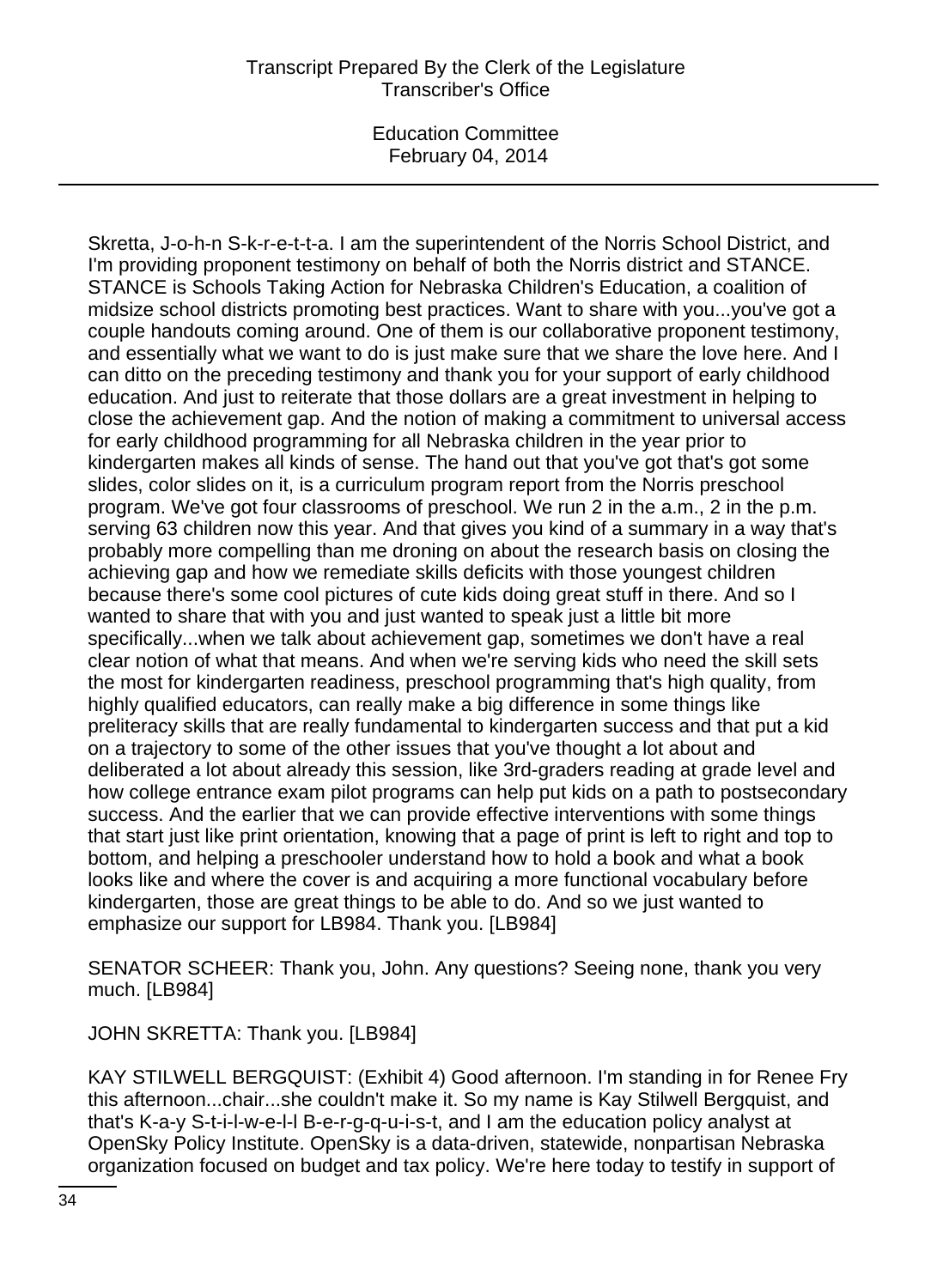LB984, a bill that calls for the appropriation of additional \$4.6 million for fiscal years '14-15 for early childhood education. We support LB984 as we believe Nebraska could benefit greatly from an increased investment in early childhood education. According to the National Institute for Early Education Research's The State of Preschool 2012 report, Nebraska ranked 18 out of the 40 states that have early childhood programs in terms of access to such programs. But we ranked last among these states in terms of state dollars per child enrolled in early childhood education. Extensive academic research shows the powerful societal and economic benefits of investing in early childhood education. The Perry preschool study in Michigan in the 1960s was a random assignment experiment that followed those preschool kids through age 40. And in that study researchers found participants in the preschool program were more likely to have higher earnings, were lower welfare recipients, and had lower rates of criminal activity than children in the control group who did not receive that early childhood education. According to Timothy Bartik, senior economist at the W.E. Upjohn Institute for Employee Research, early childhood education can bring more and better jobs for a state and thereby promote higher per capita earnings. And I think Mr. Stilwill indicated...talked about return on investment. Bartik's research shows that for every \$1 invested in early childhood programs, per capita earnings of state residents go up \$2.78, or a 3-to-1 return on that investment. This return can reach as much as 16 to 1 when factoring anticrime and other benefits into the equation. More workers with higher skills pays off in higher wages and better jobs for the entire community, not just those who attend those preschool programs. Bartik also acknowledges that cost can be seen as a barrier for early childhood education. His research indicates it would cost about \$30 billion to establish a universal early childhood program for all 4-year-olds in the United States. However, according to his research, this works out about \$100 per capita, and the \$30 billion investment would pay off in \$83 billion of extra earnings. So he argues that any state government that can afford this cost, if there is the political will to do so, would see a return on that investment. But he also acknowledges that there is a profound barrier in the long-term nature of investing in preschool. It takes 15 to 20 years to see that payoff, but the payoff is real. Early childhood education increases the career earnings of a low-income child by 10 percent while increasing the career earnings of a middle-class child by about 5 percent, and a community return on investment of almost 3 to 1. But it's an investment now for the future, and that leaves his audience with the question of whether we are willing to pay more taxes now to improve our community's long-term success. OpenSky supports LB984 and increased investment in early childhood education. We feel the evidence is clear that support for early childhood education programs is a true investment in a better Nebraska. And I thank you for your time, and I will nervously answer any questions you might have. [LB984]

SENATOR SCHEER: Thank you. Are there any question? Your lucky day. [LB984]

KAY STILWELL BERGQUIST: Yes, thank you. [LB984]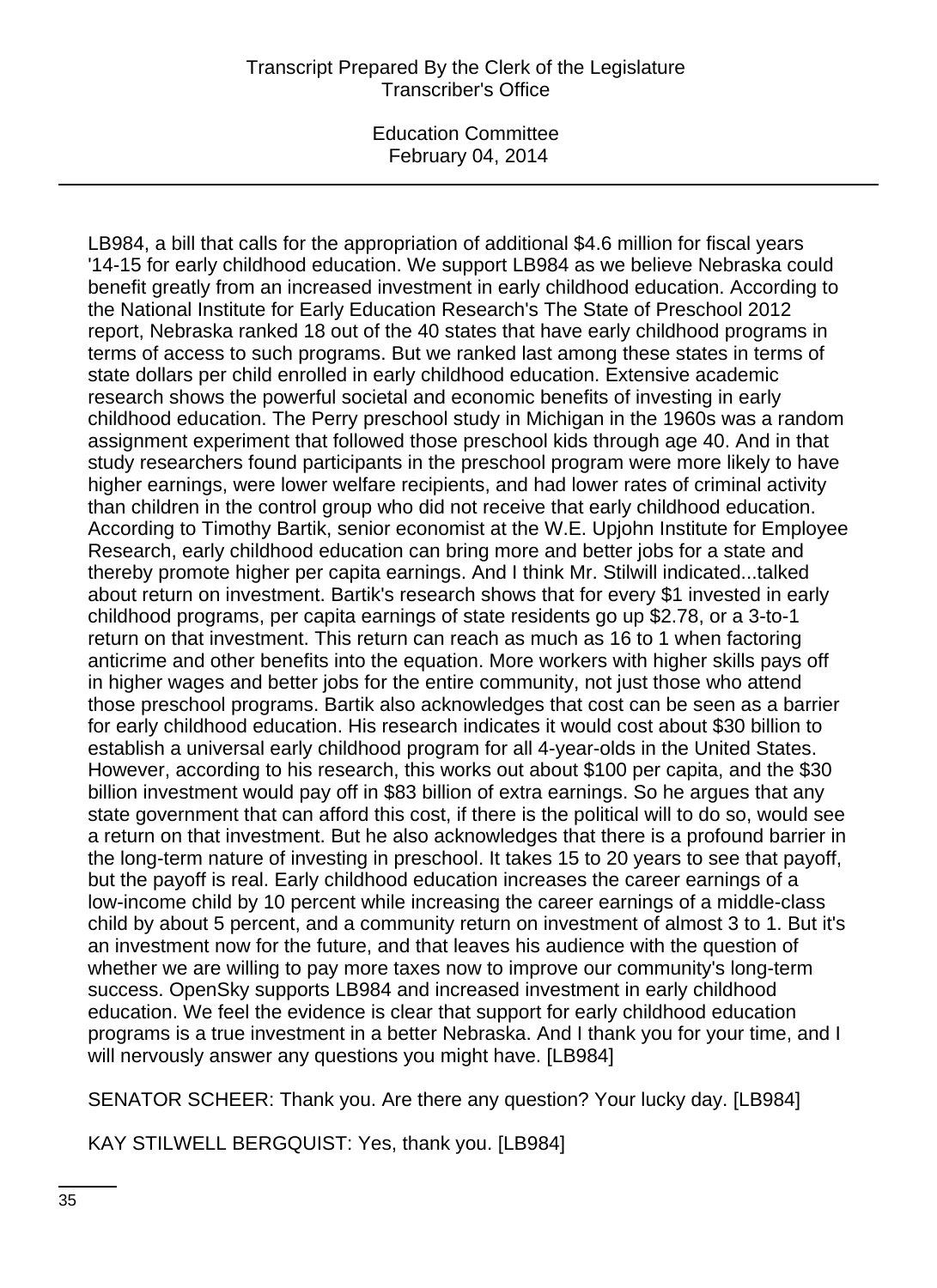SENATOR SCHEER: Well, welcome back again, Jay. [LB984]

JAY SEARS: Must be my day, right? [LB984]

SENATOR SCHEER: Still 28,000 strong? [LB984]

JAY SEARS: (Exhibit 5) Senator Scheer, members of the committee, Madam Chair, for the record, I'm Jay Sears, still, J-a-y S-e-a-r-s, and I still represent the Nebraska State Education Association. NSEA is in support of LB984, and our previous testimony on early childhood bills should reinforce for you our commitment to early childhood education. Just remind you also that as we invest in the front end of education of the early childhood years, we also have to invest in the educators and the development of their skills and knowledge so that we have appropriate educators working with our children. So that's my testimony. You have the other written parts, but again, NSEA is in support of capturing that \$4.6 million to put it into early childhood education. So thank you very much. [LB984]

SENATOR SCHEER: Thank you, Jay. Any questions? All right. [LB984]

JAY SEARS: Thank you. [LB984]

SENATOR SCHEER: (Exhibit 6) Thank you. Any other proponents? Are there any opponents? Is there anyone that wishes to testify in a neutral position? And before you close on LB984 we have received a letter from the Holland Children's Movement in support and Nebraska State Board of Education. Senator Sullivan to close. [LB984]

SENATOR SULLIVAN: Thank you, Senator. And very briefly. Just to first of all thank the people who spoke in support of the bill, and also the importance of making sure that \$4.6 million continues to go to educational programming. And what that means in terms of the potential for moving us farther along the goal with that additional money being put into early childhood programming, we can actually see 30 new programs being instigated in school districts with approximately 460 additional children being served. So we are moving forward on our goal. Thank you very much. [LB984]

SENATOR SCHEER: Any final questions for Senator Sullivan? If not, that will close the hearing on LB984. And as long as you're there, we might as well start on LB967. [LB967]

SENATOR SULLIVAN: (Exhibits 1 and 2) Thank you, Senator Scheer. My name is Kate Sullivan, K-a-t-e S-u-l-l-i-v-a-n, representing the 41st Legislative District here to open on LB967. And not to say, recall what we did this last summer, but this is a result of the Education's interim study on school finance and represents, in essence, the Education Committee's state aid bill for this year. If you recall, when we first met we wanted to start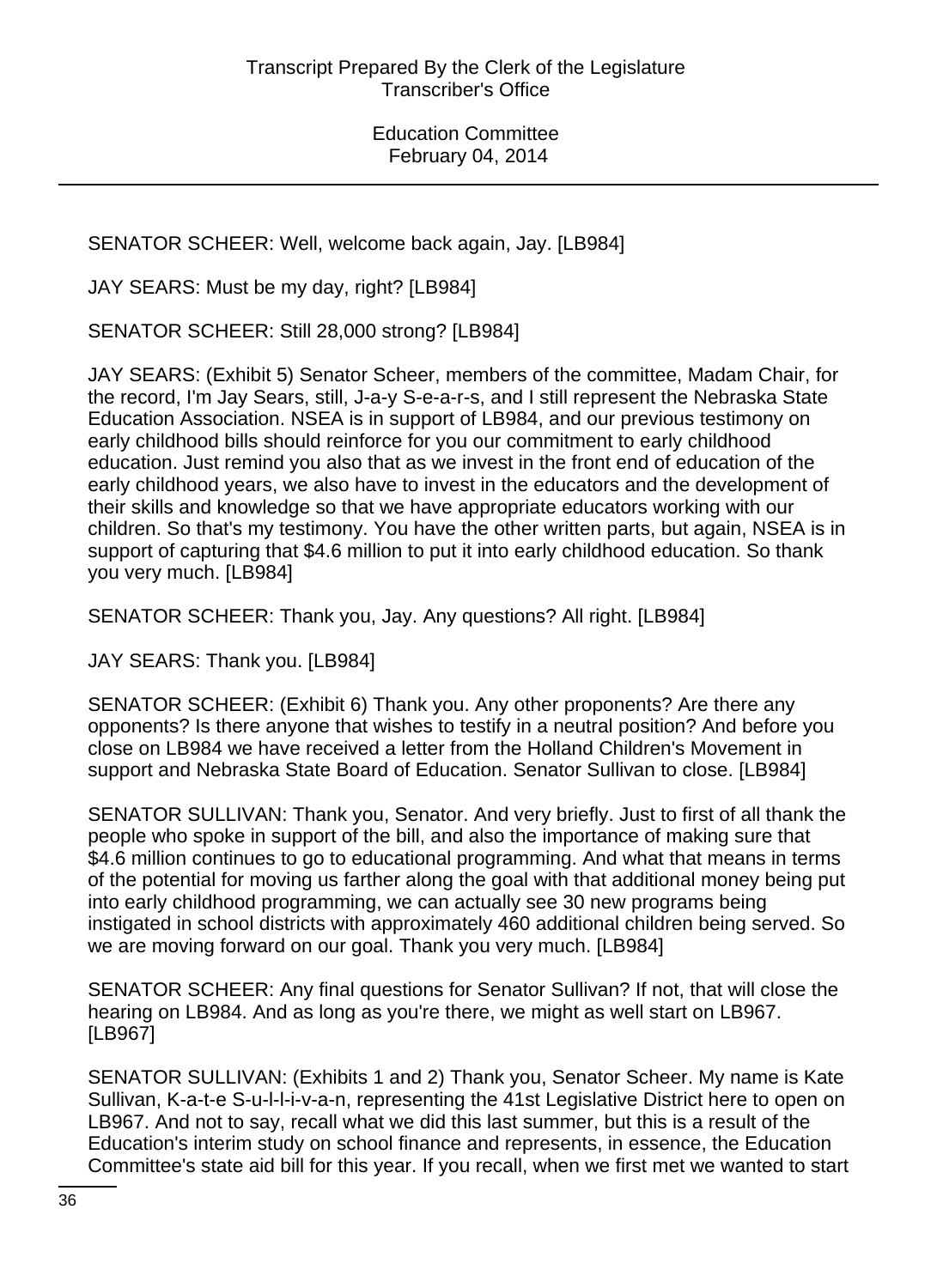#### Transcript Prepared By the Clerk of the Legislature Transcriber's Office

Education Committee February 04, 2014

with a blank slate as we looked at school finance. We also found though in our deliberations, in our hearings that it's a large task to completely overhaul our funding formula. And we also heard in testimony, in public hearing, in conversations, that perhaps there are some things about our funding formula that really aren't so bad. And so that what we ended up with as we listened and learned, we extrapolated some features to change and improve certain features of our state aid to schools. And that's what LB967 embodies. It basically does three things: number one, it phases out the teacher education and instructional time allowances; secondly, it provides \$2 million from that Education Innovation Fund for school district reorganization grants; and thirdly, it again continues to underscore and add intent language for the goal of all children to have access to early childhood education in the year prior to kindergarten. A little bit more detail on each of those, the teacher education and instructional time allowances, in our public hearings conducted this past summer, we heard testimony time and time again that these allowances were no longer needed; that the teacher education allowance no longer represented a unique cost of districts, rather it simply is the cost of doing business as we have seen more and more teachers see the need for an advanced degree. Secondly, with respect to the instructional time, we heard that there is inconsistent use and application and in some cases questionable accuracy as to the application of this allowance. Now admittedly, some districts have come to expect these allowances. And they're concerned that they will not retain the level of funding even though--and I emphasize this--even though the funding is not necessarily going away. It goes back into basic funding. But just because they've come to expect an allowance, that is no reason to keep it. So the rationale for phasing it out, if you recall in some of the quite contentious deliberations we had last session, there was indication...don't pull the rug out from under us. Don't just take away this allowance. Hence, in this LB967 we are phasing out the allowances. We are giving districts time to prepare. Both the aid and the allowance in both the teacher education and instructional time are reduced by 50 percent for the 15-16 school year, and phased out completely for 16-17. Now, with the reorganization grants, as I said, it designates \$2 million for Education Innovation Fund for school district reorganization grants. To qualify for these grants, the consolidations would have to be approved by the State Committee for Reorganization of School Districts. The grants would equal \$125,000 per each district involved in consolidation. There's also some stipulations involved. It would require that the districts conduct a study to be completed before consolidation to determine improvements in efficiencies in educational opportunities. The reality is there are unique costs when districts go through this process of reorganizing and consolidating. And we're recognizing this in saying that they need some additional short-term help. And we also know that the depopulation of rural Nebraska is continuing, and these kinds of conversations and ultimate consolidations are happening. And the third component of LB967 is adding intent language that states the goal, again, of ensuring that every Nebraska family has access to early childhood education at a minimum the school year prior to when the child is eligible to attend kindergarten. As you've heard numerous times today, research shows this is a good investment. We must retain quality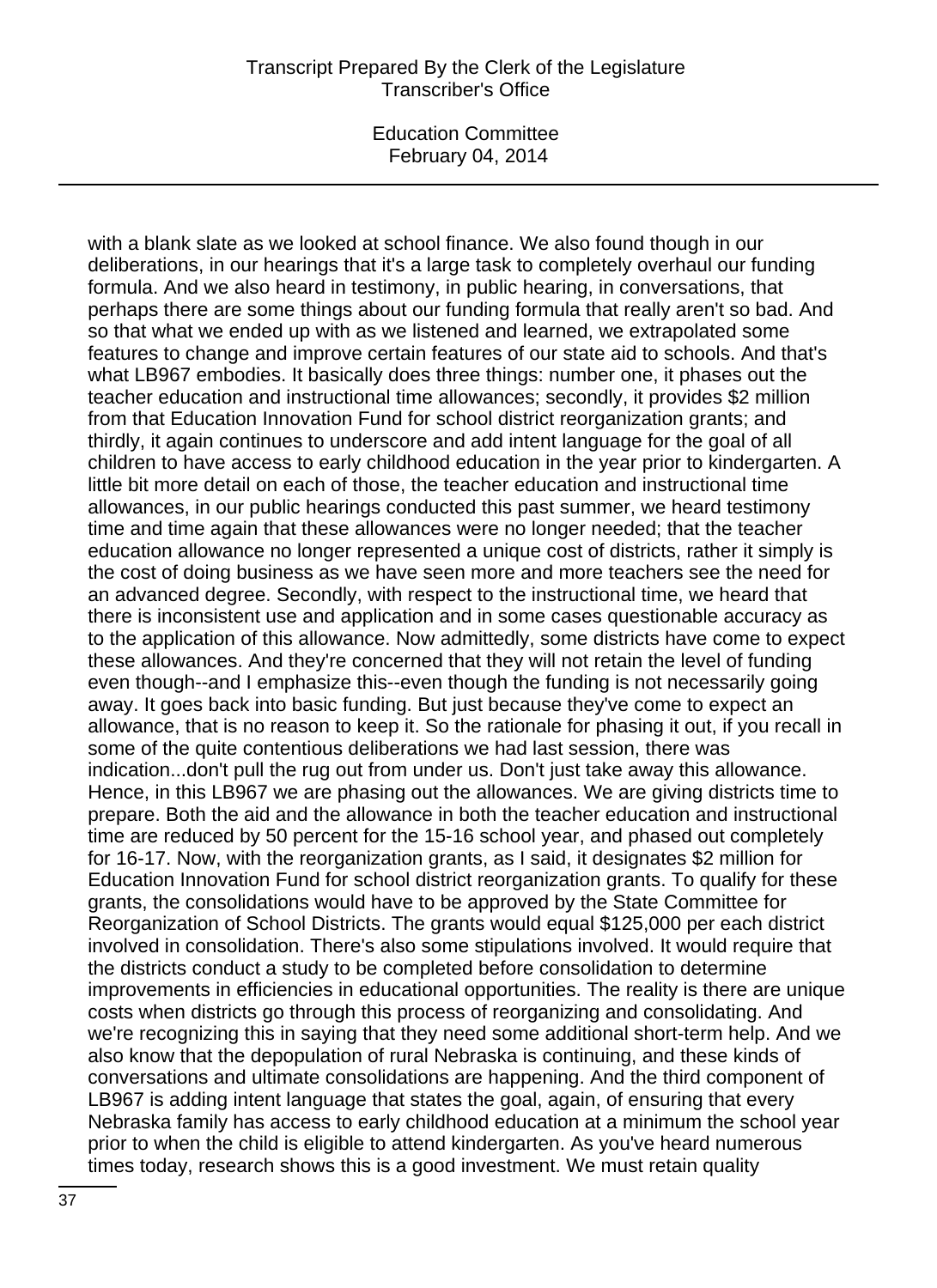standards for these programs. And it moves us along the path that we're on. We've heard these issues brought to us before in our public hearings. LB967 is not a big game changer, but the recommendations of changes that it makes are significant, important, and useful changes. So that's the essence of LB967. Now, not to complicate things but to indicate a dimension, I'm offering AM1712 to LB967. And I would like the page to hand that out now to members of the committee. I entered this, introduced it last Friday, and it was printed in the Journal, for the express purposes of allowing us to have the opportunity for a public hearing. But ultimately I hope to attach this amendment to LB725 when it comes up for General File debate. I haven't seen tomorrow's agenda, but it's quite possible that it will be on the agenda as early as tomorrow. So to that end, I want to go into fairly distinct detail about what this amendment does. The amendment would simply focus the calculation of the student growth adjustment correction on the difference between the estimated growth and the actual growth. The issue being addressed grew out of a clerical error that was made by several school districts in their student growth adjustment applications. This was brought to my attention after LB725 had already been advanced. So hence, this is the process that we're using to give it a public hearing, but ultimately then to attach it to LB725 so that we can have a correct distribution of aid under TEEOSA. The districts were focused on the growth and their formula students and did not realize that they were incorrectly including their preschool students in the calculation. In past years, the inclusion of the preschool students actually was not making a difference in the initial calculation of the Student Growth Adjustment because the preschool students were included on both sides of the calculation. However, in statute the calculation is based on the difference between the fall membership from the prior year and the estimated average daily membership for the aid year. With changes in the data systems, the department is able to use the district's actual fall K-12 membership from the prior year and only needs the estimated average daily membership from the district. When that estimated average daily membership includes preschool students, the estimated growth is exaggerated, and the district actually then ends up receiving more than they should have from the adjustment, hence the problem. And a problem also occurs in the calculation of the student growth correction under the current language. The correction is currently based on the difference between the estimated average daily membership and the actual average daily membership, instead of the difference between the estimated growth and the actual growth. With the changes in this amendment, no school district will get any more or less than they should over time. The amendment avoids penalizing districts for a simple error and avoids causing unnecessary instability in aid. Now the department did release another state aid model this morning reflecting this amendment, and the link was sent to your offices. But I'm also handing out a printout that focuses on just the changes that would result from the amendment and the impact that it has on school districts, so if the page could hand those out to you. And I think by looking at those you can easily see on the far right-hand column, the districts that would be impacted by this change. So as I said, in some ways complicates the whole process of LB725, but in essence I think by giving voice to this amendment in this public hearing but then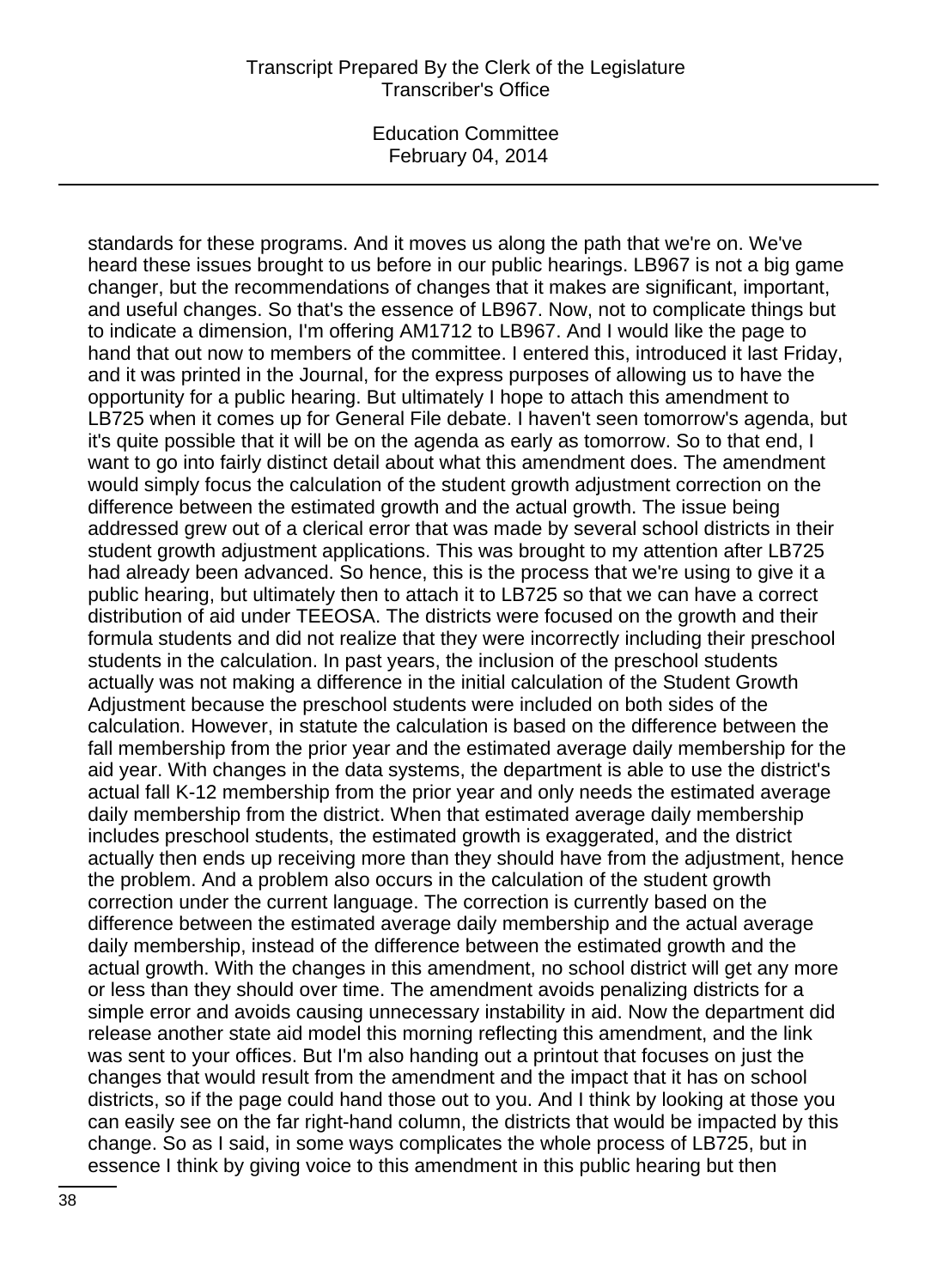eventually attaching it to LB725, it will avoid giving any state aid inaccurately to any district. So with that, I'll be glad to try to answer any questions. I think that someone is here from the Department of Education if there are any clarifications that need to be made with respect to the modeling and this amendment. But also with LB967 I'll be glad to answer any questions as well. [LB967]

SENATOR SCHEER: Any questions for Senator on either the bill or the amendment? [LB967]

SENATOR SULLIVAN: I'll move aside. [LB967]

SENATOR SCHEER: Seeing...oh, excuse me, one moment. [LB967]

SENATOR SULLIVAN: Oh, yes, Senator. Okay, yes. [LB967]

SENATOR KOLOWSKI: Thank you, Mr. Chair. Senator Sullivan, just to understand this, is it relating to a particular set of districts that had miscalculations in their figures to the state department? [LB967]

SENATOR SULLIVAN: Yes, yes. [LB967]

SENATOR KOLOWSKI: And if I'm understanding the whole story correctly, if the state made an error and you handed your numbers in and they overpaid you, they would come to you and get that money back. If you as a district made an error and sent that in to the state, they're under no obligation to tell you that you made an error and that you're short on money that you should be getting, does that sound right? [LB967]

SENATOR SULLIVAN: Well, we do the modeling so that a school district will look at the models and identify if they see a red flag or not which in this case it was pointed out that they in fact had the potential of...well, it appeared there should be a correction. And so then they contacted the Department of Education asking that a correction be made. But according to the interpretation of the statute, they couldn't do that. And so that's why we're making changes in this amendment. It allows the department to make the adjustment prior to when the aid is given out. [LB967]

SENATOR KOLOWSKI: Okay, and it... [LB967]

SENATOR SULLIVAN: Current statute does not allow that. It only allows that the aid be distributed and then the correction be made which would then result in a correction for the next time aid is distributed. So by allowing the correction to be made now before the aid is distributed, then it avoids the possibility of a swing up or down for adjustments that would need to made for a particular part of the TEEOSA formula. [LB967]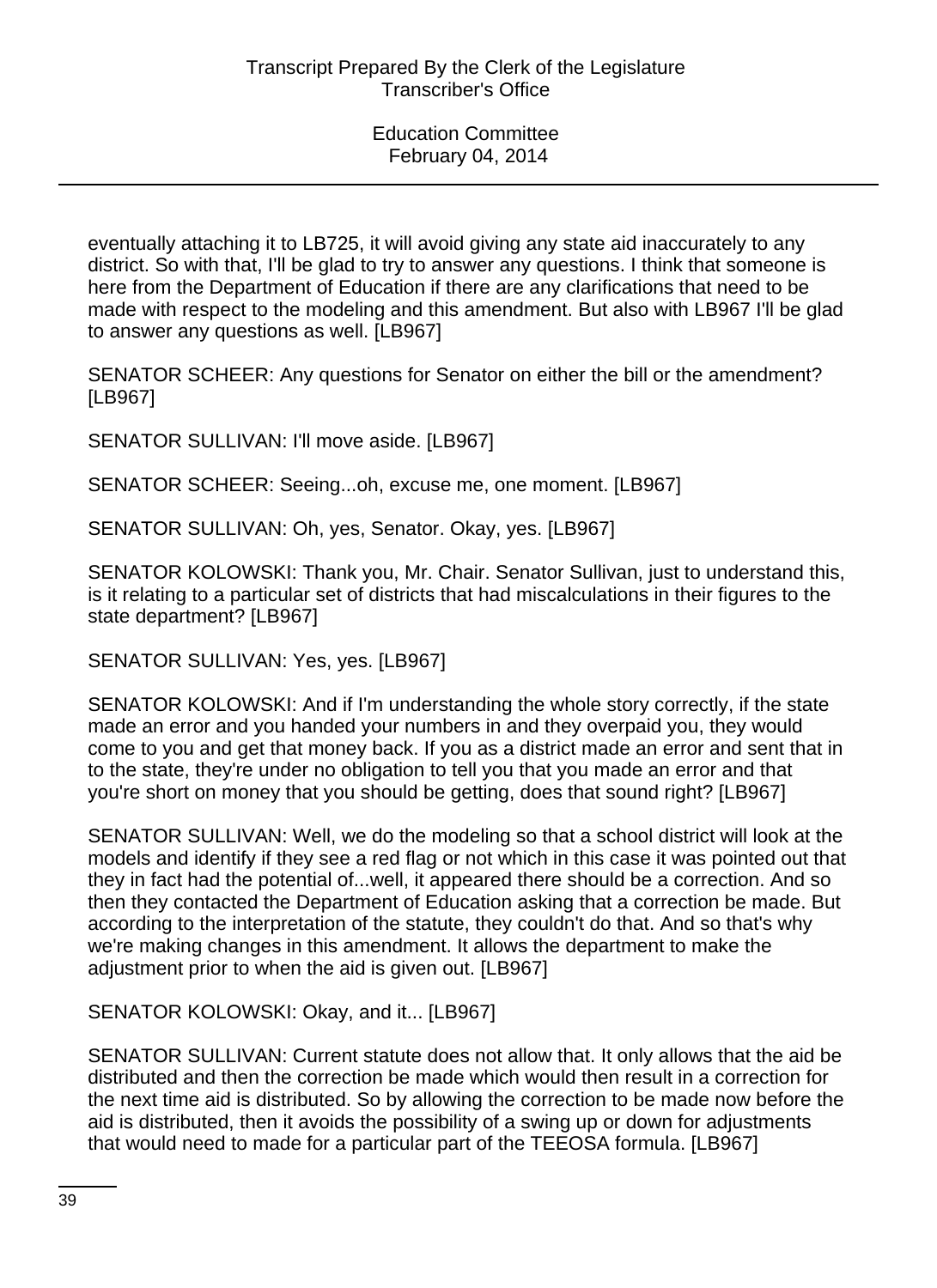SENATOR KOLOWSKI: And again, asking that if there is a recognized error on the part of the district or on the part of the state department, they now have the right notify the district and... [LB967]

SENATOR SULLIVAN: Yes. [LB967]

SENATOR KOLOWSKI: ...square that away... [LB967]

SENATOR SULLIVAN: Yes, yes. [LB967]

SENATOR KOLOWSKI: That's easier language then... [LB967]

SENATOR SULLIVAN: That's the essence of the amendment. [LB967]

SENATOR KOLOWSKI: ...trying to understand that. [LB967]

SENATOR SULLIVAN: Yes, exactly. [LB967]

SENATOR KOLOWSKI: Thank you. And these are the losses or gains that you have estimated... [LB967]

SENATOR SULLIVAN: Yes. [LB967]

SENATOR KOLOWSKI: ...on the list that we have here. [LB967]

SENATOR SULLIVAN: Yes. [LB967]

SENATOR KOLOWSKI: Thank you. [LB967]

SENATOR SCHEER: Senator Cook. [LB967]

SENATOR COOK: Thank you, Senator Scheer, and thank you, Senator Sullivan. This is the hearing on LB967, and now we're...and this amendment, I guess we're kind of going through the...technically, if it's been heard in a hearing then it could be potentially amended onto a bill that's on the agenda. I guess it's kind of a rhetorical question, but if we're all meeting here in the Education Committee, and there's an amendment that's been drafted to a bill that's already on our agenda, I guess I'm wondering why we didn't know that there was going to be this thing printed in the Journal and drafted just kind of mentioned to the Education Committee out loud. [LB967]

SENATOR SULLIVAN: Well, okay, first of all, we sent out an e-mail to all the Education Committee last week with this amendment... [LB967]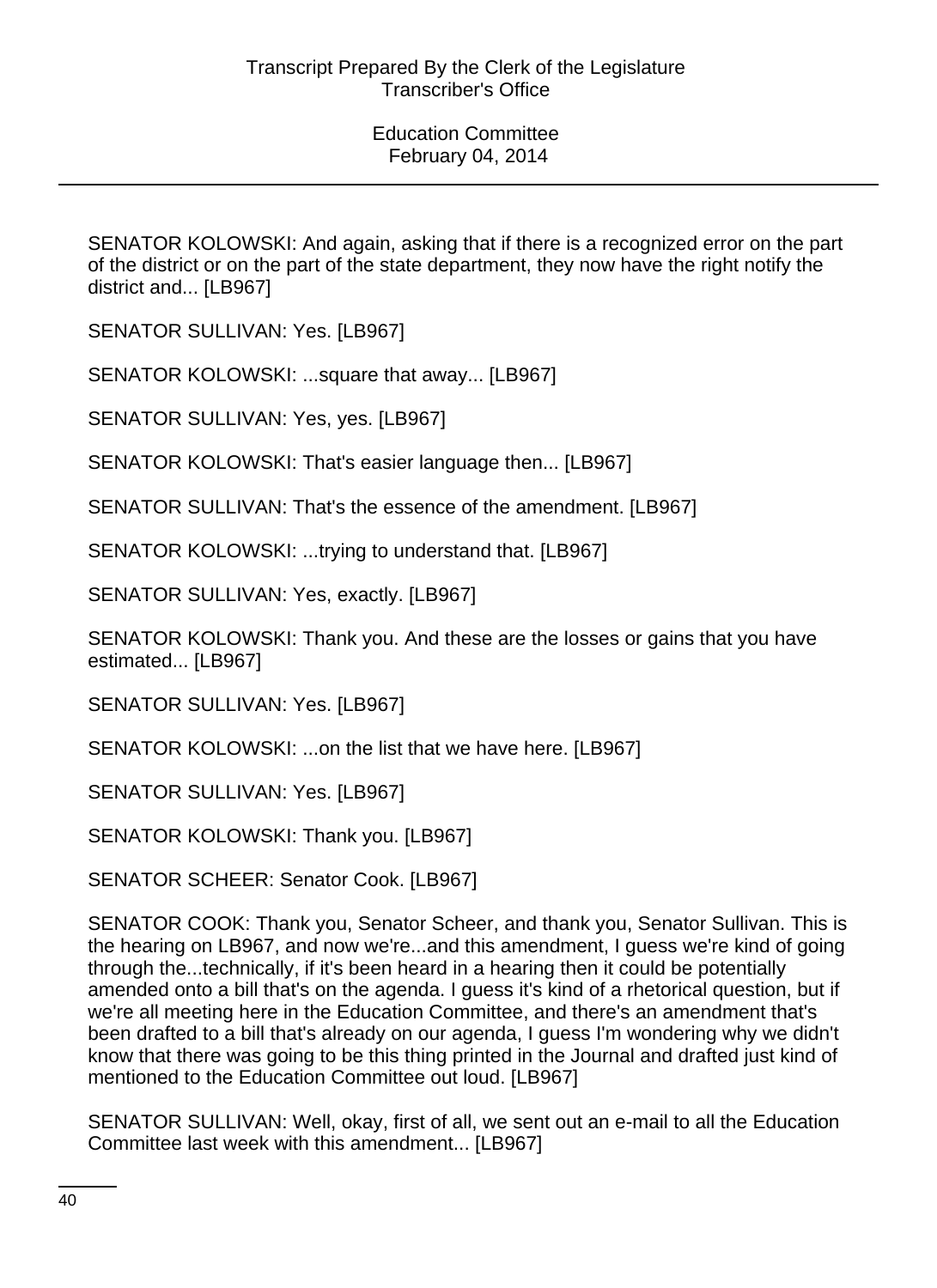## SENATOR COOK: Okay. [LB967]

SENATOR SULLIVAN: ...indicating that this was the process that it was going to be using and then indicating also that this was brought to my attention...I mean, had I known about it early on, it would have been brought out as part of LB725. But it was brought to my attention after we had already advanced the bill. Now I want it to be attached to LB725 to make the correction before the TEEOSA aid bill is approved and aid is certified so that they don't get money that they don't really need...that they shouldn't, so that they don't actually then in the next go around have to make a correction so that they have this up-and-down swing with the aid that they will be receiving. I know it gets confusing, but it was the best I could do to accommodate the concerns of the impacted districts but also to stay true to the fact that we're trying to make TEEOSA aid more stable and predictable. [LB967]

SENATOR COOK: Okay. [LB967]

SENATOR SCHEER: Senator Kolowski. [LB967]

SENATOR KOLOWSKI: Thank you, sir. Two districts are being hit very, very hard here. And have they been contacted by us to the possibility of this? [LB967]

SENATOR SULLIVAN: Well, the model has been made public as of today. So they have seen this. I have not...I think you will be hearing from at least one district impacted by this, but I can't tell you that I have received any response. Now in the long run...it's a little a hard to explain this, but this correction in the long run does not have fiscal impact. Admittedly, we're seeing the total bottom line is a \$2.7 million decrease in the total TEEOSA package for the '14-15 school year. But again, to avoid the swings of, okay, I'll give it to you; now you have to take it back as a correction, then there will be no long-term negative fiscal impact. [LB967]

SENATOR KOLOWSKI: I have no problem with what you're doing because I think it's correcting an error that should not have been there. Of what the State Department of Education can or cannot do under certain circumstances, there should be open communication both ways if there's an error at either end. And that should not be an impediment. Thank you. [LB967]

SENATOR SCHEER: Any other comments, questions? If not, we will open testimony for proponents on LB967. [LB967]

JOHN BONAIUTO: Senator Scheer, members of the committee, John Bonaiuto, J-o-h-n B-o-n-a-i-u-t-o, representing Nebraska Association of School Boards, Nebraska Council of School Administrators. And we want to support the Education Committee's bill and thank you for the work that you did over the interim and knowing how many meetings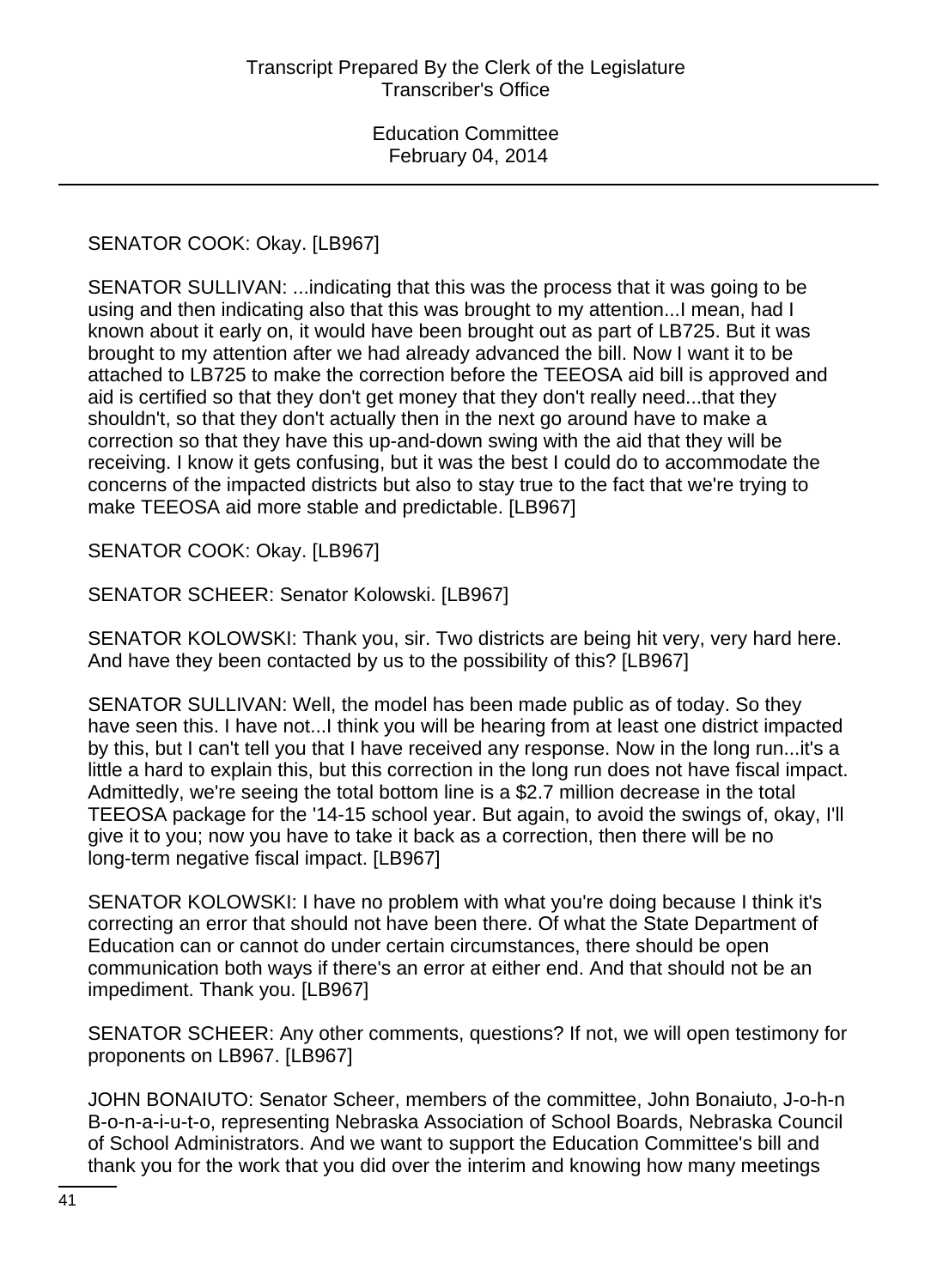you had and how hard you worked to try to develop good policy in this bill that has a number of moving parts to address complicated issues. I'm going to speak on one area knowing that there will be many testifiers probably to address the other areas. The groups I represent are very appreciative and support the School District Reorganization Fund and the money that will become available to them in grants from the lottery funds or the Education Innovation Funds and the thoughtful process allowing them to not only have grants but to have an expenditure lid to spend that money if the districts meet the criteria to access the funds. From our experience that there are boards that have had discussions and having a little extra help does get them to talk a little more seriously about moving in a direction that might be very beneficial for the districts involved. So we appreciate you having heard that information and listened to what people had to say and incorporated that into the committee's bill. With that, I'll conclude my testimony. [LB967]

SENATOR SCHEER: Any questions? Seeing none, thank you, John. [LB967]

JOHN BONAIUTO: Thank you. [LB967]

SENATOR SCHEER: Thank you, Jon. [LB967]

JON HABBEN: Thank you, Senator Scheer, members of the committee. My name is Jon, J-o-n, Habben, H-a-b-b-e-n, Nebraska Rural Community Schools Association. We support the bill, and I wanted to make a couple of comments about it. NRCSA, as we're called, has been promoting the concept of reorganization support funds outside of TEEOSA for several years. We felt it needed to be outside TEEOSA because it should not be a responsibility of TEEOSA to fund this kind of an issue that occurs annually throughout the state one, two, three, four times; hard to tell. Those discussions are going on constantly, and obviously they're difficult discussions. But in the end, when you bring school districts together in a reorganization there are support costs that you have. I think I've talked about them before, as have others. There are simply support costs that this kind of help makes that reorganization maybe move a little more smoothly. And that's a very positive thing. Reorganization can tend to be a pretty emotional circumstance. Secondly, the instructional time and teacher education; last year when there was a second piece added to those aid, teacher aid, instructional time aid, and while we supported the sunset of those two allowances for the last couple of years in all kinds of discussions in all kinds of groups, we also made the point that if something was a policy incentive or a policy type of...I don't want to say as if it were a normal part of state aid, but an additional piece added to it as per, we are going to do this to support or incent. We felt that if that were the case that that should be something that was incented across all 249 districts being eligible. And so when this came out in the final version of TEEOSA last year, that it included the allowances in limited fashion and aid to districts that did not participate in TEEOSA, we understood. We supported that. If it's going to be an allowance, we felt that all districts should be involved and that meant it had to be aid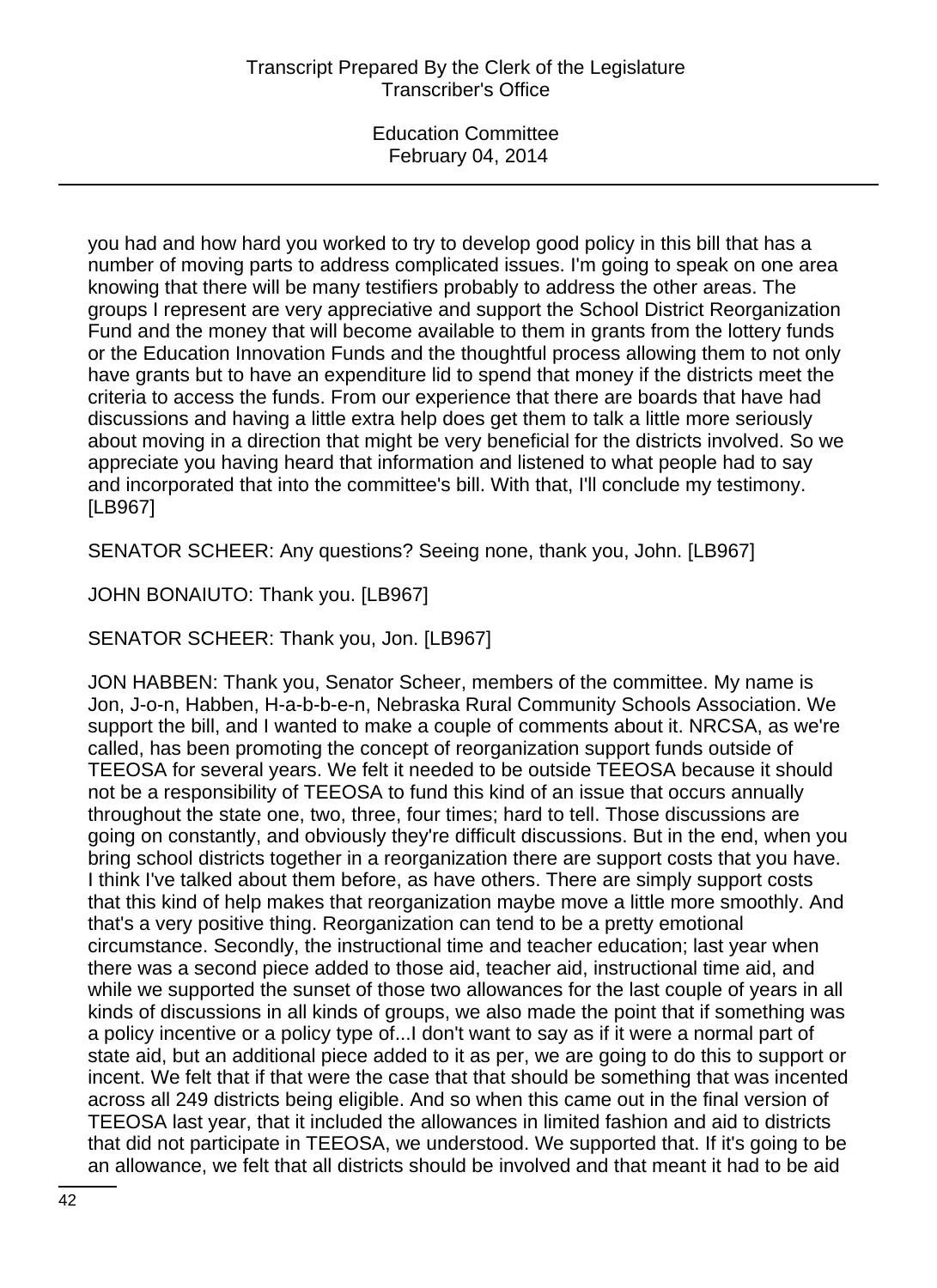and not allowance for the nonequalized districts. However, we still stand in the same position that teacher education and instructional time are not necessarily appropriate to a state aid formula and equalization formula. And we don't change our position on that. We maintain the same position that we have for the last couple of years on that. And just wanted to make sure everybody understood that circumstance that resulted in aid and where NRCSA was at. So that said, those are the only points I wanted to make. [LB967]

SENATOR SCHEER: Any questions for Jon? Guess not, thank you, Jon. [LB967]

JON HABBEN: Thank you. [LB967]

SENATOR SCHEER: Welcome. [LB967]

TERRY HAACK: (Exhibit 3) Welcome, Senator Scheer, Senator Sullivan, the committee. My name is Terry Haack. I'm the superintendent of schools for Bennington Public Schools. I'm here to testify in support of LB967. In particular, Bennington Public Schools is testifying in support of the amendment offered by Senator Sullivan allowing the Nebraska Department of Education and the school districts to make a correction on the student growth adjustment due to a clerical error in applying for the adjustment. I hope everybody has received the written testimony, and I just want to make it brief. Certainly, I hope you have the opportunity to read so. But if you would, go to page 3. What you'll see there is the actual application as it goes on the Department of Education. What occurs is you put your current...and as is talked about by Senator Sullivan, that is a pre-K number that Bennington put in there. The second line is again an estimate based on a pre-K number. Then you get the summed total. What we're looking for as a correction, and what the Department of Education rightfully did in their interpretation of the statute, is they make a correction on line 2 based on K-12 numbers. Thus, if you don't meet that 90 on line 3 based on the correction line 2, then you fall short of your estimated projection. And so that is the clerical error, and we hope that that will clarify it for the committee. And that is the need for the amendment. The first time that Bennington understood that it had a clerical error was two years after it made the application. And that is in the model of January 14. And at that point in time we saw we had a correction. In talking to the department, we fully understand how that clerical error was made and why the department couldn't make that correction at that point in time. The amendment simply clarifies statute allowing for basically line 3 to be the important number and not necessarily the product of math. And so we hope that the committee advances this bill, certainly takes into consideration the amendment offered today. Thank you very much. I'll be happy to answer any questions. [LB967]

SENATOR SCHEER: Any questions? Senator Kolowski. [LB967]

SENATOR KOLOWSKI: Thank you, Mr. Chair. Dr. Haack, on...I must have a different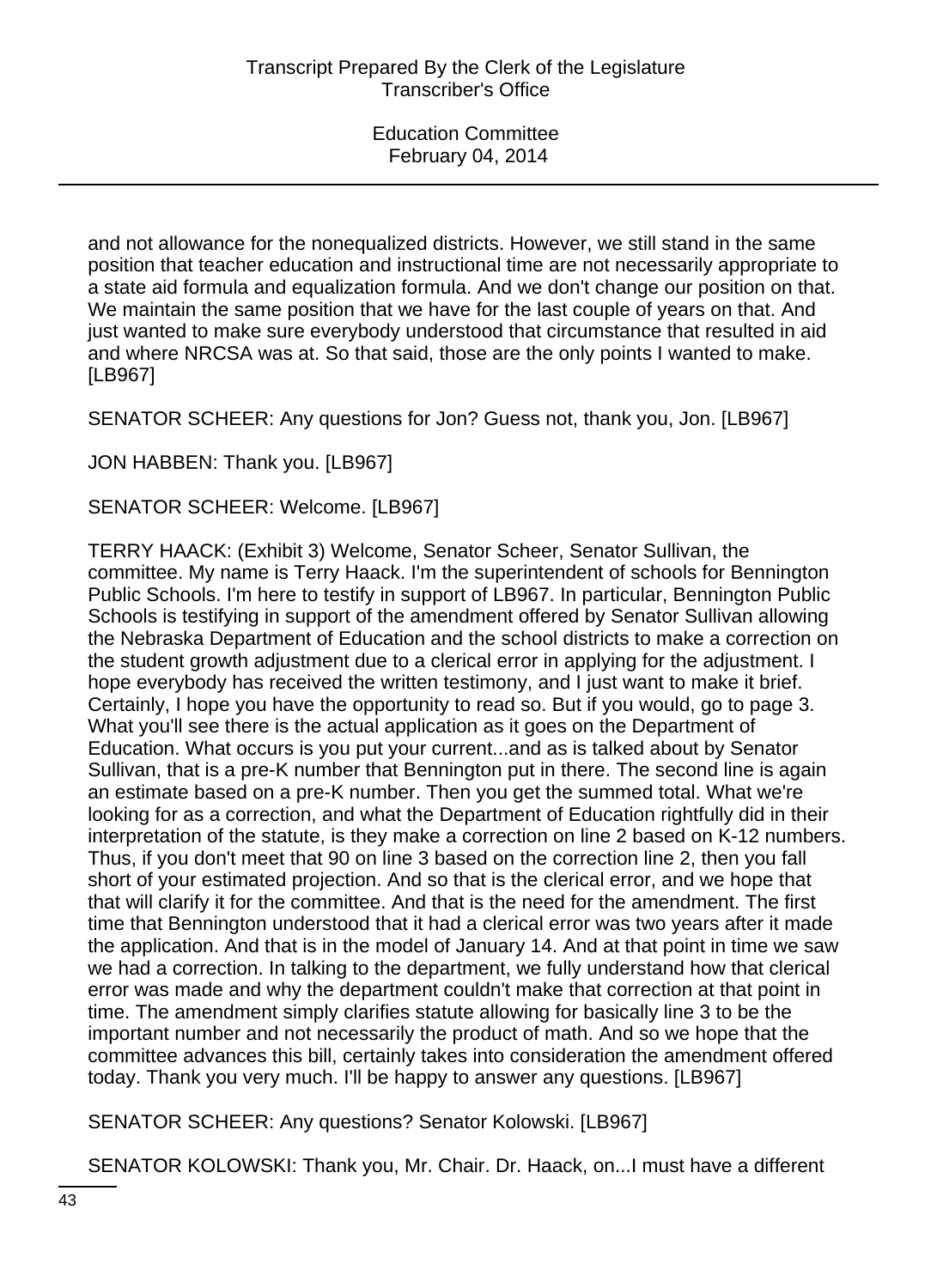page 3 than everyone else has. What are the numbers that you have on page 3? Would you... [LB967]

TERRY HAACK: I have 1,488, 1,578, and 90. Now those are pre-K numbers. [LB967]

SENATOR KOLOWSKI: Okay. [LB967]

TERRY HAACK: What the department did is match that with K-12 numbers of actual growth in line 2 which would have been about 26 students less. And so our actual growth would have been 64 students according to this math when in reality our growth was over 90. [LB967]

SENATOR KOLOWSKI: Okay, and those number aren't on here...state department. [LB967]

TERRY HAACK: That's correct, right. [LB967]

SENATOR KOLOWSKI: Okay, thank you. [LB967]

SENATOR SCHEER: Questions, comments? Thank you, Dr. Haack. [LB967]

TERRY HAACK: Thank you. [LB967]

SENATOR SCHEER: Other proponents? [LB967]

KAY STILWELL BERGQUIST: (Exhibit 4) Once again, Renee Fry could not be with us this afternoon, and I'm Kay Stilwell Bergquist, K-a-y S-t-i-l-w-e-l-l B-e-r-g-q-u-i-s-t, and I am the education policy analyst at OpenSky Policy. We're here today to testify in favor of LB967, and specifically, we want to talk about the provision in the bill that would eliminate the teacher education and instructional time allowances which in our research this summer we found to be regressive components of the school state aid formula. In theory, a state aid program that is designed to compensate for differences in local capacity to raise revenues, thereby providing more revenues to districts with greater needs and fewer resources would have a progressive structure. And despite the best intentions of most education funding systems, researcher Bruce Baker of Rutgers finds that state aid formulas often have what he calls stealth inequities. And that's what he defines as features of school funding systems that tend to exacerbate inequalities in per-pupil spending rather than reduce them and do so in a way that favors communities with the least need. And when we visited with the Education Committee this summer, we showed these two charts that also are handed out that shows the inequalities of the need generated by these two allowances. So these fall into that stealth equity category. Overall, TEEOSA is a progressive formula because it does target more state dollars to high-poverty schools. But these teacher education and instructional time allowances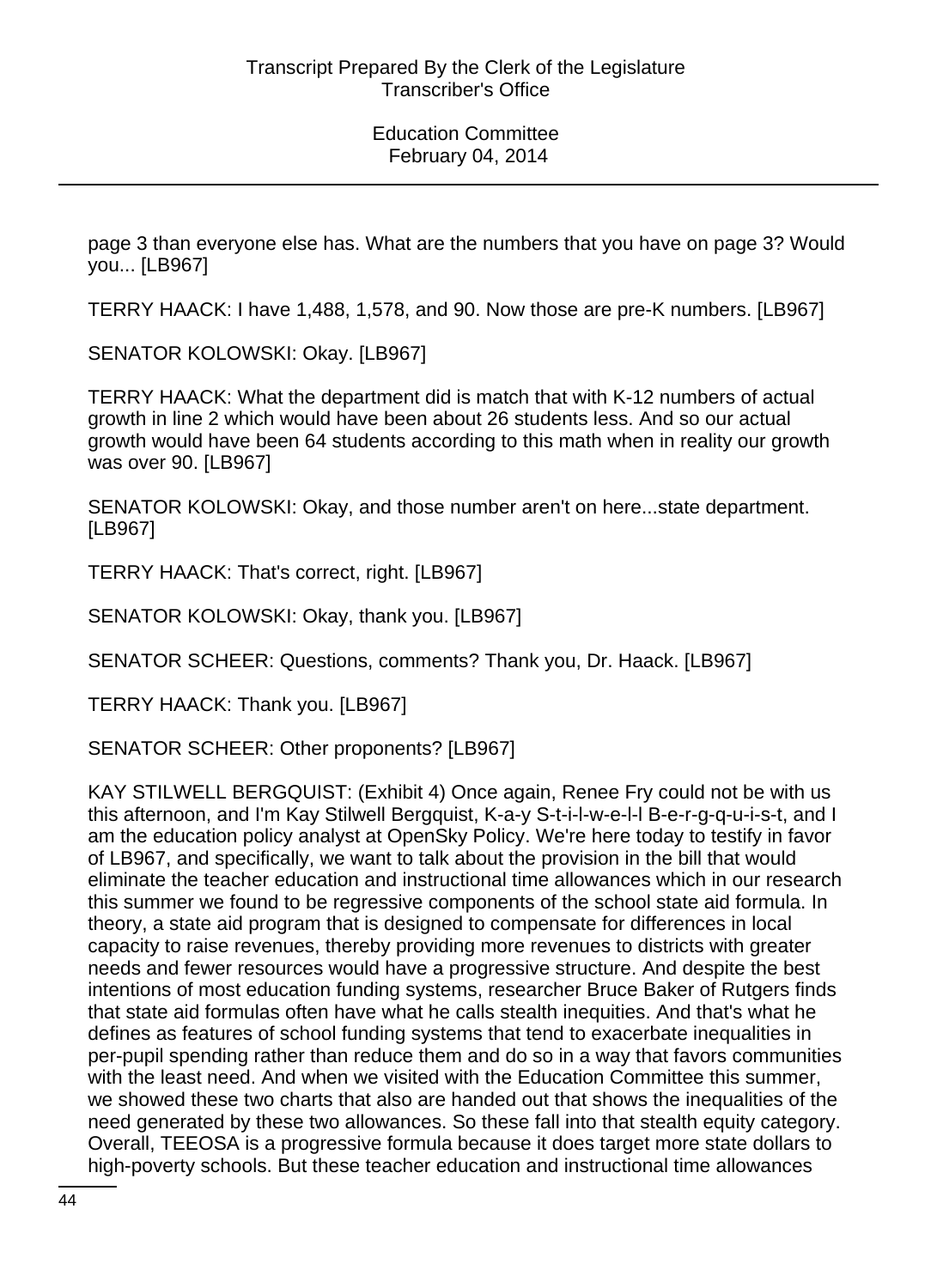have that opposite effect as you can see by the charts. The intent behind the two allowances makes sense, but the consequences of these allowances has been the allocation of less aid to high-poverty, low-wealth schools which dilutes the equity function of TEEOSA. By eliminating these regressive components of the TEEOSA formula, more state dollars can be directed to where they are needed the most. Thank you for your time again, and if you have any questions I would be happy to answer them. [LB967]

SENATOR SCHEER: Any questions? You lucked out again, Kay. [LB967]

KAY STILWELL BERGQUIST: Thank you. [LB967]

SENATOR SCHEER: (Laugh) Thank you. Any other proponents? Seeing none, any opponents? [LB967]

JASON HAYES: (Exhibits 5 and 6) Senator Scheer and members of the Education Committee, we are Jason Hayes and Larry Scherer, and that's spelled J-a-s-o-n H-a-y-e-s and L-a-r-r-y S-c-h-e-r-e-r. We are appearing together today on behalf of the 28,000 members of the Nebraska State Education Association. We are presenting testimony in opposition to one part of LB967, the phaseout of the teacher education and instructional time allowance and aid provisions. NSEA stands in support of the other two portions of the bill to provide access to quality preschool services for all four-year-olds and support for school districts that reorganize. Because of the importance of the teacher education allowance, we oppose LB967 as it now stands. During the 2013 Session, the Legislature approved the retention of the teacher education allowance while adding a teacher education aid program for districts that did not receive equalization funding. The combination of those two programs represented about \$32 million in equalization and teacher education aid. NSEA worked diligently to ensure that the teacher education allowance remained in the state aid formula. The teacher education allowance was created in 2008 and was designed to reorganize the additional cost to school districts that come with maintaining a teaching staff and advanced professional skills and knowledge through the achievement of a master's degree or doctorate. Teachers holding advanced degrees have a measurable impact on student achievement. The Nation's Report Card, the National Assessment of Education Progress, reported in 2011 that for the fifth straight year, students with teachers who identified that they held advanced degrees scored higher on reading assessment than their peers whose teachers did not hold advanced degrees. Local and national research indicates that teachers holding math and science master's degrees raise students achievement. This research, which I have cited in my written testimony, shows the combination of in-depth mathematical and professional development has demonstrated to have a meaningful impact on student achievement both on standardized tests and on district level achievement measures. Advanced education and professional growth are not free. Those costs are an investment in our future. School districts that recognize the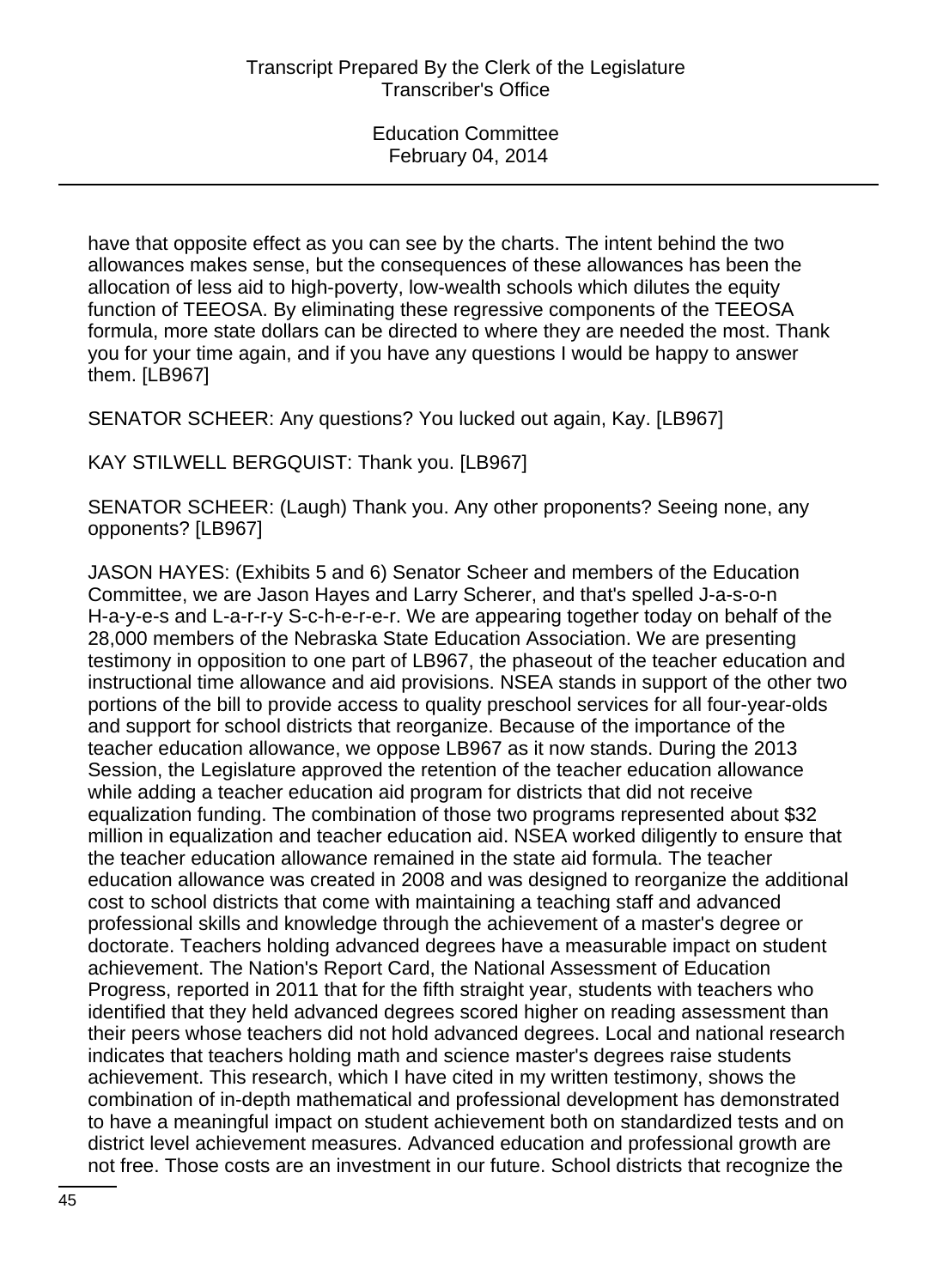## Transcript Prepared By the Clerk of the Legislature Transcriber's Office

Education Committee February 04, 2014

value of employing teachers with these credentials should be rewarded for doing so, not penalized with repeal of the current allowance. Under a repeal, districts that have relied on these allowances will lose state aid, while creating the unintended consequence of providing additional aid to districts that have not relied on these allowances. Elimination of these allowances will require that teacher education and instructional time allowances be folded back into basic funding. TEEOSA calculates basic funding for each school using an average of adjusted General Fund expenditures using a comparison group of districts with similar numbers of formula students. This same averaging calculation will result in approximately \$4 million additional formula needs. While NSEA does not object to greater funding for TEEOSA, it does object when the additional funding will go to school districts that have not prioritized teacher education and instructional time as important elements of their educational program. In addition, school districts that do not receive equalization aid will lose about \$2.5 million, or about 15 percent of their total TEEOSA aid. We ask that this committee continue to value teacher professional growth and instructional time as essential components of effective schooling and state funding. Please do not discard these incentives until the committee has identified a suitable replacement of equal or greater value through the visioning process planned in LB1103. We strongly support that new look at K-12 education in Nebraska, and we will do our part to generate an open and healthy discussion of these issues with our teacher members. Thank you, and if there are any questions, we will do our best to answer them. [LB967]

SENATOR SCHEER: Thank you. Senator Avery. [LB967]

SENATOR AVERY: Thank you, Senator Scheer. I think you said that where you have teachers with advanced degrees, students perform better in the classroom. [LB967]

JASON HAYES: Um-hum. [LB967]

SENATOR AVERY: Did that study...I presume this was a study that you did or somebody did and you read it. [LB967]

JASON HAYES: Yes, the two studies that I cited were The Nation's Report Card, the National Assessment of Education Progress in 2011, and then also on the UNL Web site, the MIM study. [LB967]

SENATOR AVERY: Okay, do you know if they controlled for whether or not the teacher with the higher education experience actually had it in the field in which they teach? [LB967]

LARRY SCHERER: I do not know the answer to that one. We will... [LB967]

SENATOR AVERY: Well, that would be relevant, wouldn't it? [LB967]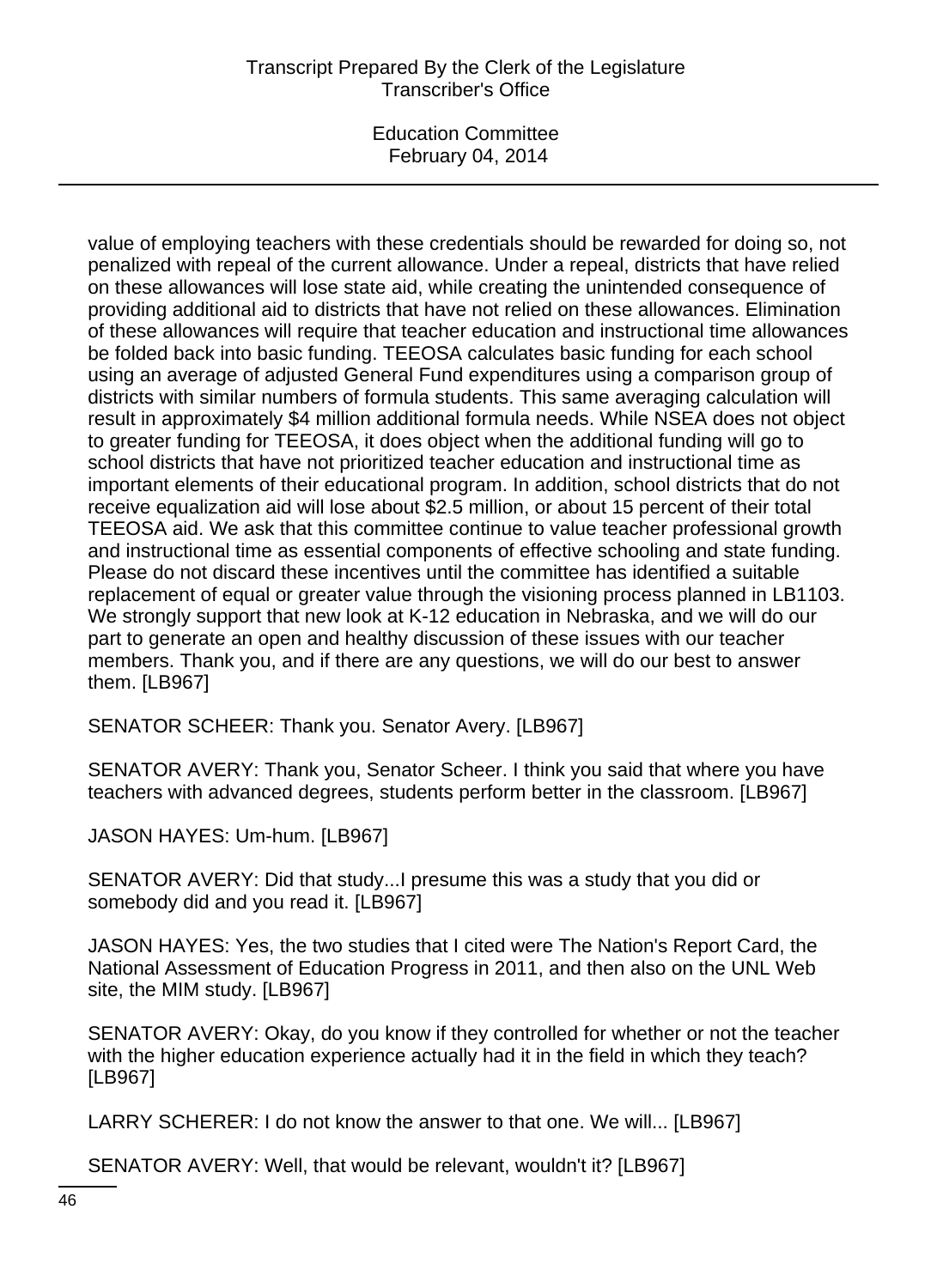LARRY SCHERER: Yeah, that would be relevant looking...yes, they did. We should ask Jay to come up. We could triple team. [LB967]

SENATOR AVERY: They did control for that. [LB967]

LARRY SCHERER: They did control for that, right. [LB967]

SENATOR AVERY: So... [LB967]

LARRY SCHERER: So these were teachers who did have... [LB967]

SENATOR AVERY: So these were teachers...these were students in classrooms where the higher...the advanced degree was in the area in which they teach, the subject matter. [LB967]

LARRY SCHERER: Right. [LB967]

SENATOR AVERY: That's critical. We don't necessarily do that in this state with the teacher allowance. [LB967]

LARRY SCHERER: That's true, and that's why we support legislation which would focus that funding, that incentive for teachers who teach in the area where their degree is. And Senator Kolowski last year introduced a bill on our behalf that would have done that. So we support exactly what you're saying, Senator Avery. [LB967]

SENATOR AVERY: Well, it's a little bit misleading to make the claim you did in your testimony without the qualification that these were people who were actually getting advanced degrees in the areas in which the teach. And that's the key to boosting the performance scores of those students because if you go out and you get an advanced degree in curriculum and instruction or administration, and you go back in the classroom and teach math, it's not going to do you any good. [LB967]

JASON HAYES: Yeah, we think that's a good point, Senator Avery. I think I would add to that that I think it would be shortsighted to just completely eliminate the allowances without going to some other alternative. And that really is our point is that doing that ahead of the visioning process that's contemplated for the interim in 2014 would be premature. [LB967]

SENATOR AVERY: Well, then it's a question of fairness here too. If you live out in Hyannis, how close are you to a campus where you can actually find advanced courses? I know there's distance learning, but that's limited and not necessarily equally available throughout the state. If you live in Lincoln, you have no problem. If you live in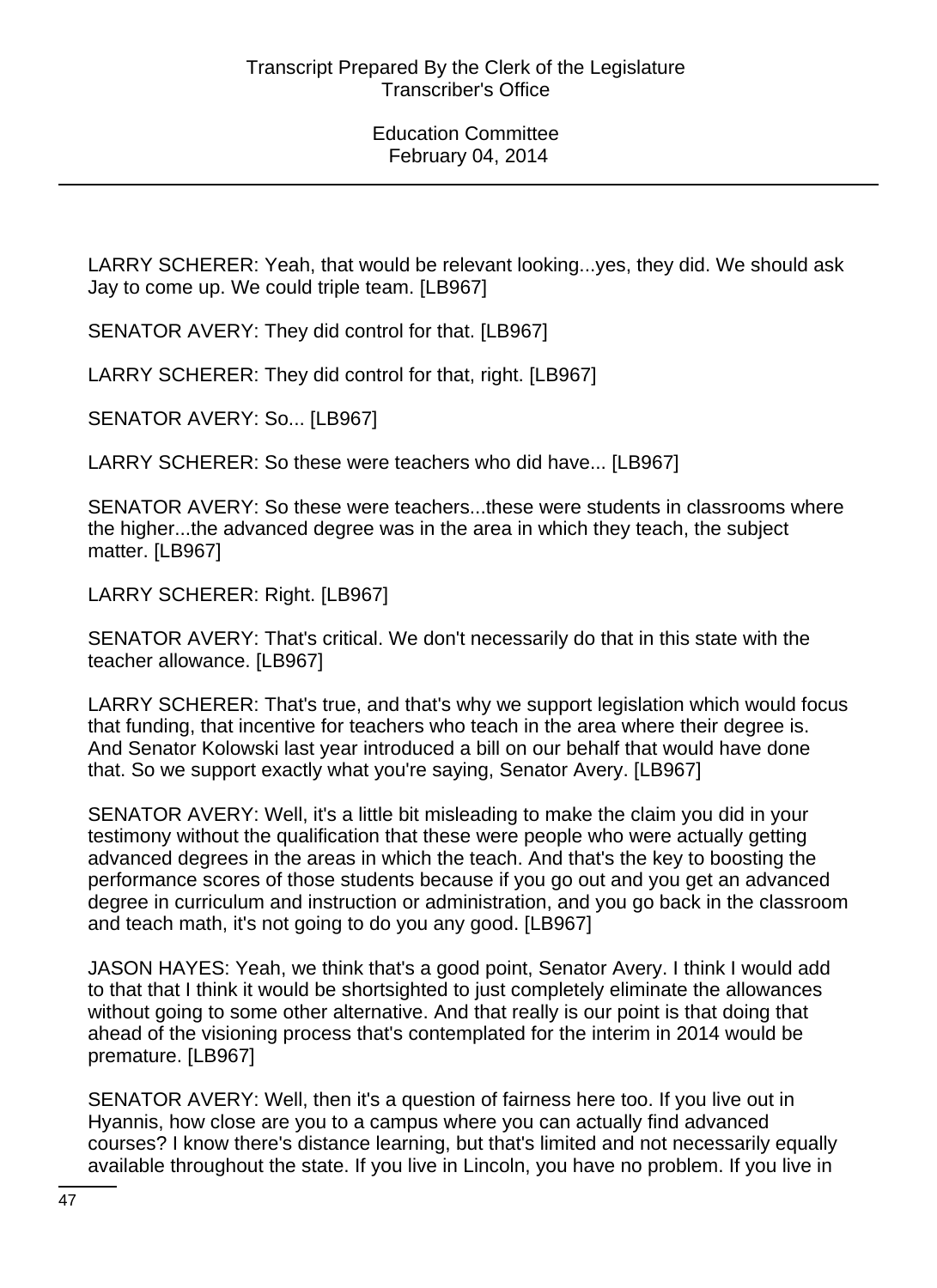Omaha, you have no problem. And many others...metropolitan areas, you have access to higher education fairly easily. But when you get out in some of the more remote areas of the state, that's not the case. So if you want to punish those teachers, not give them the opportunity for advanced degrees and only limit it to those areas of the state where you have colleges and institutions... [LB967]

LARRY SCHERER: No, I think that we would be supportive of trying to equalize access to teachers with higher degrees. And, you know, one of the things that the loan program does...the loan forgiveness programs, it doubles the forgiveness if you teach in a sparse area, which it should. And I guess we believe that this particular allowance should also factor in sparsity in some way so that it equalizes the ability to attract those teachers. I think you raise another good point. [LB967]

SENATOR AVERY: Do you have data anywhere on how many of the teachers who do avail themselves of the opportunity for advanced degrees...how many out of them actually do the graduate work in the area in which they teach? Or how many of them go into something other than that? [LB967]

LARRY SCHERER: The Department of Education has some data from their loan forgiveness program where you sign a contract that you'll teach in an area and...so they probably know where those people are teaching and what programs. But I couldn't say for sure whether that data will answer your question totally. And there should be... [LB967]

SENATOR AVERY: That's relevant and certainly would help us make decisions in this committee. [LB967]

LARRY SCHERER: Sure. Sure. I agree. [LB967]

SENATOR AVERY: Thank you. [LB967]

SENATOR SCHEER: Other questions? Seeing none, thank you, Jason and Larry. [LB967]

JASON HAYES: Thanks. [LB967]

LARRY SCHERER: Thank you. [LB967]

SENATOR SCHEER: Appreciate you going together in the essence of time. Welcome this afternoon. [LB967]

ALAN BONE: (Exhibit 7) Thank you. Good afternoon, Senators. I am Alan Bone, A-l-a-n B-o-n-e. I am president of the Westside Education Association, and I'm here today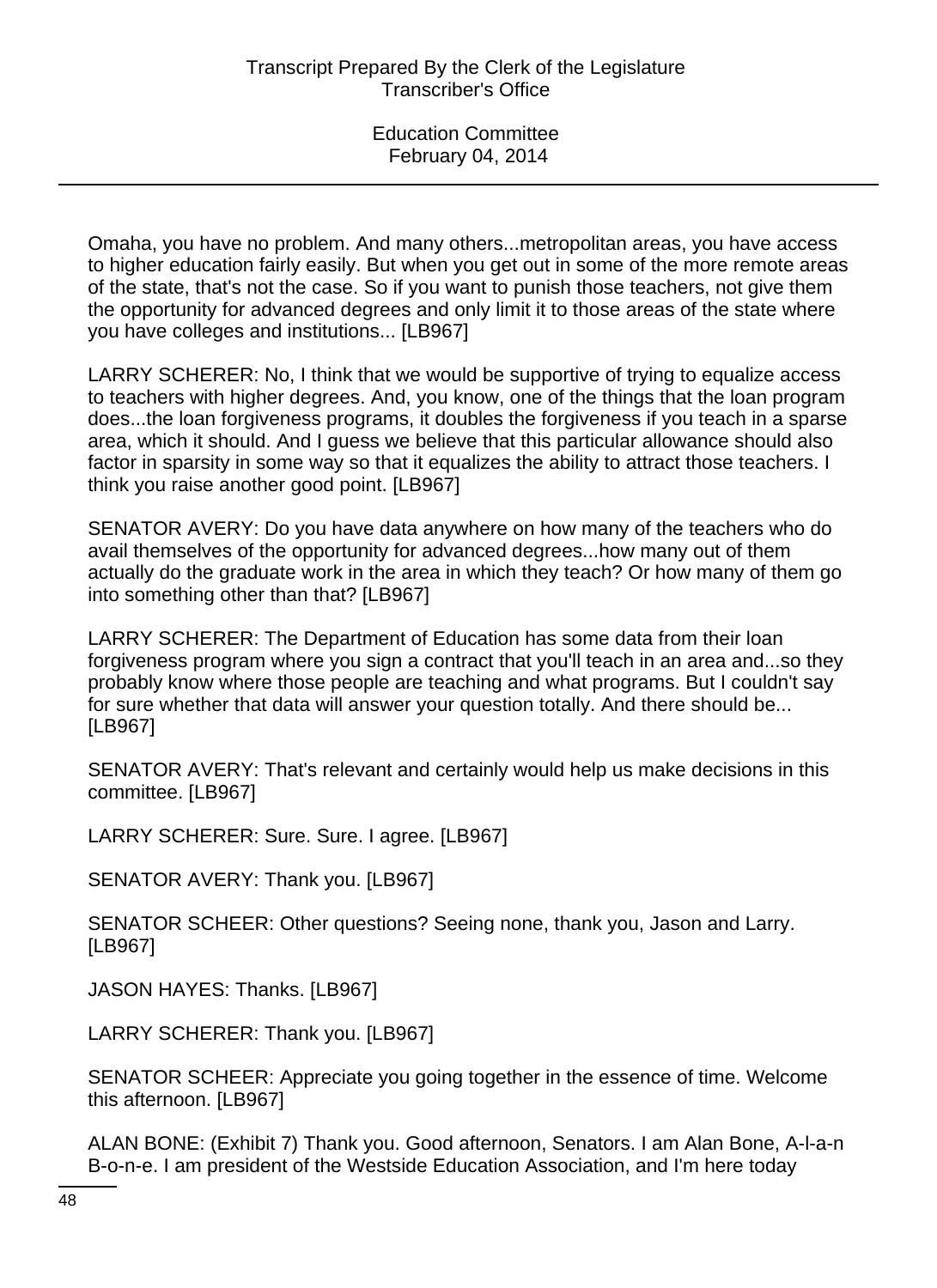#### Transcript Prepared By the Clerk of the Legislature Transcriber's Office

Education Committee February 04, 2014

representing more than 500 professional educators of the Westside Community Schools in Omaha. I have been a Nebraska educator for 27 years having taught previously in the Arlington and Ralston Public School systems. Westside Education Association is opposed to that portion of LB967 that would eliminate the teacher education allowance from the state aid formula for funding public schools. Like thousands of my fellow Nebraska teachers, I believe that this part of the formula plays an important role in putting highly educated teachers in classrooms around the state. As an educator with a master's degree in English from UNL nearly 70 graduate hours under my transcript, I can tell you that such study is not cheap. A single three-credit-hour course costs roughly \$1,000 and even more once you add in the cost of books and travel. Fortunately, I've worked in school districts that have encouraged and rewarded my ongoing development by establishing financial incentives for doing so. My current district, the Westside Community Schools, even goes so far as to offer tuition reimbursement to teachers obtaining their first master's degree. Our negotiated agreement with the district requires that new teachers obtain a master's degree within the first ten years of employment with the district or face a potential pay freeze. But once teachers have obtained a degree, that agreement also provides for a significant salary increase. Were it to enact LB967, the Legislature would effectively penalize districts like mine for doing the very thing that has to this point been encouraged. Such districts offered incentives for advanced study under the assumption that the state would continue to support that approach. But removing the teacher education allowance would effectively say to those districts, just kidding. The fact is that the teacher education allowance represents just a tiny fraction of the dollars funneled through the state aid formula in 2013-14 at just 3 percent of the total. Both equalized and nonequalized districts receive a portion of this \$30 million and taking those dollars away could have unintended consequences. In particular, my concern is that lacking the state financial support provided by the teacher education allowance, my district and others might well reconsider their ability to continue funding provisions of our negotiated agreement that encourage and reward postgraduate study and achievement. For districts that are less committed to encouraging postgraduate study, the teacher education allowance is the only incentive to put highly educated teachers in every classroom. Removing that incentive sends a clear message to parents in those districts, incorrect I believe, that the Legislature doesn't care whether their children have access to teachers with advanced degrees. I don't know about you, but I have yet to meet a parent who has said, you know, my child has a good teacher, but we were hoping for somebody just a little less educated. Nor have I encountered parents who thought that a teacher's professional knowledge or practice was just a little too up to date for their child. What I have found is that parents respect teachers who pursue and hold advanced degrees. They want their children in those classrooms of those teachers. And I suspect they would be as dismayed as I am to learn that this committee proposes to make it more difficult for their school districts to maintain a staff composed of such teachers. Removing incentives to put more knowledgeable teachers in our classrooms makes no sense, particularly given the increasingly demanding nature of teaching, the needs of Nebraska's school districts, and the expectations of parents and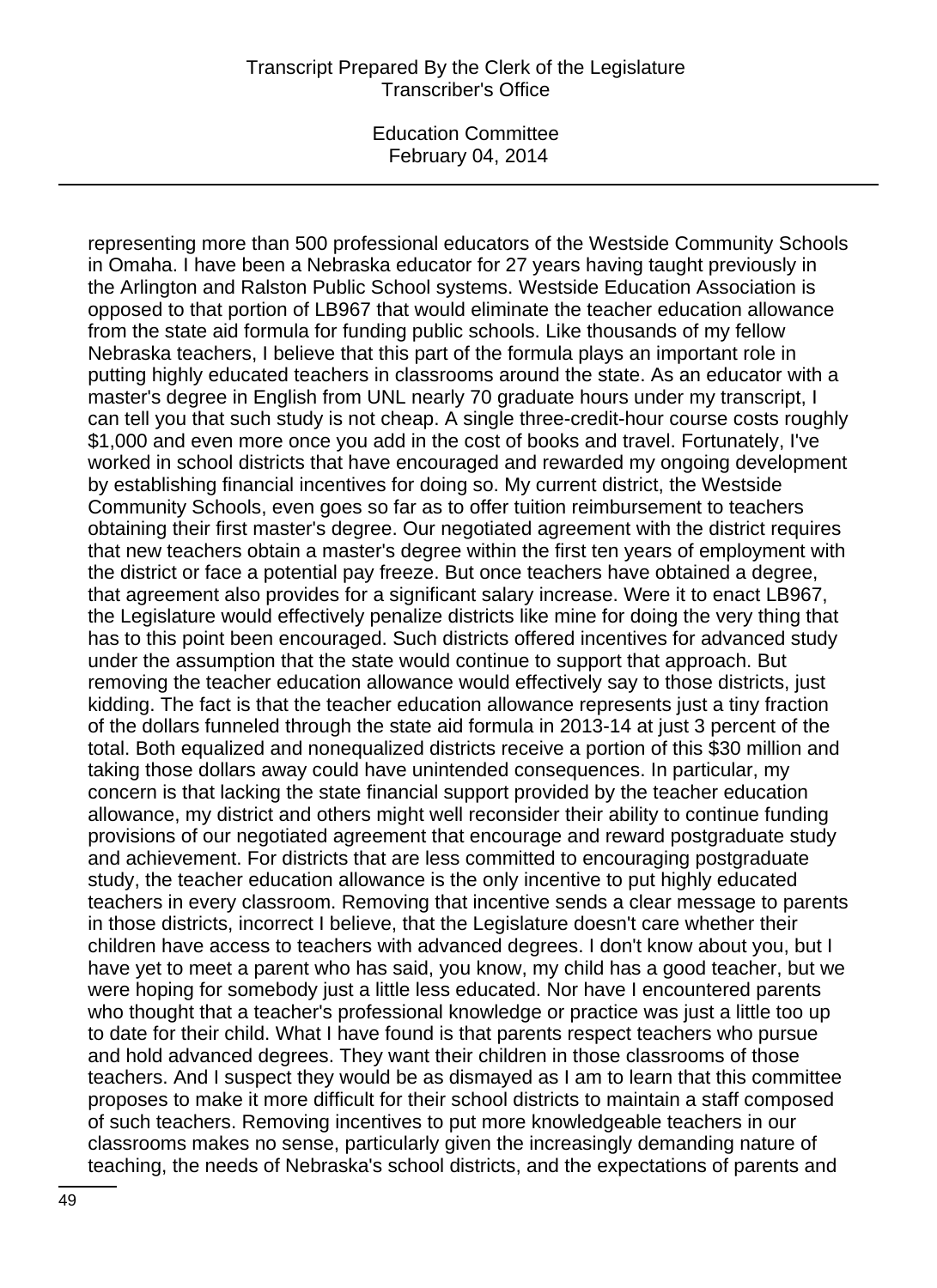teachers around the state. I respectfully ask the committee to maintain the teacher education allowance as part of the state aid formula. Thank you. [LB967]

SENATOR SCHEER: Thank you, Alan. Any questions? Senator Haar. Oh, excuse me. [LB967]

ALAN BONE: (Exhibits 8 and 9) One sec, also, I am presenting two letters from other local association presidents who could not get here today due to the weather: Paul Schulte of Millard and Tracia Blom of South Sioux City. So... [LB967]

SENATOR SCHEER: Yes, thank you. [LB967]

SENATOR HAAR: I'm sorry I got in...I had a hearing for my bill in another committee. So in the testimony from NSEA it says, local and national research indicates teachers holding math and science degrees raise student achievement. Now, you're not a math or science degree, but give us some anecdotal of how it's helped you be a better teacher, to get advanced degrees. [LB967]

ALAN BONE: The one example I go back to over and over again, part of my degree in English involved attending the National Writing Project one summer here in Lincoln. And frankly, my undergraduate preparation, which was not in this state so...it did not prepare me to teach writing. But I went to the Nebraska Writing Project and was exposed to other practitioners, to dozens of approaches and that truly changed everything about the way I taught, reading and writing in particular because...and I just say that I've talked to others who have gone through the same program and said exactly the same thing. That having those opportunities to interact with other practitioners in your discipline is invaluable. And the question that I asked myself every class I went to was, how can I use this in my classroom? And I'd say more often than not I was able to come up...make connections years later in some cases that benefitted me and the students I teach. [LB967]

SENATOR HAAR: Okay, thank you. [LB967]

SENATOR SCHEER: Other questions? Senator Avery. [LB967]

SENATOR AVERY: I think it's more of a comment than a question. I think that the fact that you were educated outside of the state has nothing at all to do with whether or not you get much training in how to teach writing. UNL doesn't do that either. (Laugh) [LB967]

ALAN BONE: I haven't been at UNL for a while, so I will not support or defend them. [LB967]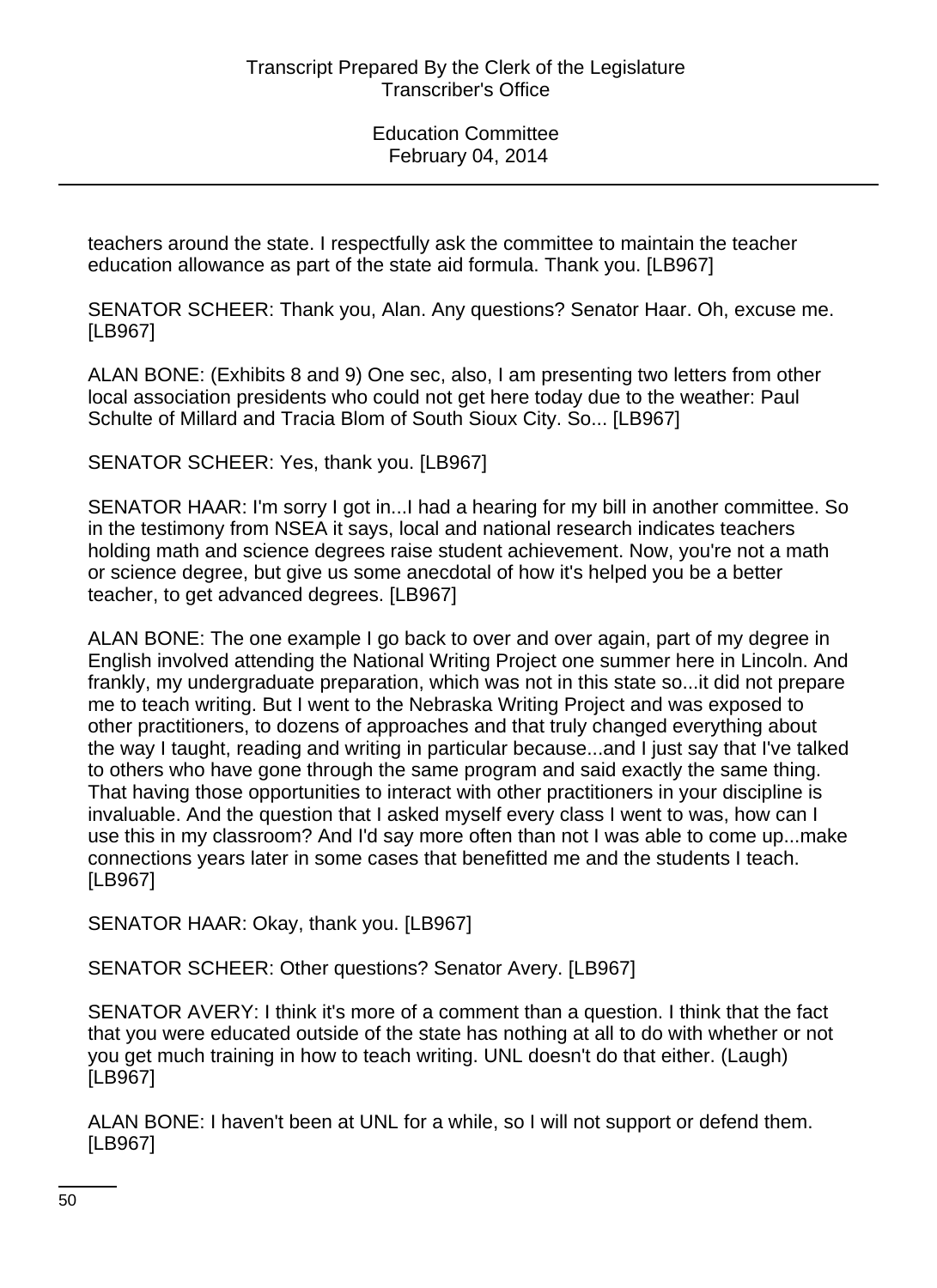SENATOR AVERY: Everybody wants to teach literature, so you put them in the classroom. They teach literature. They don't teach writing. Students can't diagram sentences. [LB967]

ALAN BONE: In the last 20 years that's changed pretty considerably because all teachers now, especially English teachers, are expected to teach reading and writing no matter what level, so... [LB967]

SENATOR AVERY: ...expected. [LB967]

ALAN BONE: It's because it's required. [LB967]

SENATOR SCHEER: Any other questions? Seeing none, thank you, Alan. [LB967]

ALAN BONE: Thank you. [LB967]

SENATOR SCHEER: Good afternoon, Bill. [LB967]

BILL MUELLER: (Exhibit 10) Good afternoon, Senator. Members of the committee, my name is Bill Mueller, M-u-e-l-l-e-r. I appear here today on behalf of the Millard Public Schools. Angelo Passarelli had intended to be here, but due to the weather he didn't get here. So I'm going to...I'm not going to read his statement, which I will have the page hand out to you. Millard does oppose those portions of LB967 that eliminate the instructional time and the teacher education allowances. Millard is a strong proponent of both of these allowances. And we would encourage the committee to look at these allowances as it undergoes or as it undertakes its visioning process in LB1103 which we strongly support. Sixty-eight percent of Millard's 1,700 teachers hold master's degrees. Millard actively recruits, tries very hard to retain experienced teachers with master's degrees. That number is very important to Millard since they have over 2,500 students enrolled in Advanced Placement and Dual Enrollment courses with UNO and Metro Community College. Additionally, instructional time is also a valued commodity in Millard. Millard has built 180 school days into its schedule through negotiated contracts over many years. They've also added time to their elementary and middle school schedules because they kept hearing from teaching staff that they didn't have enough time to teach our comprehensive curriculum. We value instructional time in our district, and we hold our professional staff accountable to use that time to increase student achievement. Mr. Passarelli has handed out an abstract of some research on the effect of instructional time on student achievement. Millard is of the opinion that both the teacher education allowance and the instructional time allowance have value and do have a positive effect on a student's academic achievement at Millard. Senator Avery, you talked about whether the advanced degree should be in the course taught. Millard would certainly be supportive of making that change to these allowances. We're not looking to try and game the system by having people get advanced degrees in subjects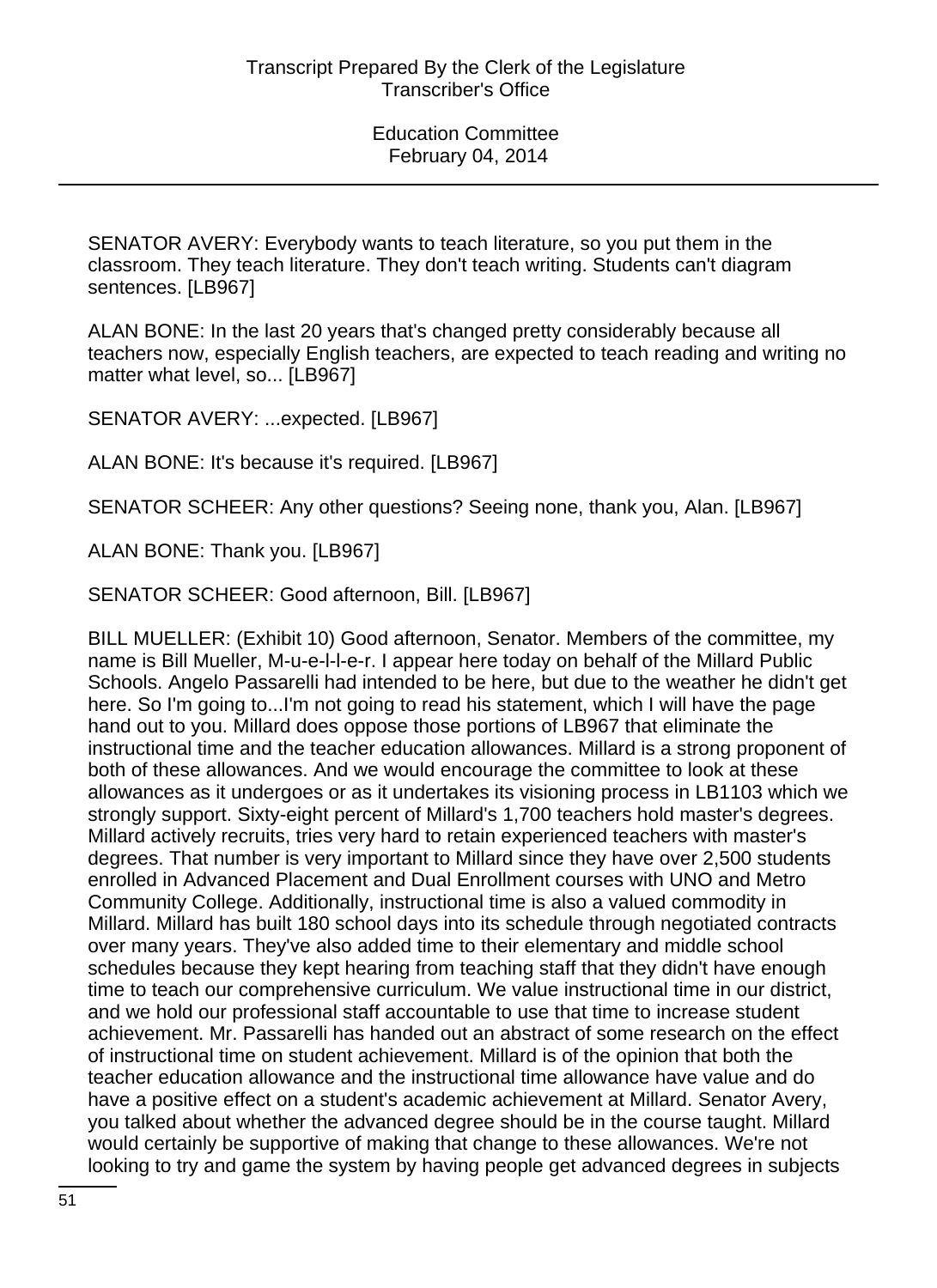that they're not teaching. We would also be willing to further require that days be added to school calendars, not minutes every day. Millard has added days and not those minutes. Again, our request to the committee is that these be two of the issues that the committee looks at when you undertake your visioning process. You could still make the decision next session. We would hope that you wouldn't, but you could still make the decision to discontinue or phase out these allowances next session. We would hope that you would not prejudge that by eliminating them at this time, but again, would include those in your visioning process. I would be happy to answer any questions that the committee may have. [LB967]

SENATOR SCHEER: Any questions? Seeing none, thank you, Bill. [LB967]

BILL MUELLER: Thank you very much. [LB967]

SENATOR SCHEER: (Exhibits 11, 12, 13, and 14) Any other opponents? Anyone wishing to speak in a neutral position? Seeing none, we have received three letters from proponents: Sandy Rosenboom from Crete Public Schools, the Nebraska State Board of Education, and Jen Goettemoeller from First Five Nebraska. We have received two letters in opposition: Mark Shepard from Fremont Public Schools, and Blane McCann from Westside Community Schools. Senator Sullivan to close. [LB967]

SENATOR SULLIVAN: Thank you, Senator. Just wanted to point out a couple of things. A reminder primarily that on the results and the contents of LB967 are really the results of our deliberations over the summer on the interim study. And also, if you recall one of things that we talked about, and I think it would be borne out in the minutes of the Executive Session that we distributed to everyone, that at one time in the discussion of the teacher education allowance, I did propose to the committee that maybe we think about revisiting it. And you collectively decided that no, let's go forward on phasing out these two allowances. And also, I want to caution us. We haven't had the public hearing yet on my visioning bill. But we're really talking about two different things. The visioning is much broader than simply looking at the contents of TEEOSA, or whether or not one allowance should stay or not. The visioning process will look at what we want in education across the board, from preschool all the way up to higher education. And so to limit it to a discussion of...first of all, K-12 education and also specific components I think would be limiting us in our discussion of a vision for what we want in education. So again, I ask for your support on LB967. [LB967]

SENATOR SCHEER: Any final questions for Senator Sullivan? Seeing none, this will close the hearing on LB967. And we will now open LB1069. [LB967]

SENATOR SULLIVAN: You're going to get tired of me, aren't you? (Laugh) Again, I'm Kate Sullivan, K-a-t-e S-u-l-l-i-v-a-n, representing the 41st Legislative District and here to introduce to you LB1069 which is the annual technical bill for P-12 education. So it's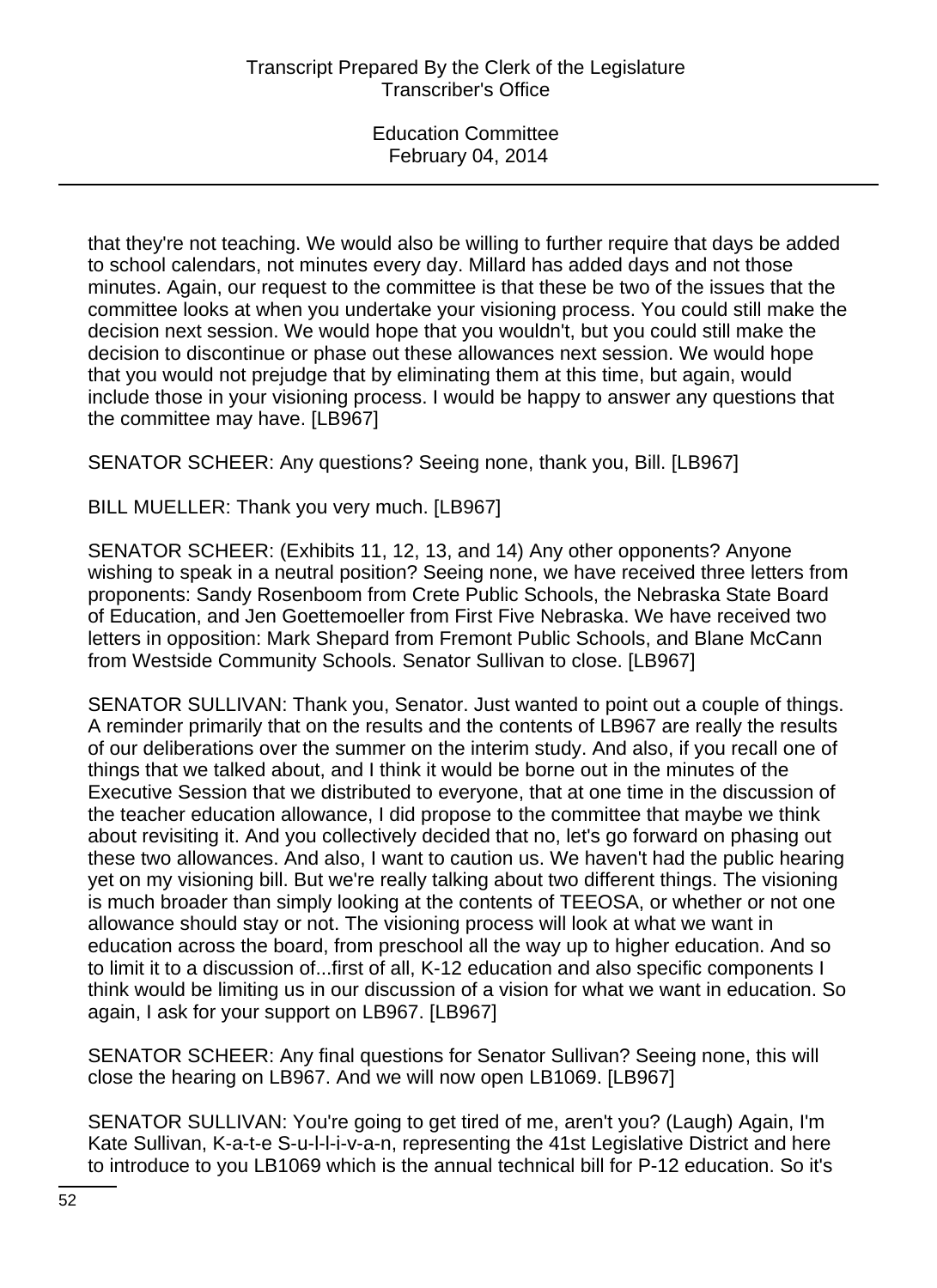## Transcript Prepared By the Clerk of the Legislature Transcriber's Office

Education Committee February 04, 2014

nothing real glossy or glamorous, but are technical details that really need to be taken care of. And I will try to go through them briefly. First, it replaces references to the accreditation by the North Central Association. The Higher Learning Commission actually does the accreditation, but the statutes should not have references to private organizations anyway. So we're clarifying that. Secondly, it harmonizes with Nebraska Publications Clearinghouse requirements. The current provisions require the department to submit eight copies of all publications which is not consistent with the clearinghouse statutes that only require four. Thirdly, it authorizes school district expenditures related to programs and activities, really just a clarifying provision. Fourth, it requires the Early Childhood Training Center to approve training for the Step Up to Quality Child Care Act. If you recall, that was Senator Campbell's bill that we passed last year. And five, it updates special education definitions to reflect changes in federal terminology. Six, it further clarifies the final deadlines for distance education incentives. And those incentives come out of the lottery funds, and we've talked about the fact that the last payments are already required to occur before July 1, 2016. This just clarifies when the final applications and payments will be made. And lastly, it includes private postsecondary career schools in the reciprocity agreement for postsecondary distance education. Last session, the Legislature adopted LB331 allowing the Coordinating Commission to enter into agreements for the provision of postsecondary distance education across state lines. The change simply includes postsecondary career schools. So in essence, those are the details of the technical bill, and I ask for your support of LB1069. [LB1069]

SENATOR SCHEER: Thank you, Senator Sullivan. Any questions on the opening? Seeing none, we will open for proponents of LB1069. Good afternoon, Brian. [LB1069]

BRIAN HALSTEAD: Good afternoon, Senator Scheer, members of the Education Committee. For the record, my name is Brian, B-r-i-a-n, Halstead, H-a-l-s-t-e-a-d. I'm with the Nebraska Department of Education. We're here to support LB1069. And Senator Sullivan gave you a full explanation of all of the technical changes in the bill. So I'll take any questions you might have. [LB1069]

SENATOR SCHEER: Any questions from the committee? Seeing none, thank you, Brian. Any other proponents? Senator Cook is a little concerned about the wind noise. (Laugh) [LB1069]

SENATOR COOK: I am. Yeah, it got a little dramatic there. Did you hear it? [LB1069]

\_\_\_\_\_\_\_\_\_\_\_: No. [LB1069]

SENATOR SCHEER: Good afternoon, Tip. [LB1069]

TIP O'NEILL: Hi, I'm Tip O'Neill, O-'-N-e-i-l-l, Association of Independent Colleges and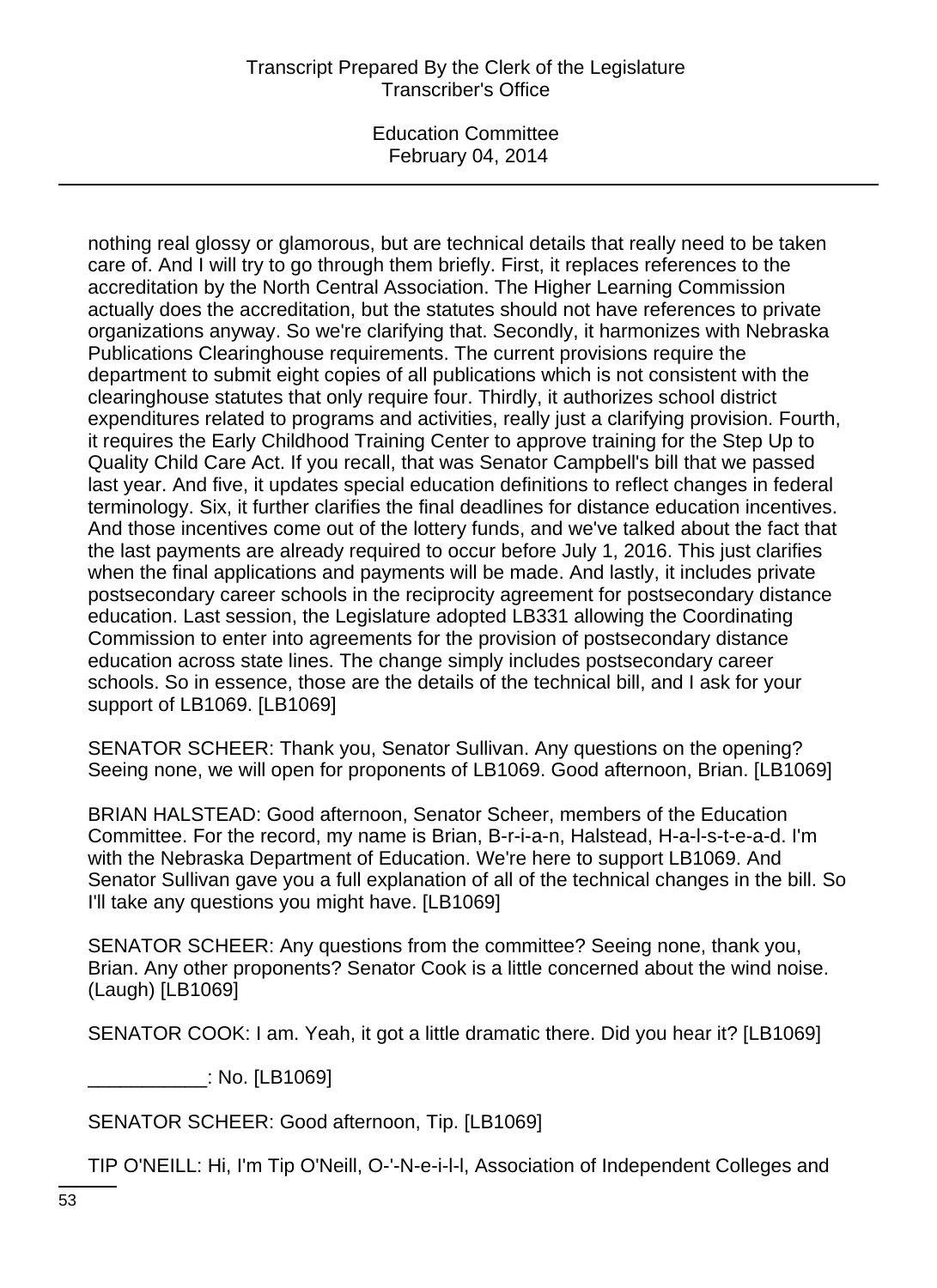Universities. I had like seven pages of prepared testimony, but it got wet in the snow on the way over. But just wanted to say that the ability of Nebraska to participate in the national SARA project is very important. So this tiny little clarification with the Department of Education is really important to independent colleges and universities because we have a lot of colleges and universities that want to do distance education in a lot of states. And so our ability to participate in a national project is very important. So urge you to support this bill. It's very important. [LB1069]

SENATOR SCHEER: Thank you, Tip. Any questions? Seeing none, let's begin...oh, one moment, Tip. Senator Avery. [LB1069]

SENATOR AVERY: You called...SARA project? [LB1069]

TIP O'NEILL: SARA. [LB1069]

SENATOR AVERY: What is it? [LB1069]

TIP O'NEILL: It's an acronym. [LB1069]

SENATOR AVERY: Oh, I know it's an acronym. (Laughter) How about telling me what the acronym means. [LB1069]

TIP O'NEILL: State Authorization Reciprocity Agreement, yes. [LB1069]

SENATOR AVERY: Oh, okay. That one. [LB1069]

SENATOR SCHEER: Thank you, Tip. [LB1069]

TIP O'NEILL: Thank you, Senator. [LB1069]

SENATOR SCHEER: Other proponents? [LB1069]

SENATOR SEILER: It's like the Army, don't ask. [LB1069]

SENATOR AVERY: Yeah. [LB1069]

SENATOR SCHEER: Good afternoon. [LB1069]

CARNA PFEIL: (Exhibit 1) Senator Scheer, members of the committee, my name is Carna Pfeil, C-a-r-n-a P-f-e-i-l, and I am the interim director of the Coordinating Commission for Postsecondary Education. And I should have gone before Tip because I was going to tell you what SARA was. So I will do that. I'm going to just address just three sections of the bill, and that has to do with the changes to legislation so that we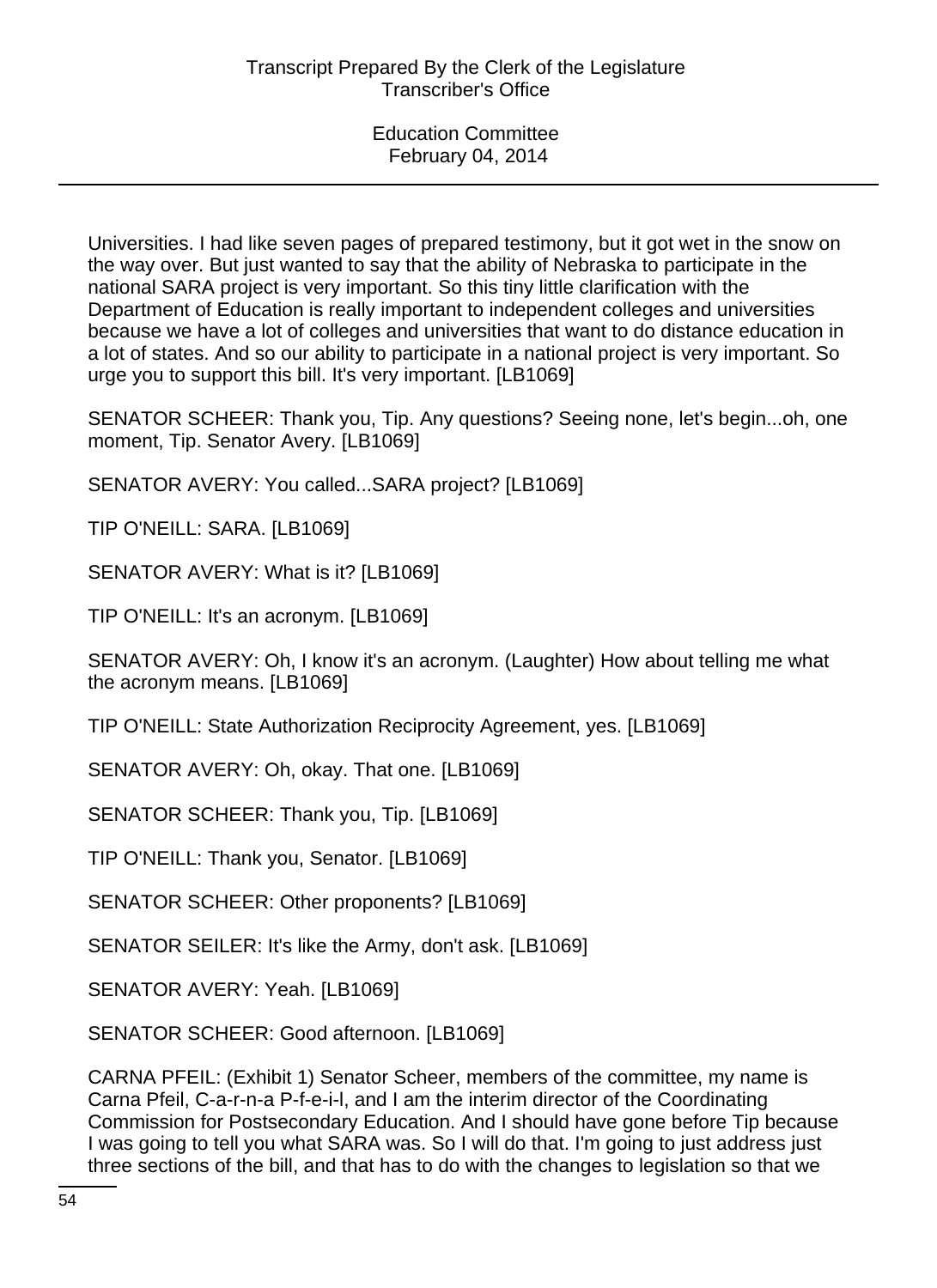## Transcript Prepared By the Clerk of the Legislature Transcriber's Office

Education Committee February 04, 2014

can enter into SARA agreements. And what is SARA? And that is the State Authorization Reciprocity Agreement, and it is a national group. And it has to do with on-line distance education offered by degree granting institutions. And right now because of a 2010 U.S. Department of Education law that they passed, every institution that offers on-line courses must be approved by the state in which they have students that are taking on-line courses. And some of our institutions, particularly UNL, they have to go to all 50 states. And every state does the authorization differently, and it's more expensive in one state than another. And so a number of the states got together, and actually Marshall Hill was here last year when he asked you to pass this legislation. And he actually has been involved with that group for about two years. He is now the executive director of the national group. But that is a way that those states got together, and they decided it was better for the states to do this work than it would be for the U.S. Department of Education to tell the states how to do it. So this was a way to put the responsibility back on the states. What it does is that now with the passage of the legislation that we did last year, Nebraska can enter into reciprocity agreements. And what that does is it allows us to authorize our institutions because we know best what our institutions are doing. It allows the other states to authorize their institutions. And so...and we all have to follow the same rules because the national group has set up national rules that we have to use to approve our institutions. That gives us the comfort to know that if an institution in Iowa is offering courses here, we know they are following the same rules as we would do if we were approving them here. And so that gives us all a trust level. When we approved the...when you approved the legislation last year, we forgot about the Private Career School Act. And part of it is because that was in the Department of Education, not a responsibility of the commission. And so we missed one little piece in there. And what the changes will do is it will allow out-of-state, private career schools to come in, offer on-line courses without having to be approved by the Nebraska Department of Education. And we need that change because the rules...the national rules say that each state does their own. So you can't stop an institution coming in from another state because they've been authorized by that state. We forgot to make that change. So this legislation...it just makes a change to Section 11, Section 12, and Section 13. And that allows for Nebraska and the commission representing the state to enter into those agreements. If we don't pass this, we can't get Nebraska approval to be part of the reciprocity agreements because we have a conflict. The Department of Education has one rule, we have another. And so it's now in conflict. The national will not approve that and so if we don't approve it, then our institutions won't be part of the reciprocity agreement and they will have to go to every state to try and get approved. So I ask for your support of this. Thank you. [LB1069]

SENATOR SCHEER: Thank you, Carna. Senator Avery. [LB1069]

SENATOR AVERY: Thank you, Mr. Chair. I carried that bill for the commission last year. [LB1069]